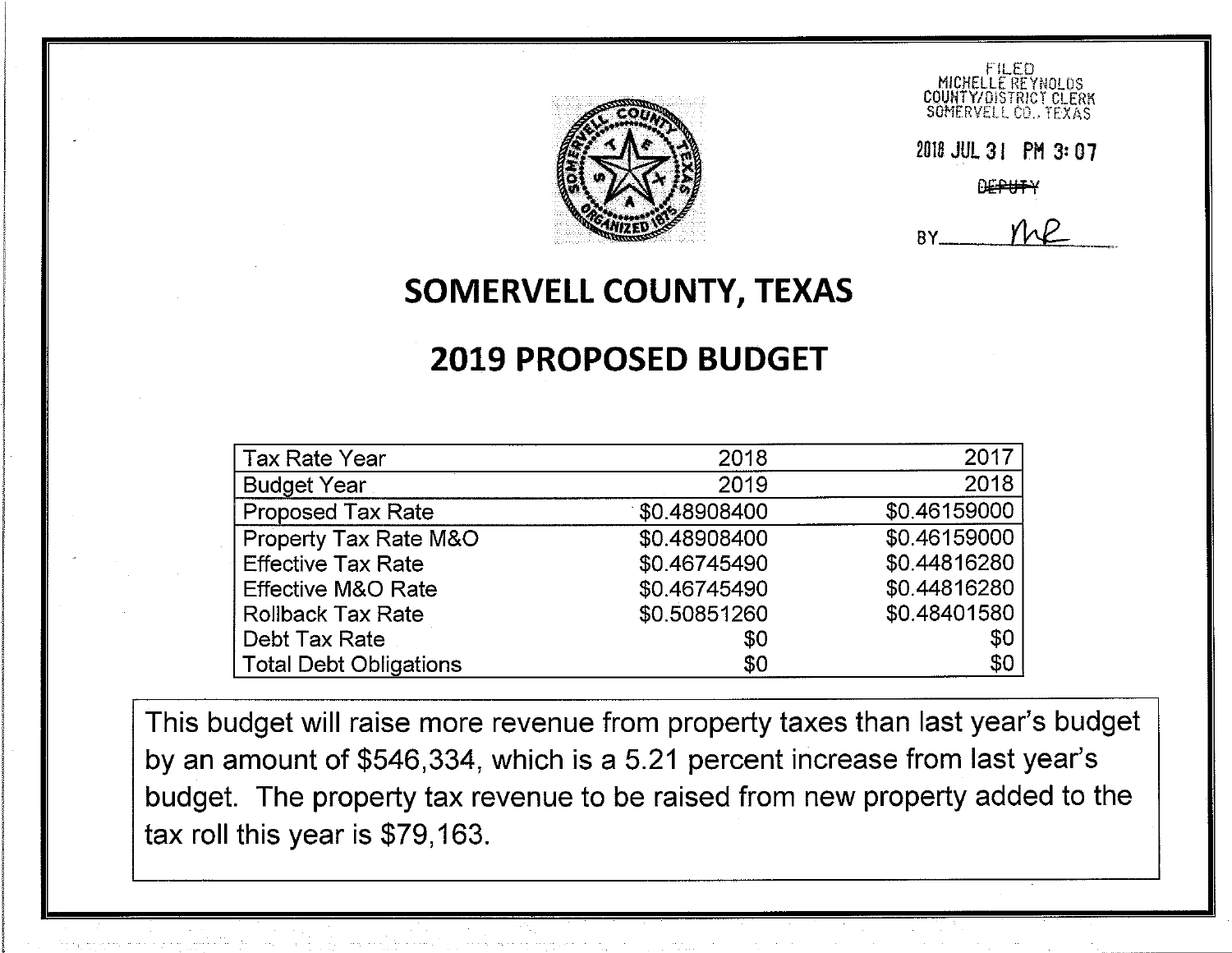## **SOMERVELL COUNTY BUDGET SUMMARY FISCAL YEAR 2018**



| <b>FUND NAME</b>             | <b>ESTIMATED CASH</b><br><b>BALANCE</b><br><b>OCTOBER 1, 2018</b> | <b>ESTIMATED</b><br><b>VOUCHERS</b><br><b>PAYABLE</b> | <b>ACTUAL CHANGES</b><br><b>IN BEGINNING</b><br><b>FUND BALANCE</b> | <b>ESTIMATED 2019</b><br><b>BEGINNING FUND</b><br><b>BALANCE</b> | <b>ESTIMATED 2019</b><br><b>REVENUE</b> | <b>ESTIMATED TOTAL</b><br><b>CASH AVAILABLE</b><br>2019 | <b>ESTIMATED 2019</b><br><b>EXPENDITURES</b> | <b>ESTIMATED 2019</b><br><b>ENDING FUND</b><br><b>BALANCE</b> |
|------------------------------|-------------------------------------------------------------------|-------------------------------------------------------|---------------------------------------------------------------------|------------------------------------------------------------------|-----------------------------------------|---------------------------------------------------------|----------------------------------------------|---------------------------------------------------------------|
|                              |                                                                   |                                                       |                                                                     |                                                                  |                                         |                                                         |                                              |                                                               |
| <b>GENERAL FUND</b>          | 10,560,000                                                        | 0                                                     | 0                                                                   | 10,560,000                                                       | 12,981,945                              | 23,541,945                                              | 12,981,945                                   | 10,560,000                                                    |
| <b>LATERAL ROAD</b>          | 10,000                                                            | 0                                                     | $\Omega$                                                            | 10,000                                                           | 10,050                                  | 20,050                                                  | 10,000                                       | 10,050                                                        |
| <b>SHERIFF FORFEITURE</b>    | 24,000                                                            |                                                       | $\Omega$                                                            | 24,000                                                           | 2,100                                   | 26,100                                                  | 2,000                                        | 24,100                                                        |
| <b>JUVENILE GRANT</b>        | 12,000                                                            |                                                       | $\Omega$                                                            | 12,000                                                           | 78,951                                  | 90,951                                                  | 78,951                                       | 12,000                                                        |
| <b>HOTEL/MOTEL TAX</b>       | 83,000                                                            |                                                       | 0                                                                   | 83,000                                                           | 40,100                                  | 123,100                                                 | 40,000                                       | 83,100                                                        |
| <b>COUNTY LIBRARY</b>        | 32,500                                                            |                                                       | $\Omega$                                                            | 32,500                                                           | 6,350                                   | 38,850                                                  | 8,100                                        | 30,750                                                        |
| <b>SHERIFF COMMISSARY</b>    | 33,500                                                            |                                                       | 0                                                                   | 33,500                                                           | 95,000                                  | 128,500                                                 | 95,000                                       | 33,500                                                        |
| <b>VOL FIRE DEPT</b>         | 9,000                                                             |                                                       | $\Omega$                                                            | 9,000                                                            | 30,000                                  | 39,000                                                  | 30,000                                       | 9,000                                                         |
| <b>GOLF COURSE</b>           | 800,000                                                           |                                                       | 0                                                                   | 800,000                                                          | 1,940,985                               | 2,740,985                                               | 1,940,985                                    | 800,000                                                       |
| <b>PUBLIC EVENTS</b>         | 40,000                                                            | 0                                                     | 0                                                                   | 40,000                                                           | 901,000                                 | 941,000                                                 | 940,271                                      | 729                                                           |
| <b>TOTAL-TAX FUNDS</b>       | 11,604,000                                                        | $\mathbf 0$                                           | 0                                                                   | 11,604,000                                                       | 16,086,481                              | 27,690,481                                              | 16,127,252                                   | 11,563,229                                                    |
|                              |                                                                   |                                                       |                                                                     |                                                                  |                                         |                                                         |                                              |                                                               |
| <b>INTERFUND TRANSFERS</b>   | 0                                                                 | 0                                                     | $\mathbf 0$                                                         | 0                                                                | 0                                       | 0                                                       | 0                                            | 0                                                             |
| <b>TOTAL-OPERATING FUNDS</b> | 11,604,000                                                        | 0                                                     | 0                                                                   | 11,604,000                                                       | 16,086,481                              | 27,690,481                                              | 16,127,252                                   | 11,563,229                                                    |
| <b>TOTAL-ALL FUNDS</b>       | 11,604,000 \$                                                     | $\sim$                                                | -S<br>- \$                                                          | 11,604,000 \$                                                    | 16,086,481 \$                           | 27,690,481 \$                                           | $16,127,252 \quad$ \$                        | 11,563,229                                                    |

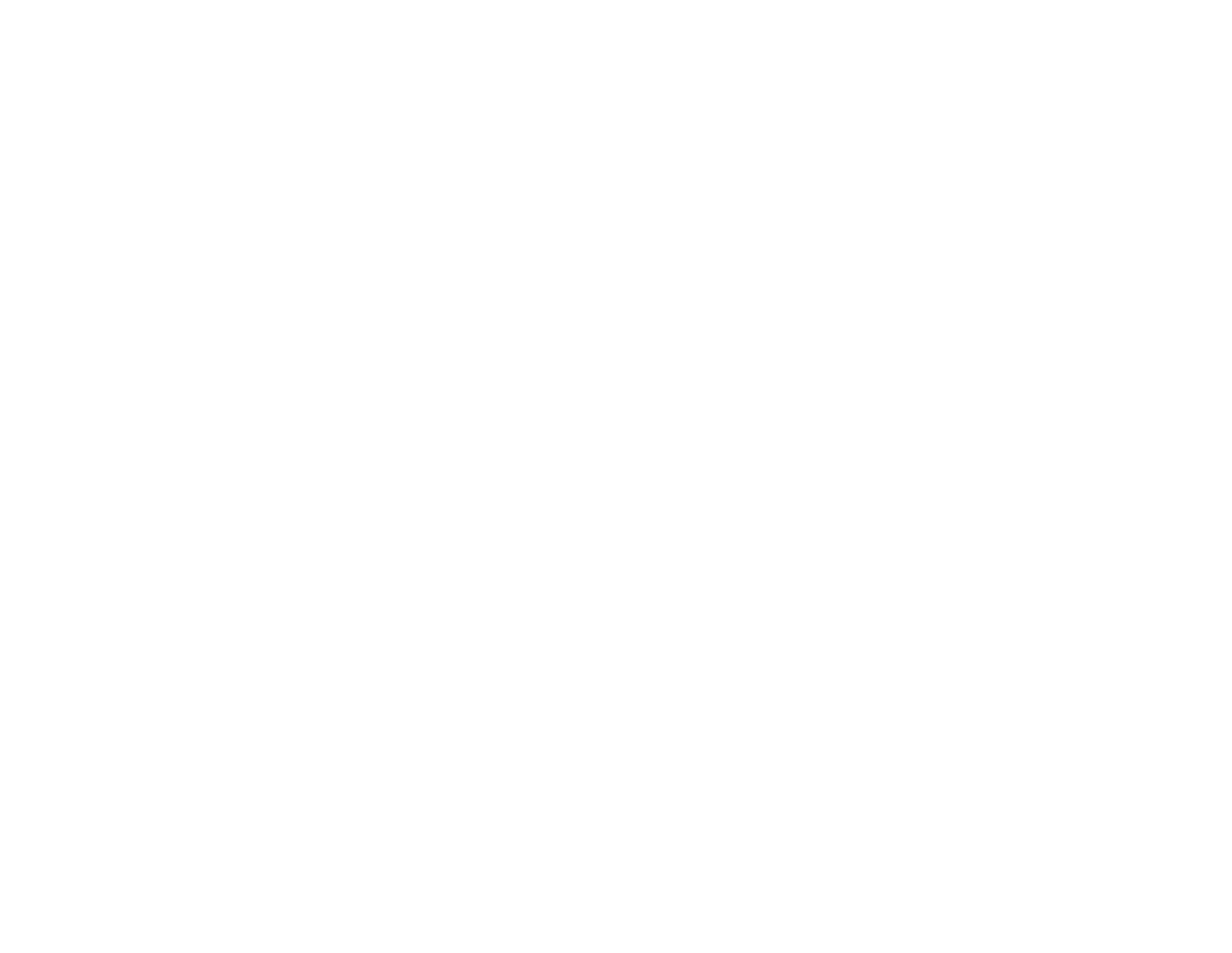

|                 | <b>TAILED</b>                      | <b>2019 PROPOSED</b> | 2018 APPROVED | <b>2018 AMENDED</b> | 2018 Y-T-D    |               |              |
|-----------------|------------------------------------|----------------------|---------------|---------------------|---------------|---------------|--------------|
| <b>ACCOUNT#</b> | <b>ACCOUNT NAME</b>                | <b>BUDGET</b>        | <b>BUDGET</b> | <b>BUDGET</b>       | 5/31/2018     | 2017 ACTUAL   | 2016 ACTUAL  |
|                 | <b>PROPOSED TAX RATE PER \$100</b> | \$0.489084           |               |                     |               |               |              |
| 010-310-000     | AD VALOREM TAX                     | 11,030,145           | 10,542,516    | 10,542,516          | 10,252,575.39 | 10,056,143.48 | 6,485,468.50 |
| 010-310-050     | DELINQUENT TAXES                   | 50,000               | 50,000        | 50,000              | 35,006.54     | 3,723,823.28  | 30,916.62    |
| 010-310-100     | PENALTY & INTEREST-DELIN TAX       | 12,000               | 12,000        | 12,000              | 22,010.57     | 857,826.10    | 32,574.21    |
| 010-321-100     | <b>RENT</b>                        | 12,500               | 12,500        | 12,500              | 8,940.00      | 12,565.00     | 10,540.00    |
| 010-321-200     | SEPTIC TANK INSP FEE               | 12,000               | 12,000        | 12,000              | 9,760.00      | 13,750.00     | 11,760.00    |
| 010-321-750     | MINERAL RIGHT LEASE                | 100                  | 100           | 100                 | 490.45        |               |              |
| 010-340-200     | <b>SHERIFFS FEES</b>               | 6,500                | 6,500         | 6,500               | 3,664.76      | 6,881.94      | 7,347.86     |
| 010-340-300     | <b>JUV PROB FEES</b>               | 500                  | 500           | 500                 | 195.00        | 260.00        | 40.00        |
| 010-340-400     | <b>COUNTY CLERK FEES</b>           | 25,000               | 30,000        | 30,000              | 12,476.55     | 17,652.97     | 19,137.91    |
| 010-340-500     | TAX ASSESSOR FEES                  | 30,000               | 30,000        | 30,000              | 20,797.27     | 30,582.03     | 25,964.74    |
| 010-340-510     | <b>AUTO REGISTRATION</b>           | 250,000              | 250,000       | 250,000             | 162,252.95    | 238,793.43    | 245,853.16   |
| 010-340-520     | <b>AUTO TITLES</b>                 | 7,250                | 7,250         | 7,250               | 4,603.48      | 6,655.00      | 6,573.44     |
| 010-340-530     | <b>ROAD AND BRIDGE FEE</b>         | 85,500               | 85,500        | 85,500              | 62,208.78     | 89,295.00     | 83,919.55    |
| 010-340-540     | <b>LANDFILL</b>                    | 45,000               | 2,000         | 2,000               | 554.50        | 1,273.00      | 1,605.32     |
| 010-340-550     | <b>SALES TAX COMMISSION</b>        | 15,000               | 15,000        | 15,000              | 37,583.53     | 326.20        | 13,635.29    |
| 010-340-600     | COUNTY COURT FINES AND FEES        | 75,000               | 85,000        | 85,000              | 30,670.65     | 84,923.90     | 85,812.40    |
| 010-340-605     | <b>JURY FEES</b>                   |                      |               |                     | 120.00        | 160.00        | 410.00       |
| 010-340-610     | <b>CLERK GUARDIAN FEE</b>          | 1,000                | 1,000         | 1,000               | 400.00        | 740.00        | 440.00       |
| 010-340-615     | COUNTY CIVIL DIGITIZE/PRESER       | 1,000                | 1,000         | 1,000               | 272.00        | 551.00        | 410.00       |
| 010-340-625     | COUNTY CRIM COURT TECHNOLOGY       | 500                  | 500           | 500                 | 182.05        | 395.68        | 360.57       |
| 010-340-700     | DISTRICT COURT FINES AND FEE       | 25,000               | 31,000        | 31,000              | 12,070.26     | 31,062.28     | 32,658.12    |
| 010-340-715     | DIST CIVIL DIGITIZE/PRESERVA       | 1,000                | 1,200         | 1,200               | 470.00        | 910.00        | 960.00       |
| 010-340-720     | DIST CIVIL RECORDS TECHNOLOG       | 1,000                | 1,000         | 1,000               | 585.00        | 985.00        | 1,105.00     |
| 010-340-725     | DIST CRIM TECHNOLOGY FUND          | 200                  | 200           | 200                 | 26.94         | 75.41         | 66.61        |
| 010-340-800     | <b>MIXED DRINK TAX</b>             | 13,500               | 13,500        | 13,500              | 10,621.01     | 13,217.97     | 13,271.34    |
| 010-340-820     | <b>RECORDING FEES</b>              | 45,000               | 48,000        | 48,000              | 29,787.00     | 47,275.75     | 45,558.25    |
| 010-340-830     | <b>RECORD MGMT FEE</b>             | 22,500               | 25,000        | 25,000              | 14,229.00     | 22,612.00     | 22,613.00    |
| 010-340-840     | <b>CLK PRESERVATION FEE</b>        | 4,000                | 5,000         | 5,000               | 2,019.02      | 4,514.81      | 4,380.64     |
| 010-340-850     | <b>SECURITY FEE</b>                | 5,000                | 9,000         | 9,000               | 2,148.10      | 3,468.85      | 3,564.61     |
| 010-340-860     | <b>CLERK ARCHIVE FEE</b>           | 20,000               | 22,000        | 22,000              | 13,660.00     | 22,500.00     | 22,014.00    |
| 010-340-861     | VITAL STATISTICS ARCHIVE           | 1,000                | 500           | 500                 | 657.00        | 345.00        | 455.00       |
| 010-340-900     | <b>LAW LIBRARY FEES</b>            | 5,500                | 6,000         | 6,000               | 2,485.00      | 4,725.00      | 4,410.00     |
| 010-340-909     | <b>ARREST FEES STATE OFFICERS</b>  | 100                  | 100           | 100                 |               |               | 8.38         |
| 010-340-921     | CONSOLIDATED CT COSTS REVENU       | 15,000               | 15,000        | 15,000              |               | 14,273.65     | 17,679.40    |
| 010-350-100     | <b>JP FINES AND FEES</b>           | 100,000              | 92,000        | 92,000              | 81,433.53     | 64,768.96     | 90,778.96    |
| 010-350-200     | <b>DSC FEES</b>                    | 3,000                | 2.200         | 2,200               | 1,990.00      | 1,171.00      | 1,930.00     |
| 010-350-250     | <b>JP COURT TECHNOLOGY FEE</b>     | 6,000                | 5,000         | 5,000               | 3,730.96      | 2,883.23      | 4,122.17     |
| 010-350-500     | <b>CONSTABLE FEES</b>              | 13,000               | 11,000        | 11,000              | 9,047.80      | 11,165.00     | 8,846.50     |
| 010-360-000     | <b>INTEREST INCOME</b>             | 150,000              | 30,000        | 30,000              | 121,044.98    | 93,849.72     | 25,940.64    |
| 010-367-200     | <b>GENEALOGY REVENUE</b>           | 50                   | 50            | 50                  |               |               |              |
| 010-368-100     | MISCELLANEOUS INCOME               | 40,000               | 40,000        | 40,000              | 29,692.97     | 26,293.98     | 33,597.23    |
| 010-369-200     | HIST COMM REVENUE                  | 100                  | 100           | 100                 | 386.58        | 143.54        | 55.65        |
| 010-369-500     | <b>EMS AMBULANCE FEES</b>          | 315,000              | 250,000       | 250,000             | 145,327.58    | 122,900.87    | 100,387.29   |
| 010-369-501     | FIRE COST RECOVERY                 | 20,000               | 25,000        | 25,000              | 4,556.00      | 23,682.40     | 8,068.00     |
| 010-369-700     |                                    |                      | 100,000       |                     | 20,444.00     | 124,184.00    | 186,189.96   |
|                 | OUT OF COUNTY PRISONERS            | 12,000               |               | 100,000             |               |               |              |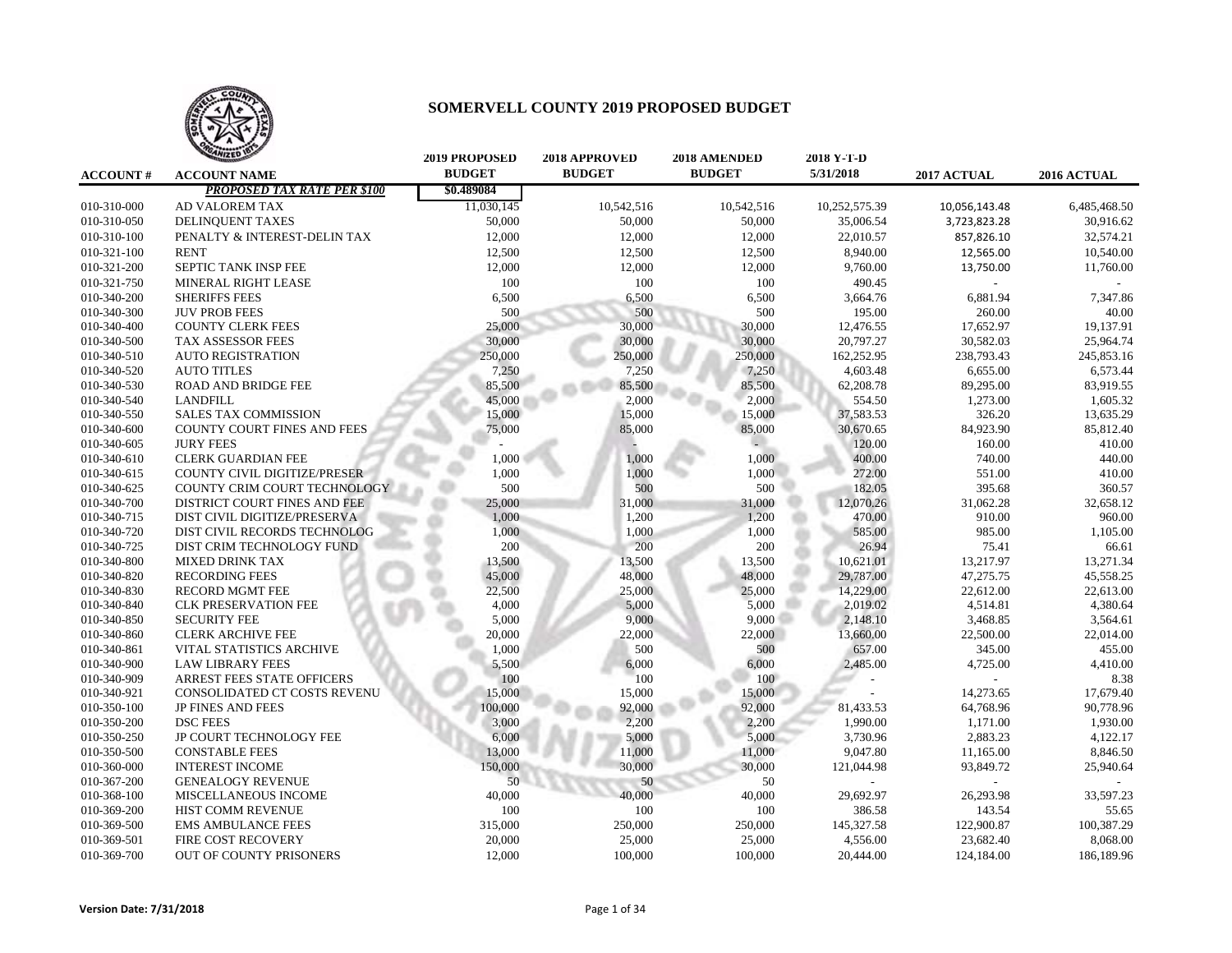

|                 | ANIZED                                  | <b>2019 PROPOSED</b> | 2018 APPROVED | 2018 AMENDED  | 2018 Y-T-D    |               |              |
|-----------------|-----------------------------------------|----------------------|---------------|---------------|---------------|---------------|--------------|
| <b>ACCOUNT#</b> | <b>ACCOUNT NAME</b>                     | <b>BUDGET</b>        | <b>BUDGET</b> | <b>BUDGET</b> | 5/31/2018     | 2017 ACTUAL   | 2016 ACTUAL  |
| 010-380-000     | <b>GRANT REVENUE</b>                    | 250,000              | 250,000       | 250,000       | 239,339.82    | 427,794.10    | 292,082.54   |
| 010-380-100     | <b>DONATIONS</b>                        | 55,000               | 55,000        | 55,000        | 50,149.50     | 50,500.00     | 90,128.31    |
| 010-383-000     | SALE OF FIXED ASSETS                    | 200,000              | 200,000       | 200,000       | 168,940.33    | 760.70        |              |
| 010-390-000     | <b>TRANSFERS IN</b>                     |                      |               |               |               |               |              |
| 010-399-999     | <b>TOTAL REVENUES</b>                   | 12,981,945           | 12,381,216    | 12,381,216    | 11,629,606.85 | 16,258,661.23 | 8,073,641.17 |
| 010-400-105     | TRSF STATION PART TIME                  |                      |               |               |               |               |              |
| 010-400-201     | TRSF STATION SOCIAL SECURITY            |                      |               |               |               |               |              |
| 010-400-203     | TRSF STATION RETIREMENT                 |                      |               |               |               |               |              |
| 010-400-204     | TRSF STATION WORKERS COMP               |                      |               |               |               |               |              |
| 010-400-205     | TRSF STATION DEATH BENEFITS             |                      |               |               |               |               |              |
| 010-400-330     | TRSF STATION GAS & OIL                  | 10,000               | 10,000        | 10,000        | 7,117.83      | 9,166.23      | 7,646.44     |
| 010-400-350     | TRSF STATION REP PTS/SUPPLIE            | 2,500                | 2,500         | 3,388         | 2,817.26      | 3,946.07      | 503.02       |
| 010-400-354     | TRSF STATION HVY EQUIP PTS              | 16,000               | 16,000        | 15,112        | 14,301.79     | 12,046.38     | 6,255.56     |
| 010-400-410     | TRSF STATION INSURANCE (PROP            | 1,315                | 1,315         | 1,315         | 1,016.00      | 933.00        | 1,503.09     |
| 010-400-450     | TRSF STATION VENDOR BLDG/GDS            | 16,688               | 16,688        | 16,688        | 1,062.50      | 3,484.69      | 1,935.00     |
| 010-400-487     | TRSF STATION MISCELLANEOUS              | 12,000               | 12,000        | 12,000        |               | 6,311.50      | 594.99       |
| 010-400-570     | TRSF STATION EQUIPMENT/FURNI            |                      |               |               |               |               |              |
| 010-400-998     | TRSF STATION TTL EXPENSE                | 58,503               | 58,503        | 58,503        | 26,315.38     | 35,887.87     | 18,438.10    |
|                 |                                         |                      |               |               |               |               |              |
| 010-401-102     | <b>LIBRARY HEAD SALARY</b>              | 45,492               | 43,724        | 43,724        | 29,123.20     | 44,339.20     | 43,339.20    |
| 010-401-103     | LIBRARY ASSISTANT SALARY                | 40,062               | 38,670        | 38,670        | 25,545.20     | 38,965.60     | 37,965.60    |
| 010-401-105     | <b>LIBRARY PART TIME</b>                | 2,500                | 2,500         | 2,500         | 1,935.00      | 2,198.75      | 1,889.00     |
| 010-401-113     | <b>LIBRARY CLERK'S SALARIES</b>         |                      |               |               |               |               | 20,560.48    |
| 010-401-140     | <b>LIBRARY PREMIUM PAY</b>              | 10                   | 10            | 10            |               |               |              |
| 010-401-145     | LIBRARY LONGEVITY PAY                   | 3,420                | 3,360         | 3,360         | 2,240.00      | 3,300.00      | 4,140.00     |
| 010-401-201     | LIBRARY SOCIAL SECURITY                 | 6,999                | 6,753         | 6,753         | 4,463.41      | 6,754.37      | 8,214.42     |
| 010-401-202     | LIBRARY GROUP MEDICAL                   | 21,420               | 21,420        | 21,420        | 14,175.68     | 21,251.52     | 25,081.95    |
| 010-401-203     | <b>LIBRARY RETIREMENT</b>               | 14,446               | 13,933        | 13,933        | 8,945.36      | 13,254.31     | 15,806.33    |
| 010-401-204     | <b>LIBRARY WORKERS COMP</b>             | 480                  | 480           | 480           | 248.00        | 58.00         | 285.00       |
| 010-401-205     | LIBRARY DEATH BENEFITS                  |                      |               |               |               | 135.34        | 652.14       |
| 010-401-310     | <b>LIBRARY POSTAGE</b>                  | 500                  | 700           | 700           | (290.65)      |               |              |
| 010-401-311     | <b>LIBRARY OFFICE SUPPLIES</b>          | 425                  | 425           | 425           | 253.55        | 469.12        | 288.94       |
| 010-401-312     | LIBRARY COMPUTER SUPPLIES               | 650                  | 650           | 650           |               |               | 146.98       |
| 010-401-319     | LIBRARY BOOKS/VIDEOS/CD'S               | 21,000               | 20,000        | 20,150        | 20,872.33     | 20,439.89     | 19,661.16    |
| 010-401-320     | LIBRARY OPERATING SUPPLIES              | 1,500                | 1,500         | 1,350         | 360.67        | 1,352.74      | 1,272.77     |
| 010-401-350     | <b>LIBRARY REP PTS/SUPPLIES</b>         | 1,000                | 1,000         | 1,000         | 140.77        | 950.27        | 1,198.88     |
| 010-401-351     | LIBRARY JANITORIAL SUPPLIES             | 325                  | 325           | 325           | 134.03        | 298.74        | 345.80       |
| 010-401-400     | <b>LIBRARY DUES &amp; SUBSCRIPTIONS</b> | 750                  | 1,000         | 1,000         | 502.79        | 487.70        | 731.40       |
| 010-401-401     | LIBRARY SEMINAR EXPENSE                 | 50                   | 50            | 50            |               |               |              |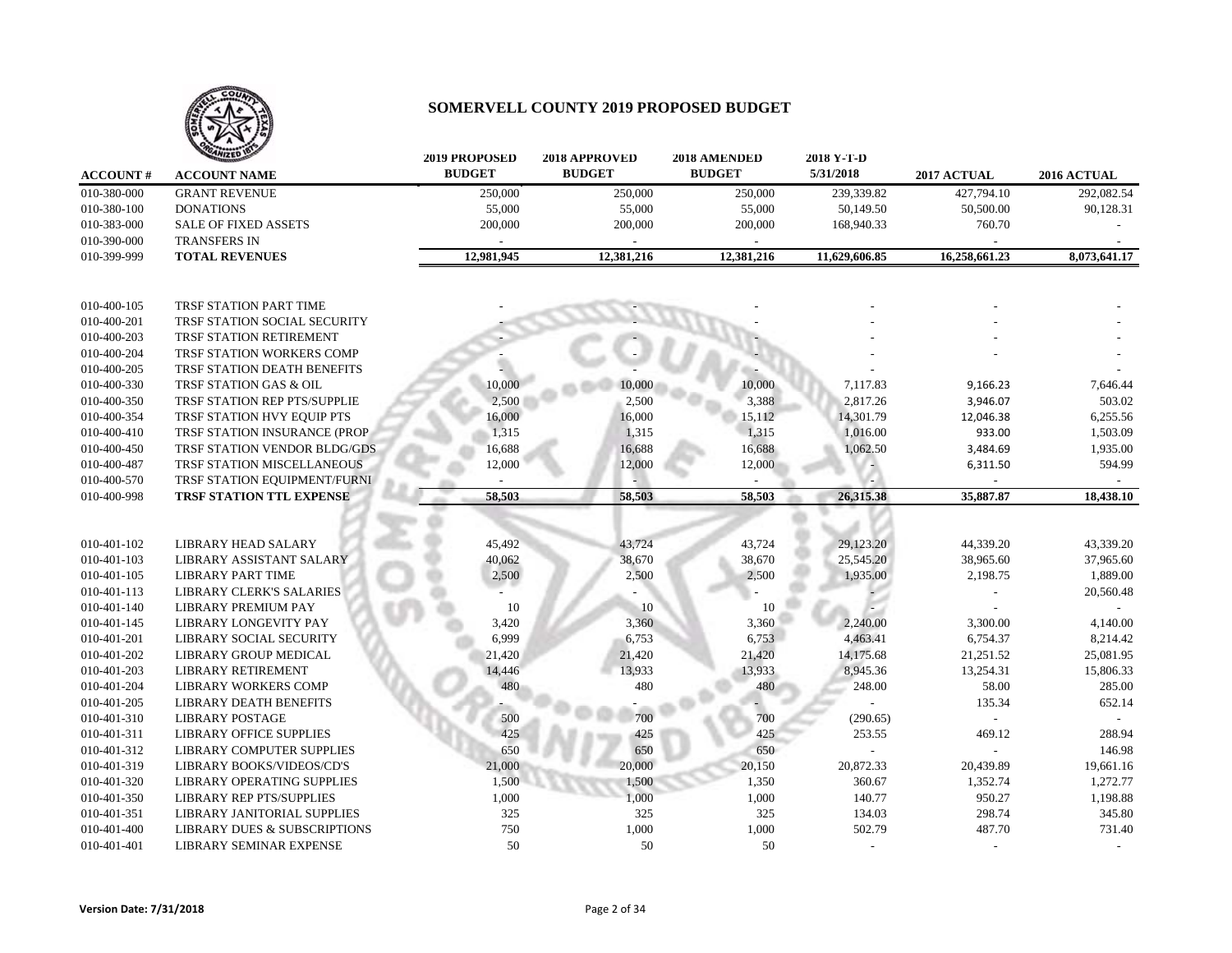

|                 | <b>ANIZED</b>                       | <b>2019 PROPOSED</b> | 2018 APPROVED | 2018 AMENDED  | 2018 Y-T-D     |             |             |
|-----------------|-------------------------------------|----------------------|---------------|---------------|----------------|-------------|-------------|
| <b>ACCOUNT#</b> | <b>ACCOUNT NAME</b>                 | <b>BUDGET</b>        | <b>BUDGET</b> | <b>BUDGET</b> | 5/31/2018      | 2017 ACTUAL | 2016 ACTUAL |
| 010-401-406     | LIBRARY MEDICAL (PHYSICAL)          | 150                  | 150           | 150           | $\overline{a}$ |             |             |
| 010-401-410     | LIBRARY INSURANCE(PROPERTY)         | 2,000                | 1,850         | 1,850         | 1,911.00       | 1,546.00    | 2,677.31    |
| 010-401-412     | LIBRARY UNEMPLOYMENT EXPENSE        |                      |               |               |                |             |             |
| 010-401-420     | <b>LIBRARY TELEPHONE</b>            | 1,900                | 1,900         | 1,900         | 1,364.52       | 1,985.42    | 1,942.09    |
| 010-401-430     | LIBRARY ADVERTISING                 | 50                   | 50            | 50            |                |             |             |
| 010-401-435     | <b>LIBRARY PRINTING</b>             | 50                   | 50            | 50            |                |             |             |
| 010-401-440     | <b>LIBRARY UTILITIES</b>            | 15,000               | 15,000        | 15,000        | 8,690.89       | 12,765.53   | 12,529.99   |
| 010-401-450     | LIBRARY VENDOR BLDG/GDS REP         | 250                  | 250           | 250           | 37.00          | 15.00       | 12.00       |
| 010-401-452     | LIBRARY COPIER/ OFF MACH MAI        | 10                   | 10            | 10            |                |             |             |
| 010-401-453     | LIBRARY COMPUTER MAINTENANCE        | 2,500                | 2,500         | 2,500         | 813.45         | 1,408.45    | 1,408.45    |
| 010-401-457     | LIBRARY PEST CONTROL                | 500                  | 500           | 500           | 270.00         | 360.00      | 360.00      |
| 010-401-461     | <b>LIBRARY EQUIP RENTAL</b>         | 2,650                | 2,650         | 2,650         | 336.00         | 1,254.00    | 1,774.00    |
| 010-401-570     | LIBRARY EQUIP/FURNITURE             |                      |               |               |                |             | 7,224.00    |
| 010-401-998     | <b>LIBRARY TTL EXPENSE</b>          | 186,089              | 181,410       | 181,410       | 122,072.20     | 173,589.95  | 209,507.89  |
|                 |                                     |                      |               |               |                |             |             |
|                 |                                     |                      |               |               |                |             |             |
| 010-402-102     | <b>BLDG MAINT SUPERVISOR</b>        | 54,672               | 53,576        | 53,576        | 35,709.15      | 54,521.68   | 53,042.52   |
| 010-402-104     | <b>BLDG MAINT MAINTENANCE</b>       | 80,165               | 77,259        | 77,259        | 51,058.05      | 74,582.54   | 74,540.33   |
| 010-402-105     | <b>BLDG MAINT PART TIME</b>         |                      |               |               |                |             |             |
| 010-402-108     | <b>BLDG MAINT CUSTODIAL</b>         | 62,832               | 60,458        | 60,458        | 40,177.34      | 61,415.56   | 58,057.62   |
| 010-402-140     | <b>BLDG MAINT PREMIUM PAY</b>       | 800                  | 1,000         | 1,000         | 526.77         | 423.84      | 704.58      |
| 010-402-145     | BLDG MAINT LONGEVITY PAY            | 1,440                | 720           | 720           | 480.00         | 660.00      | 600.00      |
| 010-402-201     | <b>BLDG MAINT SOCIAL SECURITY</b>   | 15,376               | 14,849        | 14,849        | 9,497.79       | 13,859.76   | 13,784.98   |
| 010-402-202     | <b>BLDG MAINT GROUP MEDICAL</b>     | 53,550               | 53,550        | 53,550        | 35,373.20      | 53,128.80   | 48,531.29   |
| 010-402-203     | <b>BLDG MAINT RETIREMENT</b>        | 31,737               | 30,638        | 30,638        | 20,224.89      | 29,492.17   | 28,148.81   |
| 010-402-204     | <b>BLDG MAINT WORKERS COMP</b>      | 4,900                | 4,900         | 4,900         | 3,404.00       | 2,866.00    | 2,577.00    |
| 010-402-205     | <b>BLDG MAINT DEATH BENEFITS</b>    |                      |               |               |                | 303.64      | 1,164.70    |
| 010-402-207     | <b>BLDG MAINT CELLPHONE ALLOW</b>   | 1,080                | 1,080         | 1,080         | 720.00         | 1,110.00    | 1,080.00    |
| 010-402-311     | <b>BLDG MAINT OFFICE SUPPLIES</b>   | 50                   | 50            | 50            | 2.70           | 20.77       | (1.03)      |
| 010-402-312     | <b>BLDG MAINT COMPUTER SUPPLIES</b> | 100                  | 100           | 100           | 91.79          |             | 87.44       |
| 010-402-330     | BLDG MAINT GAS AND OIL              | 6,500                | 6,500         | 6,500         | 1,724.95       | 2,697.78    | 4,051.81    |
| 010-402-332     | BLDG MAINT TIRES AND TUBES          | 400                  | 400           | 400           |                | 422.48      |             |
| 010-402-334     | <b>BLDG MAINT SMALL TOOLS</b>       | 600                  | 600           | 600           | 517.59         | 573.18      | 505.60      |
| 010-402-350     | <b>BLDG MAINT REP PTS/SUPPLIES</b>  | 11,000               | 11,000        | 11,000        | 4,579.01       | 10,953.41   | 6,696.89    |
| 010-402-351     | BLDG MAINT JANITORIAL SUPPLI        | 3,500                | 3,500         | 3,500         | 1,387.95       | 1,937.44    | 2,008.62    |
| 010-402-352     | BLDG MAINT AUTO/SM EQ PARTS         | 600                  | 600           | 600           | 231.97         | 501.71      | 259.13      |
| 010-402-400     | BLDG MAINT DUES/SUBSCRIPTION        |                      |               |               |                |             |             |
| 010-402-403     | <b>BLDG MAINT TRAINING</b>          |                      |               |               |                |             |             |
| 010-402-406     | BLDG MAINT MEDICAL (PHYSICAL        | 150                  | 150           | 150           |                |             |             |
| 010-402-410     | BLDG MAINT INSURANCE(PROPERT        | 2,000                | 2,300         | 2,300         | 701.00         | 1,568.00    | 996.00      |
| 010-402-412     | BLDG MAINT UNEMPLOYMENT EXPE        |                      |               |               |                |             |             |
| 010-402-420     | BLDG MAINT TELEPHONE                | 1,400                | 1,400         | 1,400         | 741.02         | 1,074.18    | 1,144.08    |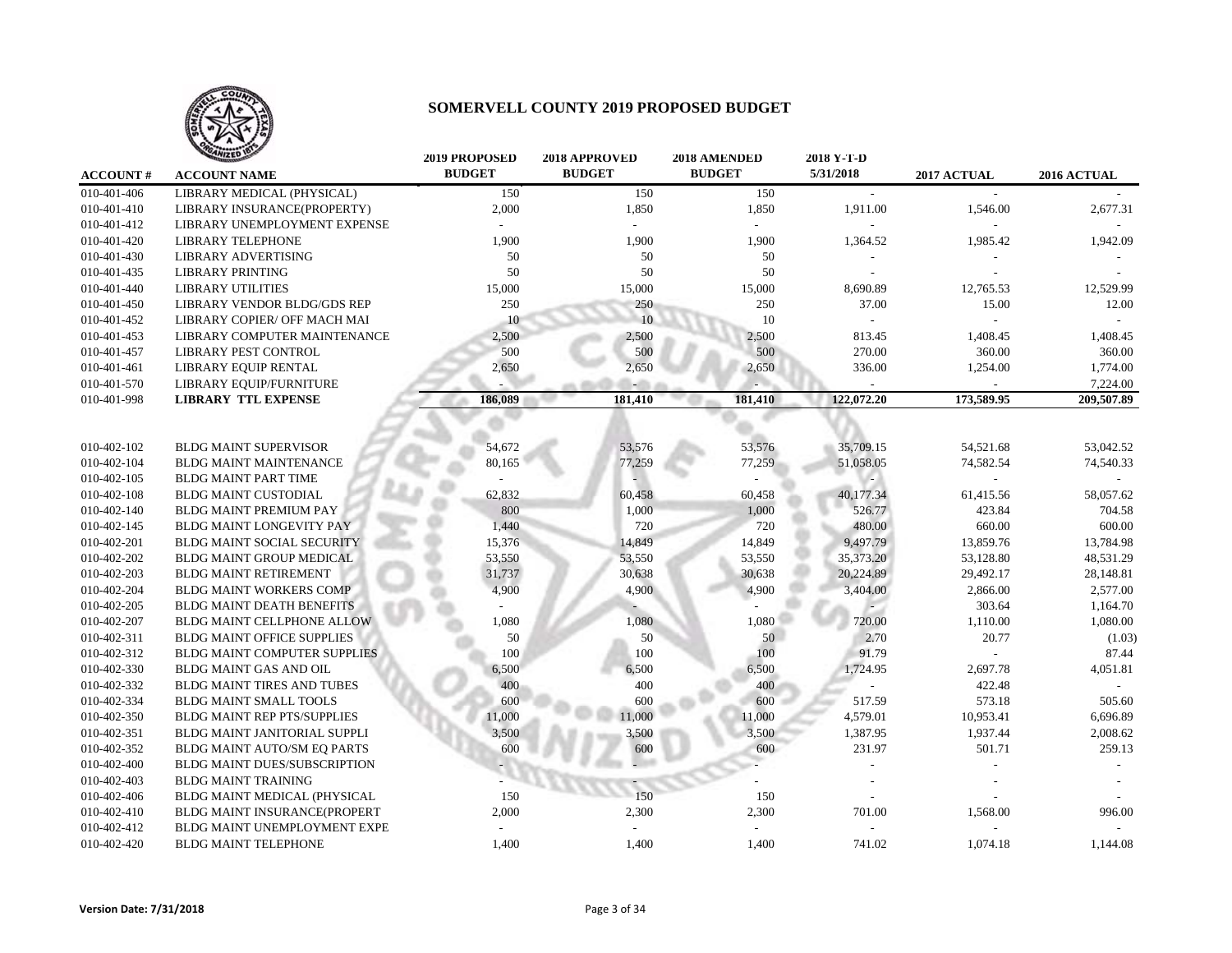

|                 | <b>ANIZED IS</b>                   | <b>2019 PROPOSED</b> | 2018 APPROVED | 2018 AMENDED  | 2018 Y-T-D |             |             |
|-----------------|------------------------------------|----------------------|---------------|---------------|------------|-------------|-------------|
| <b>ACCOUNT#</b> | <b>ACCOUNT NAME</b>                | <b>BUDGET</b>        | <b>BUDGET</b> | <b>BUDGET</b> | 5/31/2018  | 2017 ACTUAL | 2016 ACTUAL |
| 010-402-421     | BLDG MAINT PAGER/MOBILE PHON       |                      | $\sim$        | $\sim$        | $\sim$     |             |             |
| 010-402-450     | BLDG MAINT VENDOR BLDG/GDS R       | 13,500               | 13,500        | 13,500        | 243.00     | 2,443.51    | 2,172.60    |
| 010-402-451     | BLDG MAINT VENDOR AUTO/EQ RE       | 300                  | 300           | 300           | 21.00      | 21.00       | 186.00      |
| 010-402-453     | BLDG MAINT COMPUTER MAINT          |                      |               |               |            |             |             |
| 010-402-455     | <b>BLDG MAINT UNIFORMS</b>         | 1,500                | 1,500         | 1,500         | 868.05     | 1,203.28    | 1,612.40    |
| 010-402-457     | <b>BLDG MAINT PEST CONTROL</b>     | 300                  | 300           | 300           | 100.00     |             | 261.99      |
| 010-402-461     | BLDG MAINT EQUIPMENT RENTAL        | 500                  | 500           | 500           |            |             |             |
| 010-402-570     | BLDG MAINT EQUIP/FURNITURE         |                      |               |               |            |             |             |
| 010-402-998     | <b>BUILDING MAINT TTL EXPENSE</b>  | 348,952              | 340,730       | 340,730       | 208,381.22 | 315,780.73  | 302,213.36  |
|                 |                                    |                      |               |               |            |             |             |
|                 |                                    |                      |               |               |            |             |             |
| 010-403-103     | <b>EMER MGMT COORDINATOR</b>       |                      |               |               | 13,514.96  | 10,040.94   | 53,484.96   |
| 010-403-140     | EMER MGMT PREMIUM PAY              |                      |               |               |            |             |             |
| 010-403-145     | EMER MGMT LONGEVITY PAY            |                      |               |               |            |             |             |
| 010-403-201     | EMER MGMT SOCIAL SECURITY          |                      |               |               | 955.83     | 680.31      | 3,428.50    |
| 010-403-202     | EMER MGMT GROUP MEDICAL            |                      |               |               | 2,671.44   | 1,798.96    | 9,792.13    |
| 010-403-203     | <b>EMER MGMT RETIREMENT</b>        |                      |               |               | 2,173.06   | 1,524.47    | 8,036.33    |
| 010-403-204     | <b>EMER MGMT WORKERS COMP</b>      |                      |               |               |            |             | 609.87      |
| 010-403-205     | <b>EMER MGMT DEATH BENEFITS</b>    |                      |               |               |            | 64.75       | 332.51      |
| 010-403-207     | EMER MGMT CELLPHONE ALLOWANC       |                      |               |               | 135.00     | 75.00       | 360.00      |
| 010-403-310     | <b>EMER MGMT POSTAGE</b>           | 75                   |               |               |            | 48.00       | 45.36       |
| 010-403-311     | <b>EMER MGMT OFFICE SUPPLIES</b>   | 750                  |               |               | 320.95     |             | 139.53      |
| 010-403-312     | <b>EMER MGMT COMPUTER SUPPLIES</b> | 250                  |               |               |            |             | 197.22      |
| 010-403-330     | <b>EMER MGMT GAS/OIL</b>           | 5,000                |               |               |            | 376.84      | 1,727.32    |
| 010-403-332     | <b>EMER MGMT TIRES/TUBES</b>       | 500                  |               |               |            | 808.30      |             |
| 010-403-350     | <b>EMER MGMT REP PTS/SUPPLIES</b>  | 100                  |               |               |            |             | 111.48      |
| 010-403-352     | <b>EMER MGMT AUTO REP PTS</b>      | 100                  |               |               |            | 140.83      | 84.90       |
| 010-403-400     | <b>EMER MGMT DUES/PUBLICATIONS</b> | 5,200                |               |               |            | 1,396.00    |             |
| 010-403-401     | EMER MGMT SEMINAR EXPENSE          |                      |               |               |            |             |             |
| 010-403-403     | <b>EMER MGMT TRAINING</b>          | 1,500                |               |               |            |             |             |
| 010-403-404     | <b>EMER MGMT CONSULTING</b>        |                      |               |               |            |             |             |
| 010-403-406     | EMER MGMT MEDICAL(PHYSICAL)        | 150                  |               |               |            |             |             |
| 010-403-410     | EMER MGMT INSURANCE(PROPERTY       | 1,000                |               |               |            | 4,433.67    | 4,469.00    |
| 010-403-412     | EMER MGMT UNEMPLOYMENT EXPEN       |                      |               |               |            |             |             |
| 010-403-420     | <b>EMER MGMT TELEPHONE</b>         | 25(                  |               |               |            |             | 679.06      |
| 010-403-421     | EMER MGMT PAGER/MOBILE PHONE       |                      |               |               |            | 51.80       | 330.80      |
| 010-403-426     | <b>EMER MGMT TRAVEL</b>            |                      |               |               |            |             |             |
| 010-403-430     | EMER MGMT ADVERTISING/PROMOT       |                      |               |               |            |             |             |
| 010-403-435     | <b>EMER MGMT PRINTING</b>          |                      |               |               |            |             |             |
| 010-403-451     | EMER MGMT VENDOR AUTO/EO REP       | 100                  |               |               |            |             | 7.00        |
| 010-403-452     | EMER MGMT COPIER/OFF MACH MN       |                      |               |               |            |             |             |
| 010-403-453     | EMER MGMT COMPUTER MAINTENAN       |                      |               |               |            |             |             |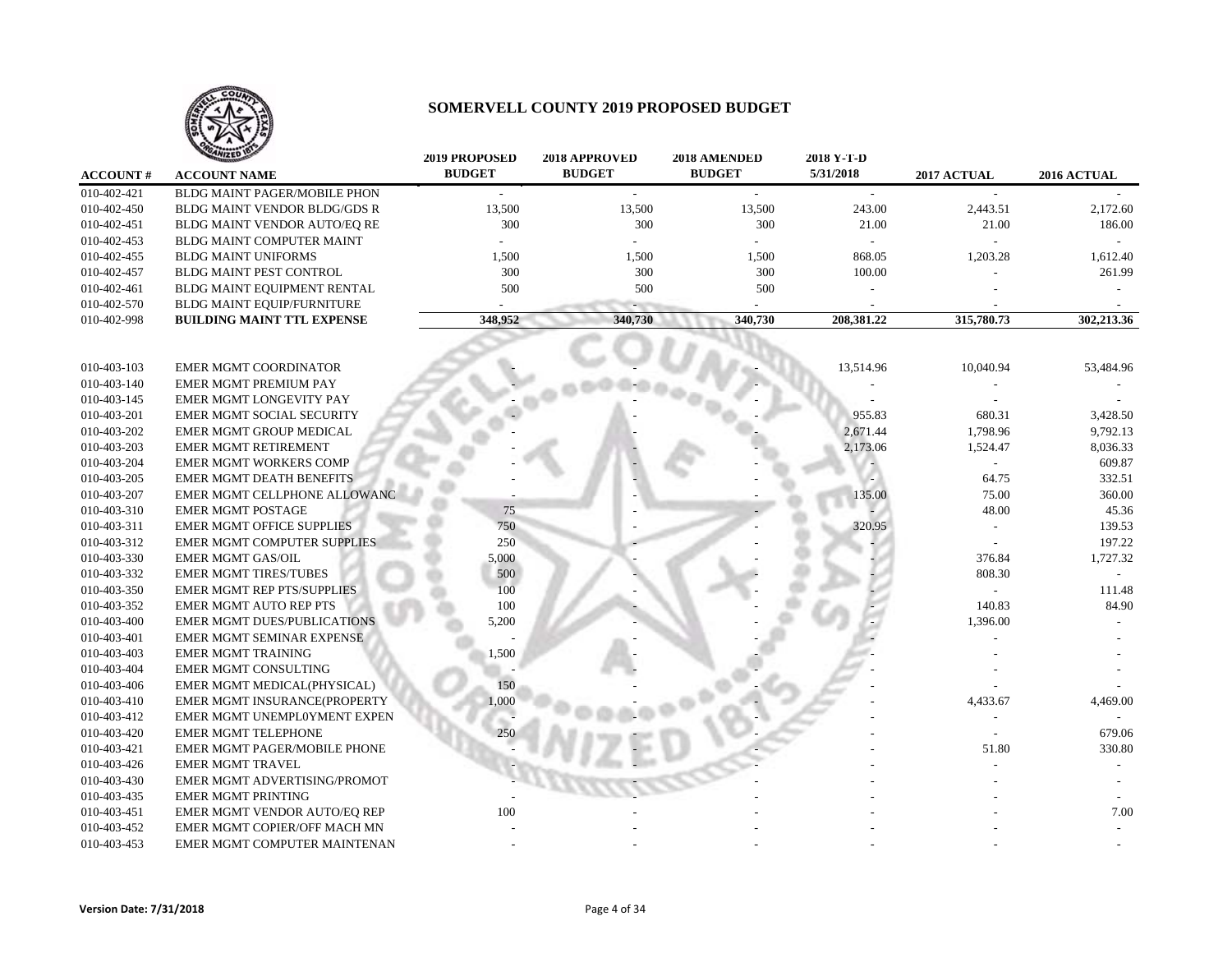

|                 | <b>ANIZED</b>                           | <b>2019 PROPOSED</b> | 2018 APPROVED | 2018 AMENDED  | 2018 Y-T-D |             |             |
|-----------------|-----------------------------------------|----------------------|---------------|---------------|------------|-------------|-------------|
| <b>ACCOUNT#</b> | <b>ACCOUNT NAME</b>                     | <b>BUDGET</b>        | <b>BUDGET</b> | <b>BUDGET</b> | 5/31/2018  | 2017 ACTUAL | 2016 ACTUAL |
| 010-403-455     | <b>EMER MGMT UNIFORMS</b>               |                      |               |               |            |             |             |
| 010-403-459     | EMER MGMT RADIO/PAGER REPAIR            |                      |               |               |            |             |             |
| 010-403-461     | EMER MGMT EQUIP RENTAL(COPIE            |                      |               |               |            |             |             |
| 010-403-462     | <b>EMER MGMT PROF SVCS</b>              |                      |               |               |            |             |             |
| 010-403-487     | EMER MGMT MISCELLANEOUS                 | 150                  |               |               |            |             |             |
| 010-403-570     | EMER MGMT EQUIP/FURNITURE               |                      |               |               |            |             | 13,631.27   |
| 010-403-998     | <b>EMER MGMT TTL EXPENSE</b>            | 15,125               | $\bf{0}$      | $\bf{0}$      | 19,771     | 21,439.87   | 97,467.24   |
|                 |                                         |                      |               |               |            |             |             |
|                 |                                         |                      |               |               |            |             |             |
| 010-404-101     | <b>AUDITOR SALARY</b>                   | 75,480               | 74,000        | 74,000        | 49,333.44  | 68,500.00   | 67,500.00   |
| 010-404-103     | AUDITOR ASSISTANTS SALARIES             | 73,025               | 68,715        | 68,715        | 45,724.08  | 68,862.18   | 68,144.64   |
| 010-404-140     | <b>AUDITOR PREMIUM PAY</b>              |                      |               |               |            |             |             |
| 010-404-145     | <b>AUDITOR LONGEVITY PAY</b>            |                      |               |               |            |             |             |
| 010-404-201     | <b>AUDITOR SOCIAL SECURITY</b>          | 11,361               | 10,918        | 10,918        | 5,809.24   | 8,337.67    | 8,655.71    |
| 010-404-202     | <b>AUDITOR GROUP MEDICAL</b>            | 32,130               | 32,130        | 32,130        | 21,407.52  | 32,093.28   | 26,897.94   |
| 010-404-203     | <b>AUDITOR RETIREMENT</b>               | 23,449               | 22,528        | 22,528        | 14,940.72  | 21,023.25   | 20,226.35   |
| 010-404-204     | <b>AUDITOR WORKERS COMP</b>             | 415                  | 415           | 415           | 347.00     | 286.00      | 299.30      |
| 010-404-205     | <b>AUDITOR DEATH BENEFITS</b>           |                      |               |               |            | 212.44      | 836.51      |
| 010-404-310     | <b>AUDITOR POSTAGE</b>                  | 600                  | 600           | 600           | 135.96     | 195.07      | 391.51      |
| 010-404-311     | <b>AUDITOR OFFICE SUPPLIES</b>          | 675                  | 675           | 675           | 157.68     | 152.86      | 376.89      |
| 010-404-312     | AUDITOR COMPUTER SUPPLIES               | 375                  | 375           | 375           | 72.18      | 63.38       | 55.83       |
| 010-404-400     | <b>AUDITOR DUES &amp; SUBSCRIPTIONS</b> | 325                  | 325           | 325           | 305.00     | 130.00      | 305.00      |
| 010-404-401     | <b>AUDITOR SEMINAR EXPENSE</b>          | 1,500                | 1,500         | 1,500         | 1,478.26   | 1,707.18    | 1,437.19    |
| 010-404-406     | AUDITOR MEDICAL (PHYSICAL)              | 100                  | 100           | 100           |            |             |             |
| 010-404-408     | <b>AUDITOR BONDS</b>                    | 100                  | 100           | 100           |            | 92.50       |             |
| 010-404-409     | <b>AUDITOR AUDIT EXPENSE</b>            | 35,000               | 35,000        | 35,000        |            | 53,740.00   | 8,160.00    |
| 010-404-412     | AUDITOR UNEMPLOYMENT EXPENSE            |                      |               |               |            |             |             |
| 010-404-420     | <b>AUDITOR TELEPHONE</b>                | 875                  | 875           | 875           | 612.06     | 914.13      | 462.48      |
| 010-404-430     | <b>AUDITOR ADS/NOTICES</b>              | 2,000                | 2,000         | 2,794         | 2,650.49   | 2,038.49    | 2,192.50    |
| 010-404-435     | <b>AUDITOR PRINTING</b>                 | 100                  | 100           | 100           | at.        |             |             |
| 010-404-452     | AUDITOR COPIER/ OFF MACH MAI            | 10                   | 10            | 10            |            |             |             |
| 010-404-453     | AUDITOR COMPUTER MAINTENANCE            | 14,500               | 14,500        | 14,031        | 12,325.00  | 11,850.00   | 10,875.00   |
| 010-404-570     | AUDITOR EQUIP/FURNITURE                 |                      |               |               |            |             |             |
| 010-404-998     | <b>AUDITOR TTL EXPENSE</b>              | 272,020              | 264,866       | 265,191       | 155,298.63 | 270,198.43  | 216,816.85  |
|                 |                                         |                      |               |               |            |             |             |
|                 |                                         |                      |               |               |            |             |             |
| 010-405-101     | <b>TREASURER SALARY</b>                 | 54,418               | 53,351        | 53,351        | 35,567.36  | 49,224.96   | 49,224.96   |
| 010-405-103     | TREASURER DEPUTY SALARY                 | 43,753               | 41,872        | 41,872        | 27,888.52  | 41,867.98   | 39,757.86   |
| 010-405-105     | TREASURER PART TIME                     | 11,440               | 11,440        | 11,440        | 8,263.75   | 11,312.50   | 7,740.13    |
| 010-405-140     | TREASURER PREMIUM PAY                   |                      |               |               |            |             |             |
| 010-405-145     | TREASURER LONGEVITY PAY                 |                      |               |               |            |             |             |
| 010-405-201     | TREASURER SOCIAL SECURITY               | 8,386                | 8,160         | 8,160         | 5,008.14   | 7,177.32    | 6,546.59    |
|                 |                                         |                      |               |               |            |             |             |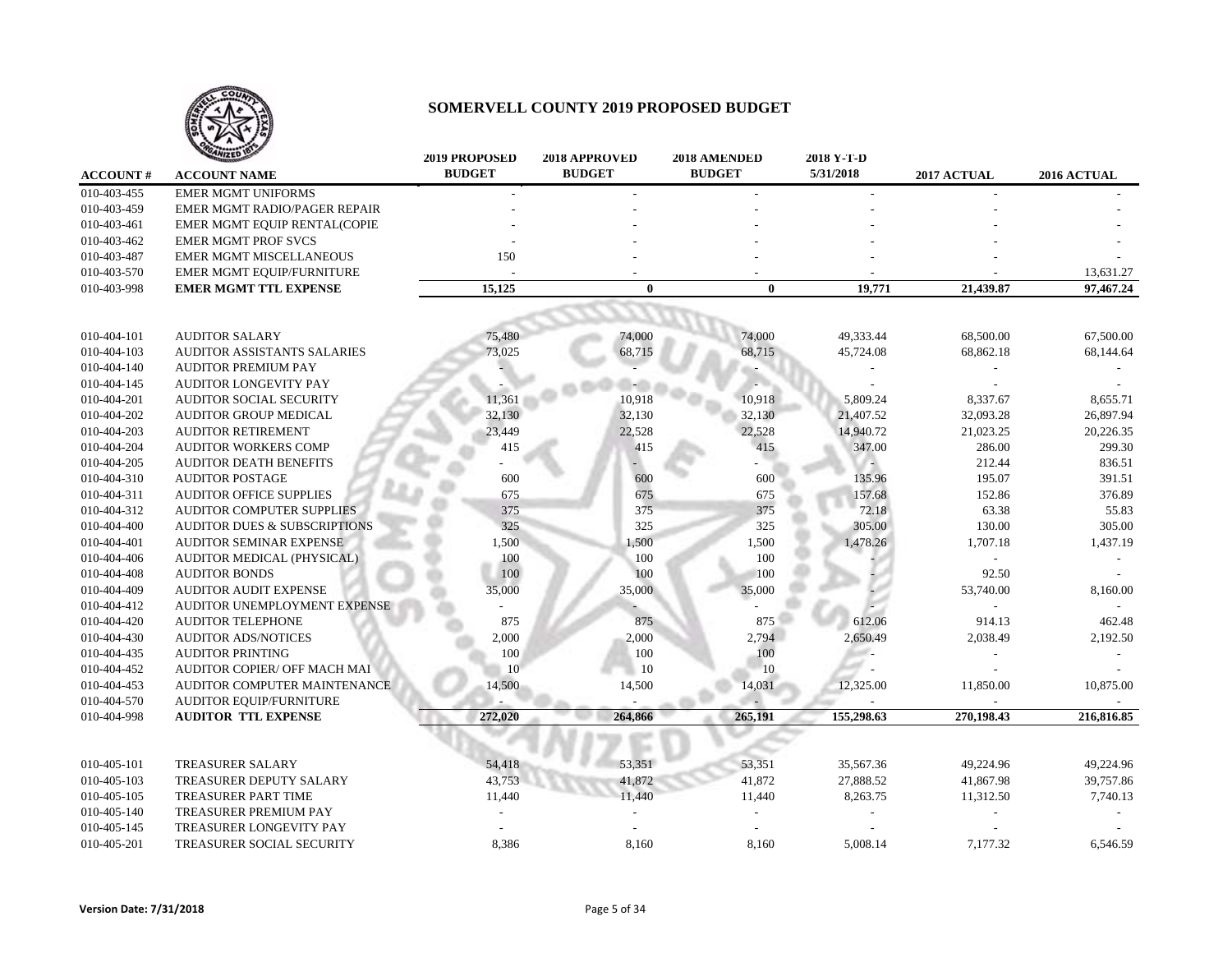

|                 | <b>TAILED</b>                | <b>2019 PROPOSED</b> | 2018 APPROVED | 2018 AMENDED  | 2018 Y-T-D |             |              |
|-----------------|------------------------------|----------------------|---------------|---------------|------------|-------------|--------------|
| <b>ACCOUNT#</b> | <b>ACCOUNT NAME</b>          | <b>BUDGET</b>        | <b>BUDGET</b> | <b>BUDGET</b> | 5/31/2018  | 2017 ACTUAL | 2016 ACTUAL  |
| 010-405-202     | TREASURER GROUP MEDICAL      | 21,420               | 21,420        | 21,420        | 14,283.68  | 21,407.52   | 19,608.26    |
| 010-405-203     | <b>TREASURER RETIREMENT</b>  | 17,308               | 16,837        | 16,837        | 11,272.92  | 15,677.36   | 14,430.53    |
| 010-405-204     | TREASURER WORKERS COMP       | 181                  | 181           | 274           | 273.79     | 181.00      | 179.22       |
| 010-405-205     | TREASURER DEATH BENEFITS     |                      |               |               |            | 159.30      | 597.25       |
| 010-405-310     | <b>TREASURER POSTAGE</b>     | 1,800                | 1,800         | 1,707         | 804.59     | 1,327.77    | 1,249.76     |
| 010-405-311     | TREASURER OFFICE SUPPLIES    | 1,200                | 1,200         | 1,200         | 316.56     | 847.17      | 1,038.60     |
| 010-405-312     | TREASURER COMPUTER SUPPLIES  | 500                  | 500           | 500           | 322.50     | 498.00      | 574.10       |
| 010-405-400     | TREASURER DUES/SUBSCRIPTIONS | 1,675                | 1,675         | 1,675         | 325.00     | 225.00      | 1,695.97     |
| 010-405-401     | TREASURER SEMINAR EXPENSE    | 3,500                | 2,500         | 3,311         | 3,863.54   | 2,045.80    | 2,236.91     |
| 010-405-402     | TREASURER ADMIN FEES (COBRA) | 2,000                | 2,000         | 2,000         |            | 1,511.52    | 1,488.96     |
| 010-405-406     | TREASURER MEDICAL (PHYSICAL) | 150                  | 150           |               |            |             | 20.06        |
| 010-405-408     | <b>TREASURER BONDS</b>       | 10                   | 10            | 10            |            |             |              |
| 010-405-412     | TREASURER UNEMPLOYMENT EXPEN | 100                  | 100           | 100           |            |             |              |
| 010-405-420     | TREASURER TELEPHONE          | 700                  | 700           |               |            |             | 337.69       |
| 010-405-435     | <b>TREASURER PRINTING</b>    | 200                  | 200           | 235           | 235.00     | 235.00      | 354.50       |
| 010-405-452     | TREASURER COPIER/OFF MACH MN | 50                   | 50            | 50            |            |             |              |
| 010-405-453     | TREASURER COMPUTER MAINTENAN | 18,173               | 16,025        | 16,025        | 15,930.38  | 11,850.00   | 11,420.00    |
| 010-405-570     | TREASURER EQUIP/FURNITURE    | $\mathbf{0}$         | 1,100         | 1,100         |            | 9,038.87    |              |
| 010-405-998     | TREASURER TTL EXPENSE        | 186,964              | 181,271       | 181,271       | 124,355.73 | 174,587.07  | 158,501.35   |
|                 |                              |                      |               |               |            |             |              |
| 010-406-101     | TAX A/C SALARY               | 55,718               | 54,626        | 54,626        | 36,417.44  | 49,224.96   | 49,224.96    |
| 010-406-103     | TAX A/C DEPUTY SALARY        | 129,747              | 122,119       | 122,119       | 81,366.28  | 124,810.01  | 88,797.00    |
| 010-406-105     | TAX A/C PART TIME            | 1,000                | 1,000         | 1,000         |            | 2,560.68    | (14, 726.25) |
| 010-406-140     | TAX A/C PREMIUM PAY          | 400                  | 400           | 400           | 186.17     | 205.16      | 129.06       |
| 010-406-145     | TAX A/C LONGEVITY PAY        | 1,860                | 1,740         | 1,740         | 1,160.00   | 1,570.00    | 960.00       |
| 010-406-201     | TAX A/C SOCIAL SECURITY      | 14,438               | 13,762        | 13,762        | 8,233.96   | 12,188.70   | 11,004.83    |
| 010-406-202     | TAX A/C GROUP MEDICAL        | 42,840               | 42,840        | 42,840        | 28,447.36  | 41,762.56   | 29,316.39    |
| 010-406-203     | TAX A/C RETIREMENT           | 29,800               | 28,395        | 28,395        | 18,724.60  | 26,515.37   | 22,963.78    |
| 010-406-204     | TAX A/C WORKERS COMP         | 300                  | 300           | 435           | 434.65     | 287.00      | 224.31       |
| 010-406-205     | TAX A/C DEATH BENEFITS       |                      |               |               |            | 269.13      | 950.57       |
| 010-406-310     | TAX A/C POSTAGE              | 1,500                | 1,500         | 1,365         | 711.85     | 1,022.93    | 1,256.54     |
| 010-406-311     | TAX A/C OFFICE SUPPLIES      | 700                  | 700           | 656           | 252.46     | 426.84      | 283.93       |
| 010-406-312     | TAX A/C COMPUTER SUPPLIES    | 650                  | 650           | 650           | 423.70     | 469.91      | 609.35       |
| 010-406-400     | TAX A/C DUES/SUBSCRIPTIONS   | 150                  | 150           | 150           | 145.00     | 425.00      | 165.00       |
| 010-406-401     | TAX A/C SEMINAR EXPENSE      | 3,800                | 3,200         | 3,200         | 1,754.15   | 1,947.02    | 2,522.96     |
| 010-406-406     | TAX A/C MEDICAL (PHYSICAL)   | 150                  | 150           | 150           |            |             |              |
| 010-406-408     | TAX A/C BONDS                | 400                  | 400           | 400           |            | 711.78      |              |
| 010-406-412     | TAX A/C UNEMPLOYMENT EXPENSE | 100                  | 100           | 100           |            |             |              |
| 010-406-420     | TAX A/C TELEPHONE            | 500                  | 1,500         | 811           |            | 735.55      | 1,173.83     |
| 010-406-426     | TAX A/C TRAVEL EXPENSE       |                      |               |               |            |             |              |
| 010-406-430     | TAX A/C ADS/NOTICES          | 10                   | 10            | 10            |            |             |              |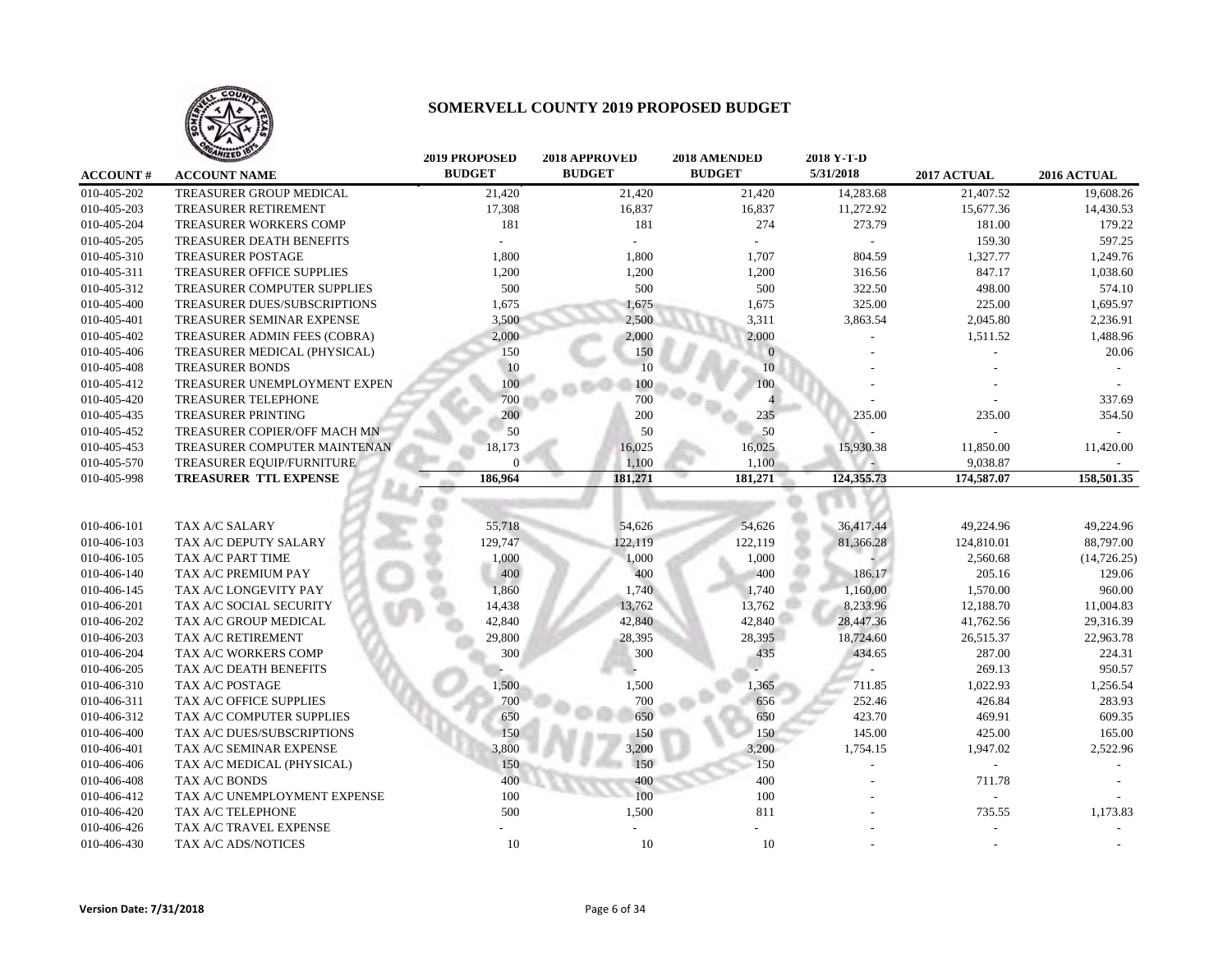

|                 | <b>TAILED</b>                       | <b>2019 PROPOSED</b> | 2018 APPROVED | 2018 AMENDED  | 2018 Y-T-D |             |             |
|-----------------|-------------------------------------|----------------------|---------------|---------------|------------|-------------|-------------|
| <b>ACCOUNT#</b> | <b>ACCOUNT NAME</b>                 | <b>BUDGET</b>        | <b>BUDGET</b> | <b>BUDGET</b> | 5/31/2018  | 2017 ACTUAL | 2016 ACTUAL |
| 010-406-434     | TAX A/C CR CD FEES                  |                      |               |               |            |             | 5,089.04    |
| 010-406-435     | TAX A/C PRINTING                    | 25                   | 25            | 25            |            | 14.98       |             |
| 010-406-452     | TAX A/C COPIER/OFF MACH MAIN        | 10                   | 10            | 10            |            |             |             |
| 010-406-453     | TAX A/C COMPUTER MAINTENANCE        | 1,750                | 1,750         | 1,750         | 1,125.00   |             |             |
| 010-406-461     | TAX A/C EQUIP RENTAL(COPIER)        | 750                  | 750           | 750           | 200.00     | 275.00      | 445.00      |
| 010-406-570     | TAX A/C EQUIP/FURNITURE             | $\Omega$             | 900           | 1,633         | 1,632.64   | 731.28      |             |
| 010-406-998     | TAX A/C TTL EXPENSE                 | 286,598              | 276,977       | 276,977       | 181,215.26 | 266,153.86  | 200,390.30  |
|                 |                                     |                      |               |               |            |             |             |
| 010-407-402     | <b>CAD ADMINISTRATIVE FEES</b>      | 178,979              | 195,600       | 195,600       | 97,779.28  | 194,440.84  | 269,221.28  |
| 010-407-414     | CAD TAX COLLECTION LEGAL FEES       |                      |               |               |            |             |             |
| 010-407-998     | <b>CENTRAL APP DIST TTL EXPENSE</b> | 178,979              | 195,600       | 195,600       | 97,779.28  | 194,440.84  | 269,221.28  |
|                 |                                     |                      |               |               |            |             |             |
| 010-408-101     | <b>CNTY ATTY SALARY</b>             | 106,016              | 104,624       | 104,624       | 69,748.96  | 95,066.72   | 95,066.72   |
| 010-408-102     | CNTY ATTY DA SUPPLEMENTAL           | 9,313                | 9,313         | 9,313         | 6,208.80   | 9,312.72    | 9,312.88    |
| 010-408-103     | CNTY ATTY SECRETARY SALARY          | 43,830               | 43,334        | 43,334        | 28,882.72  | 48,879.72   | 47,879.76   |
| 010-408-104     | CNTY ATTY VICTIM ASSIST COORDINATOI | 5,000                | 4,500         | 4,500         | 3,000.00   |             |             |
| 010-408-105     | <b>CNTY ATTY PART TIME</b>          | 1,000                | 1,000         | 1,000         | 767.50     | 1,120.00    | 1,440.00    |
| 010-408-140     | <b>CNTY ATTY PREMIUM PAY</b>        |                      |               |               |            |             |             |
| 010-408-145     | CNTY ATTY LONGEVITY PAY             | 840                  | 780           | 780           | 520.00     | 720.00      | 660.00      |
| 010-408-201     | CNTY ATTY SOCIAL SECURITY           | 12,727               | 12,540        | 12,540        | 7,281.76   | 10,298.88   | 10,249.15   |
| 010-408-202     | CNTY ATTY GROUP MEDICAL             | 21,420               | 21,420        | 21,420        | 14,235.68  | 21,335.52   | 19,524.26   |
| 010-408-203     | <b>CNTY ATTY RETIREMENT</b>         | 26,269               | 25,874        | 25,874        | 17,069.32  | 23,621.01   | 22,876.92   |
| 010-408-204     | CNTY ATTY WORKERS COMP              | 110                  | 110           | 270           | 270.00     | 15.00       | 40.00       |
| 010-408-205     | CNTY ATTY DEATH BENEFITS            |                      |               |               |            | 240.48      | 946.38      |
| 010-408-207     | CNTY ATTY CELLPHONE ALLOW           | 360                  | 360           | 360           | 240.00     | 360.00      | 360.00      |
| 010-408-310     | <b>CNTY ATTY POSTAGE</b>            | 800                  | 800           | 640           | 20.92      | 98.41       | 133.10      |
| 010-408-311     | <b>CNTY ATTY OFFICE SUPPLIES</b>    | 500                  | 500           | 500           | 89.43      | 137.14      | (3.72)      |
| 010-408-312     | <b>CNTY ATTY COMPUTER SUPPLIES</b>  | 350                  | 350           | 350           | a.         |             | 153.70      |
| 010-408-400     | CNTY ATTY DUES/SUBSCRIPTIONS        | 4,000                | 5,000         | 5,000         | 300.00     | 383.00      | 334.00      |
| 010-408-401     | CNTY ATTY SEMINAR EXPENSE           | 3,000                | 3,000         | 3,000         | 933.27     | 1,471.98    | 2,213.98    |
| 010-408-406     | CNTY ATTY MEDICAL (PHYSICAL)        | 150                  | 150           | 150           |            |             |             |
| 010-408-408     | <b>CNTY ATTY BOND</b>               | 500                  | 500           | 500           | 71.00      | 177.50      |             |
| 010-408-412     | CNTY ATTY UNEMPLOYMENT EXPEN        |                      |               |               |            |             |             |
| 010-408-414     | CNTY ATTY OUTSIDE EXPENSE           | 12,000               | 12,000        | 12,000        | 4,659.33   | 7,137.50    | 4,726.50    |
| 010-408-415     | CNTY ATTY /DA EXPERT WITNESS        |                      |               |               |            |             | 5,324.50    |
| 010-408-419     | CNTY ATTY DA OFF SUPPLEMENTA        | 33,500               | 33,500        | 33,500        |            | 33,500.00   | 33,500.00   |
| 010-408-420     | <b>CNTY ATTY TELEPHONE</b>          | 500                  | 500           | 500           |            |             | 78.20       |
| 010-408-421     | <b>CNTY ATTY PAGER/MOBILE</b>       |                      |               |               |            |             |             |
| 010-408-426     | CNTY ATTY TRAVEL EXPENSE            | 100                  | 100           | 100           |            |             |             |
| 010-408-430     | <b>CNTY ATTY ADS/NOTICES</b>        | 100                  | 100           | 100           |            |             |             |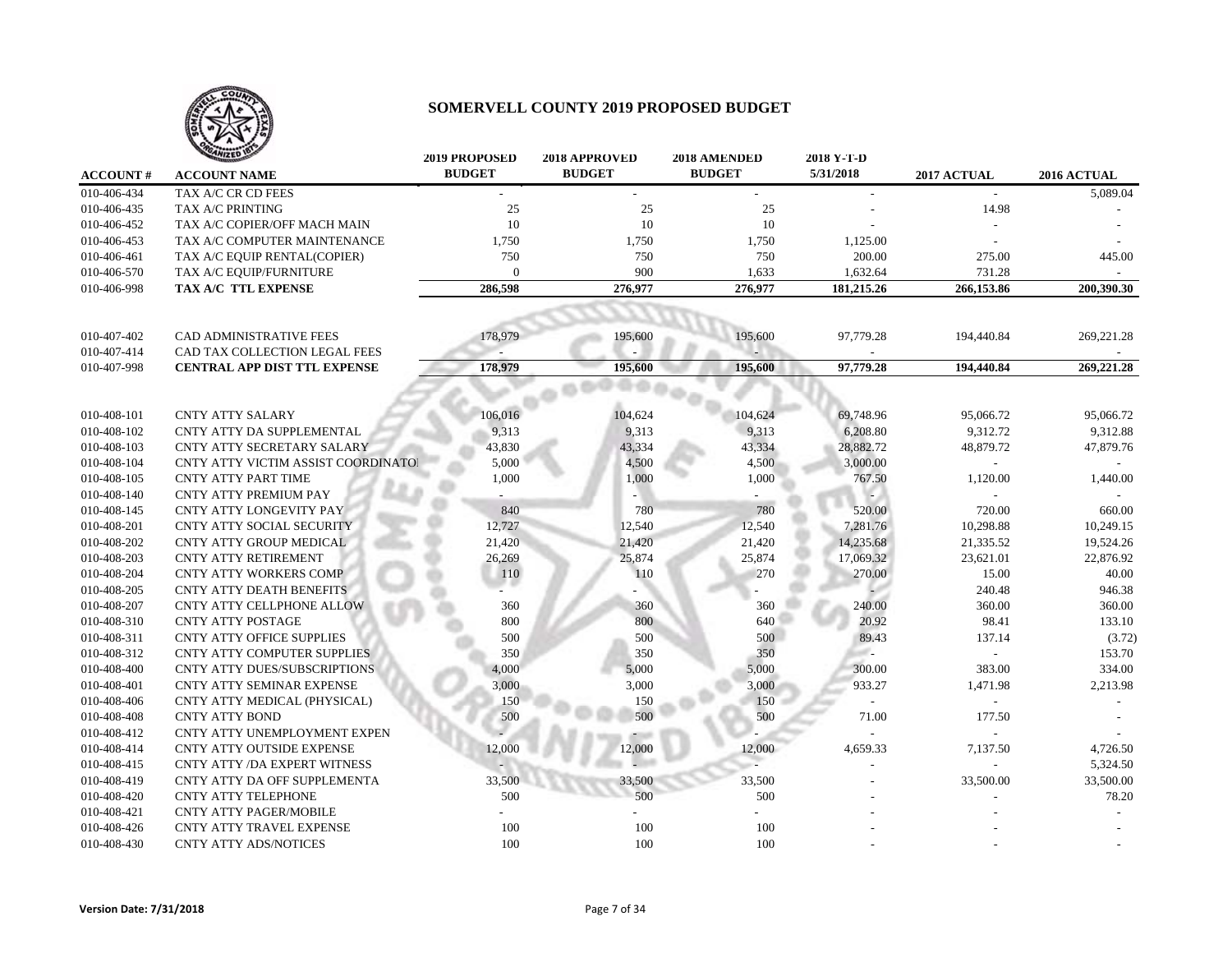

|                 | <b>ANIZED</b>                    | <b>2019 PROPOSED</b> | 2018 APPROVED | 2018 AMENDED  | 2018 Y-T-D |             |             |
|-----------------|----------------------------------|----------------------|---------------|---------------|------------|-------------|-------------|
| <b>ACCOUNT#</b> | <b>ACCOUNT NAME</b>              | <b>BUDGET</b>        | <b>BUDGET</b> | <b>BUDGET</b> | 5/31/2018  | 2017 ACTUAL | 2016 ACTUAL |
| 010-408-435     | <b>CNTY ATTY PRINTING</b>        | 500                  | 500           | 500           |            |             |             |
| 010-408-452     | CNTY ATTY COPIER/OFF MACH MN     | 10                   | 10            | 10            |            |             |             |
| 010-408-453     | CNTY ATTY COMPUTER MAINTENAN     | 9,000                | 8,500         | 8,500         | 8,480.00   | 7,850.00    | 7,200.00    |
| 010-408-461     | CNTY ATTY EQUIPMENT RENTAL       | 2,500                | 2,500         | 2,500         | 336.00     | 462.00      | 878.00      |
| 010-408-570     | <b>CNTY ATTY EQUIP/FURNITURE</b> |                      |               |               |            |             |             |
| 010-408-998     | <b>COUNTY ATTY TTL EXPENSE</b>   | 294,395              | 291,865       | 291,865       | 163,114.69 | 262,187.58  | 262,894.33  |
|                 |                                  |                      |               |               |            |             |             |
|                 |                                  |                      |               |               |            |             |             |
| 010-409-311     | NON DEPT COPIER/FAX SUPPLIES     | 3,000                | 3.000         | 3,000         | 346.02     | 1,359.25    | 2,439.05    |
| 010-409-312     | NON DEPT COMPUTER SUPPLIES       | 1,500                | 1,500         | 975           |            | 385.69      |             |
| 010-409-400     | NON DEPT DUES/SUBSCRIPTIONS      | 2,575                | 2,575         | 2,575         | 885.00     | 885.00      | 1,335.00    |
| 010-409-404     | NON DEPT GENERAL CONSULTING      | 4,000                | 4,000         | 4,000         |            |             |             |
| 010-409-410     | NON DEPT INSURANCE(PROP/G/L)     | 90,000               | 90,000        | 90,000        | 39,750.00  | 43,019.00   | 33,206.34   |
| 010-409-418     | NON DEPT BANK EXPENSE            | 50                   | 50            | 50            |            |             |             |
| 010-409-420     | NON DEPT FAX/COMPUTER MODEMS     | 25,000               | 25,000        | 25,000        | 19,595.87  | 22,717.69   | 17,839.80   |
| 010-409-426     | NON DEPT TRAVEL EXPENSE          | 255                  | 255           | 255           | 172.22     | 169.85      | 85.32       |
| 010-409-440     | NON DEPT UTILITIES               | 58,000               | 58,000        | 57,400        | 28,808.07  | 41,819.90   | 43,154.21   |
| 010-409-461     | NON DEPT EQUIPMENT RENTAL        | 9,500                | 9,500         | 9,500         | 3,612.00   | 4,984.06    | 6,026.77    |
| 010-409-472     | NON DEPT INDIGENT/CRIME VICT     | 2,500                | 2,500         | 2,500         | 5,315.00   | 1,450.00    | 800.00      |
| 010-409-473     | NON DEPT CRIMESTOPPERS           | 2,500                | 2,500         | 2,500         |            |             |             |
| 010-409-474     | NON DEPT ANIMAL CONTROL          | 2,400                |               | 1,400         | 1,600.00   | 1,910.00    | 58,000.00   |
| 010-409-475     | NON DEPT MHMR ASSISTANCE         |                      | 13,200        | 13,200        | 9,900.00   | 13,200.00   | 13,200.00   |
| 010-409-476     | NON DEPT TRANSIT SYSTEM          | 35,000               | 35,000        | 35,000        | 35,000.00  | 35,000.00   | 35,000.00   |
| 010-409-477     | NON DEPT SOIL CONSERVATION       | 1,500                | 1,500         | 1,500         |            |             |             |
| 010-409-478     | NON DEPT WATER CONSERVATION      | 1,500                | 1,500         | 1,500         |            |             |             |
| 010-409-479     | NON DEPT CHILDRENS ADVOCACY CTR  | 500                  | 500           | 500           |            | 500.00      |             |
| 010-409-487     | NON DEPT MISCELLANEOUS           | 7,500                | 5,000         | 5,000         | 11,095.83  | 971.00      | 2,109.75    |
| 010-409-998     | NON DEPT TTL EXPENSE             | 247,280              | 255,580       | 255,855       | 156,080.01 | 168,371.44  | 213,196.24  |
|                 |                                  |                      |               |               |            |             |             |
| 010-410-101     | <b>CNTY JUDGE SALARY</b>         | 72,909               | 71,974        | 71,974        | 45,036.56  | 72,439.01   | 69,284.63   |
| 010-410-103     | CNTY JUDGE SECRETARY SALARY      | 41,775               | 40,123        | 40,123        | 26,729.40  | 40,696.52   | 38,836.56   |
| 010-410-105     | <b>CNTY JUDGE PART TIME</b>      | 2,855                | 2,855         | 2,855         | 602.50     | 282.00      | 730.00      |
| 010-410-140     | <b>CNTY JUDGE PREMIUM PAY</b>    | 10                   | 10            | 10            |            |             |             |
| 010-410-145     | <b>CNTY JUDGE LONGEVITY PAY</b>  |                      |               |               |            |             |             |
| 010-410-201     | CNTY JUDGE SOCIAL SECURITY       | 9,489                | 9,291         | 9,291         | 6,213.47   | 9,603.52    | 9,248.00    |
| 010-410-202     | CNTY JUDGE GROUP MEDICAL         | 21,420               | 21,420        | 21,420        | 14,112.68  | 20,283.04   | 19,358.90   |
| 010-410-203     |                                  | 19,585               | 19,170        | 19,170        | 12,788.34  |             |             |
|                 | <b>CNTY JUDGE RETIREMENT</b>     |                      |               |               |            | 19,235.93   | 18,026.27   |
| 010-410-204     | CNTY JUDGE WORKERS COMP          | 115                  | 115           | 341           | 341.00     | 115.00      | 111.98      |
| 010-410-205     | <b>CNTY JUDGE DEATH BENEFITS</b> |                      |               |               |            | 226.28      | 746.10      |
| 010-410-206     | CNTY JUDGE TRAVEL ALLOWANCE      | 6,480                | 6,480         | 6,480         | 4,320.00   | 5,140.65    | 4,829.28    |
| 010-410-310     | <b>CNTY JUDGE POSTAGE</b>        | 500                  | 500           | 500           | 196.02     | 441.01      | 307.82      |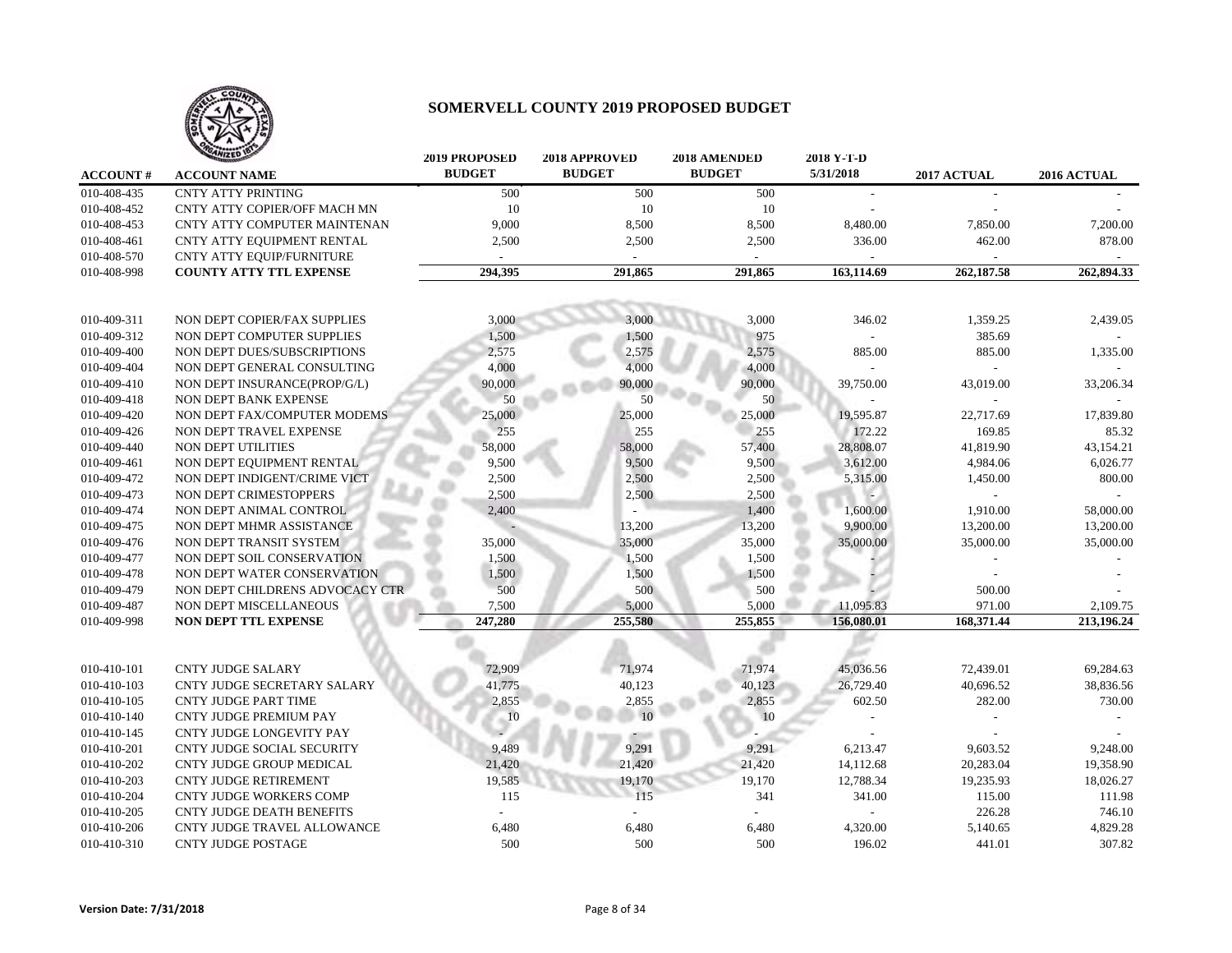

|                 | <b>ANIZED</b>                     | <b>2019 PROPOSED</b> | 2018 APPROVED | 2018 AMENDED  | 2018 Y-T-D |             |             |
|-----------------|-----------------------------------|----------------------|---------------|---------------|------------|-------------|-------------|
| <b>ACCOUNT#</b> | <b>ACCOUNT NAME</b>               | <b>BUDGET</b>        | <b>BUDGET</b> | <b>BUDGET</b> | 5/31/2018  | 2017 ACTUAL | 2016 ACTUAL |
| 010-410-311     | <b>CNTY JUDGE OFFICE SUPPLIES</b> | 450                  | 450           | 450           | 134.55     | 358.01      | 999.34      |
| 010-410-312     | CNTY JUDGE COMPUTER SUPPLIES      | 200                  | 200           | 477           | 476.32     | 162.49      | 117.17      |
| 010-410-400     | CNTY JUDGE DUES/SUBSCRIPTION      | 1,000                | 1,000         | 475           | 475.00     | 475.00      | 475.00      |
| 010-410-401     | CNTY JUDGE SEMINAR EXPENSE        | 2,700                | 2,700         | 2,669         | 536.65     | 138.70      | (1,365.17)  |
| 010-410-404     | CNTY JUDGE CONSULTING (ED)        | 250                  | 250           | 250           |            |             |             |
| 010-410-406     | CNTY JUDGE MEDICAL (PHYSICAL      | 150                  | 150           | 150           |            |             |             |
| 010-410-408     | <b>CNTY JUDGE BONDS</b>           | 500                  | 10            | 340           | 339.69     | 71.00       |             |
| 010-410-412     | CNTY JUDGE UNEMPLOYMENT EXPE      |                      |               |               |            |             |             |
| 010-410-420     | <b>CNTY JUDGE TELEPHONE</b>       | 875                  | 875           | 598           |            |             | 347.93      |
| 010-410-426     | CNTY JUDGE ECON DEVELOPMENT       | 3,500                | 3,500         | 2,969         | 1,500.00   | 77,665.82   |             |
| 010-410-430     | <b>CNTY JUDGE ADS/NOTICES</b>     | 200                  | 200           | 200           |            |             | 577.60      |
| 010-410-435     | <b>CNTY JUDGE PRINTING</b>        | 350                  | 350           | 350           |            |             |             |
| 010-410-452     | CNTY JUDGE COPIER/OFF MACH M      | 10                   | 10            | 10            |            |             |             |
| 010-410-453     | CNTY JUDGE COMPUTER MAINTENA      | 500                  | 500           | 500           |            |             | 295.20      |
| 010-410-462     | CNTY JUDGE ENGR/SVYS (ED)         | 000,1                | 1,000         | 1,210         | 1,210.00   |             |             |
| 010-410-570     | <b>CNTY JUDGE EQUIP/FURNITURE</b> |                      |               | 321.00        | 320.04     |             |             |
| 010-410-998     | <b>CNTY JUDGE TTL EXPENSE</b>     | 186,823              | 183,133       | 183,133       | 115,332.22 | 247,333.98  | 162,926.61  |
|                 |                                   |                      |               |               |            |             |             |
| 010-411-101     | CLK OFF DIST/CNTY CLK SALARY      | 56,055               | 54,956        | 54,956        | 36,637.44  | 49,224.96   | 49,225.00   |
| 010-411-103     | <b>CLK OFF DEPUTIES SALARIES</b>  | 183,573              | 199,915       | 199,915       | 127,021.30 | 202,596.80  | 191,547.56  |
| 010-411-105     | <b>CLK OFF PART TIME</b>          | 5,000                | 7,500         | 6,630         | 207.77     | 3,563.72    | 942.00      |
| 010-411-140     | <b>CLK OFF PREMIUM PAY</b>        | 750                  | 750           | 750           | 184.64     | 98.24       | 566.83      |
| 010-411-145     | <b>CLK OFF LONGEVITY PAY</b>      | 1,800                | 2,640         | 2,640         | 1,400.00   | 2,460.00    | 2,280.00    |
| 010-411-201     | <b>CLK OFF SOCIAL SECURITY</b>    | 18,910               | 20,331        | 20,331        | 12,021.14  | 19.071.48   | 18,110.00   |
| 010-411-202     | CLK OFF GROUP MEDICAL             | 64,260               | 64,260        | 64,260        | 40,987.58  | 63,958.56   | 58,467.42   |
| 010-411-203     | <b>CLK OFF RETIREMENT</b>         | 39,030               | 41,951        | 41,951        | 25,962.55  | 38,933.66   | 36,371.27   |
| 010-411-204     | CLK OFF WORKERS COMP              | 645                  | 800           | 800           | 638.10     | 667.00      | 781.97      |
| 010-411-205     | <b>CLK OFF DEATH BENEFITS</b>     |                      |               |               |            | 394.76      | 1,506.34    |
| 010-411-310     | <b>CLK OFF POSTAGE</b>            | 1,250                | 1,000         | 1,000         | 917.46     | 1,017.61    | 1,176.62    |
| 010-411-311     | <b>CLK OFF OFFICE SUPPLIES</b>    | 3,500                | 5,000         | 5,000         | 2,310.23   | 3,251.33    | 3,248.93    |
| 010-411-312     | <b>CLK OFF COMPUTER SUPPLIES</b>  | 1,000                | 1,000         | 1,000         | 544.93     | 907.20      | 959.93      |
| 010-411-314     | CLK OFF MICROFILM/INDEXING        |                      |               |               |            |             |             |
| 010-411-315     | <b>CLK OFF ARCHIVAL EXPENSE</b>   | 30,000               | 30,000        | 36,800        |            | 31,314.08   | 19,752.09   |
| 010-411-320     | CLK OFF RECORDS MANAGEMENT        | 19,000               | 25,000        | 25,000        | 18,553.36  | 17,839.76   | 17,320.16   |
| 010-411-400     | CLK OFF DUES/SUBSCRIPTIONS        | 200                  | 200           | 200           | 100.00     | 175.00      | 125.00      |
| 010-411-401     | CLK OFF SEMINAR EXPENSE           | 3,000                | 4,500         | 4,500         | 4,329.91   | 3,840.68    | 2,717.27    |
| 010-411-406     | CLK OFF MEDICAL (PHYSICAL)        | 150                  | 150           | 150           |            |             |             |
| 010-411-408     | <b>CLK OFF BONDS</b>              | 375                  | 10            | 10            |            |             |             |
| 010-411-412     | CLK OFFICE UNEMPLOYMENT EXPE      |                      |               |               |            |             |             |
| 010-411-420     | <b>CLK OFF TELEPHONE</b>          | 250                  | 750           | 750           |            |             | 78.20       |
| 010-411-426     | CLK OFF TRAVEL EXPENSE            |                      |               |               |            |             | 9.63        |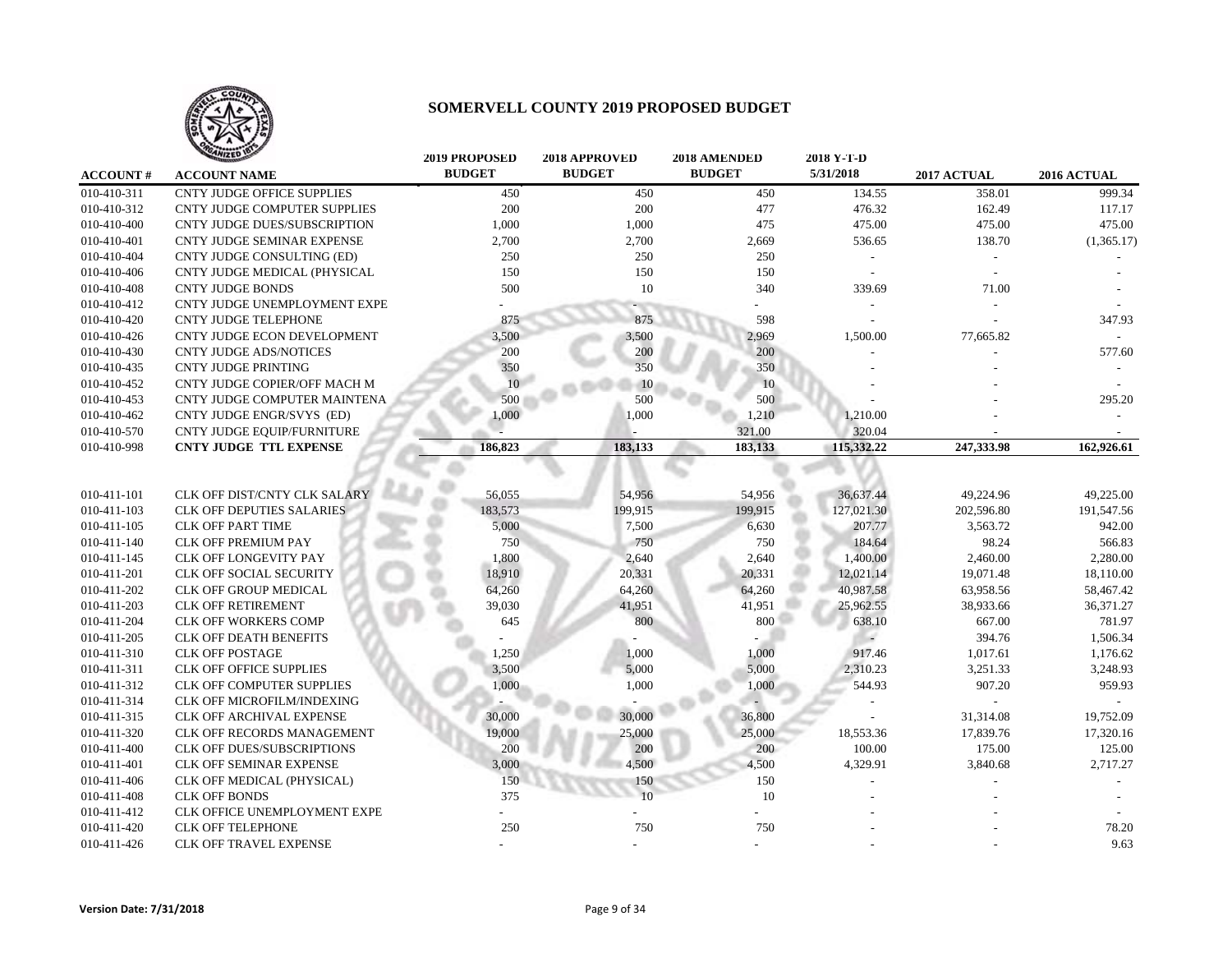

|                 | <b>TAILED</b>                       | <b>2019 PROPOSED</b> | 2018 APPROVED | 2018 AMENDED  | 2018 Y-T-D |             |             |
|-----------------|-------------------------------------|----------------------|---------------|---------------|------------|-------------|-------------|
| <b>ACCOUNT#</b> | <b>ACCOUNT NAME</b>                 | <b>BUDGET</b>        | <b>BUDGET</b> | <b>BUDGET</b> | 5/31/2018  | 2017 ACTUAL | 2016 ACTUAL |
| 010-411-430     | <b>CLK OFF ADS/NOTICES</b>          | 100                  | 100           | 100           | 82.00      |             | 99.00       |
| 010-411-435     | <b>CLK OFF PRINTING</b>             | 3,310                | 150           | 688           | 688.00     |             | 635.00      |
| 010-411-452     | CLK OFF COPIER/OFF MACH MAIN        | 1,000                | 1,000         | 1,000         |            |             | 995.00      |
| 010-411-453     | CLK OFF COMPUTER MAINT              | 53,000               | 58,000        | 51,532        | 51,532.00  | 50,695.50   | 48,182.00   |
| 010-411-461     | CLK OFF EQUIP RENTAL (COPIER        | 2,200                | 2,200         | 2,200         | 672.00     | 924.00      | 1,507.96    |
| 010-411-570     | CLK OFF EQUIP/FURNITURE             | $\mathbf{0}$         | 1,300         | 1,300         | 1,061.20   | 4,396.25    |             |
| 010-411-998     | <b>CNTY/DIST CLERK TTL EXPENSE</b>  | 488,358              | 523,463       | 523,463       | 325,851.61 | 495,330.59  | 456,605.18  |
|                 |                                     |                      |               |               |            |             |             |
|                 |                                     |                      |               |               |            |             |             |
| 010-412-101     | JUDICIAL JUDGES-10TH (3)            | 2,000                | 2,000         | 2,000         | 1,937.65   | 1,936.50    | 1,937.37    |
| 010-412-102     | <b>JUDICIAL JUDGES-8TH ADMIN</b>    | 706                  | 706           | 706           | 705.79     | 700.52      | 687.66      |
| 010-412-419     | <b>JUDICIAL/DIST VISITING JDGES</b> | 875                  | 875           | 875           |            |             | 4,855.89    |
| 010-412-420     | JUDICIAL JUDGE TELEPHONE            | 660                  | 660           | 660           | 403.78     | 603.29      | 589.53      |
| 010-412-998     | JUDICIAL JUDGE TTL EXPENSE          | 4,241                | 4,241         | 4,241         | 3,047.22   | 3,240.31    | 8,070.45    |
|                 |                                     |                      |               |               |            |             |             |
|                 |                                     |                      |               |               |            |             |             |
| 010-413-101     | <b>JP SALARIES</b>                  | 88,881               | 87,138        | 87,138        | 58,092.16  | 62,134.56   | 62,134.56   |
| 010-413-103     | JP COORDINATOR SALARY               | 84,079               | 43,620        | 43,620        | 28,986.24  | 44,339.20   | 43,339.20   |
| 010-413-105     | <b>JP PART TIME</b>                 | 30,000               | 30,000        | 30,000        | 15,657.45  | 9,455.73    | 7,636.37    |
| 010-413-140     | JP PREMIUM PAY                      | 100                  | 100           | 100           |            | 16.44       |             |
| 010-413-145     | <b>JP LONGEVITY PAY</b>             | 2,880                | 2,220         | 2,220         | 1,480.00   | 2,220.00    | 2,220.00    |
| 010-413-201     | <b>JP SOCIAL SECURITY</b>           | 16,881               | 13,608        | 13,608        | 8,350.48   | 9,474.49    | 9,468.09    |
| 010-413-202     | <b>JP GROUP MEDICAL</b>             | 32,130               | 32,130        | 32,130        | 21,235.52  | 31,835.28   | 29,134.57   |
| 010-413-203     | <b>JP RETIREMENT</b>                | 34,843               | 28,079        | 28,079        | 17,925.80  | 20,300.63   | 19,379.21   |
| 010-413-204     | <b>JP WORKERS COMP</b>              | 155                  | 155           | 283           | 282.45     | 155.00      | 151.98      |
| 010-413-205     | <b>JP DEATH BENEFITS</b>            |                      |               |               |            | 210.63      | 802.71      |
| 010-413-206     | JP TRAVEL ALLOWANCE (2)             | 14,000               | 14,000        | 14,000        | 9,333.44   | 13,769.76   | 13,769.76   |
| 010-413-207     | JP CELLPHONE ALLOWANCE              | 720                  | 800           | 800           | 480.00     | 720.00      | 720.00      |
| 010-413-310     | <b>JP POSTAGE</b>                   | 800                  | 800           | 680           | 629.75     | 651.11      | 732.52      |
| 010-413-311     | <b>JP OFFICE SUPPLIES</b>           | 600                  | 600           | 776           | 775.12     | 386.65      | 412.15      |
| 010-413-312     | <b>JP COMPUTER SUPPLIES</b>         | 1,100                | 1,100         | 1,048         | 685.30     | 1,005.06    | 864.32      |
| 010-413-400     | <b>JP DUES/SUBSCRIPTIONS</b>        | 200                  | 200           | 200           | 155.00     | 155.00      | 155.00      |
| 010-413-401     | <b>JP SEMINAR EXPENSE</b>           | 2,500                | 2,500         | 2,489         | 871.45     | 1,123.62    | 902.79      |
| 010-413-406     | JP MEDICAL (PHYSICAL)               | 10                   | 10            | 10            |            |             |             |
| 010-413-408     | <b>JP BONDS</b>                     | 400                  | 10            | 10            |            | 71.00       |             |
| 010-413-412     | JP UNEMPLOYMENT EXPENSE             |                      |               |               |            |             |             |
| 010-413-420     | <b>JP TELEPHONE</b>                 | 1,000                | 1,000         | 1,000         | 429.90     | 641.90      | 602.54      |
| 010-413-421     | <b>JP MOBILE PHONE/PAGER</b>        | 1,000                | 1,000         | 1,000         |            |             |             |
| 010-413-435     | <b>JP PRINTING</b>                  | 100                  | 100           | 100           |            |             |             |
| 010-413-452     | JP COPIER/OFF MACH MAINT            | 300                  | 300           | 300           |            |             |             |
| 010-413-453     | JP COMPUTER MAINTENANCE             | 15,000               | 15,000        | 15,000        | 13,540.00  | 11,775.00   | 10,250.00   |
| 010-413-462     | JP PROFESSIONAL SVCS(LAB)           | 50,000               | 50,000        | 49,879        | 32,411.50  | 37,380.00   | 30,025.00   |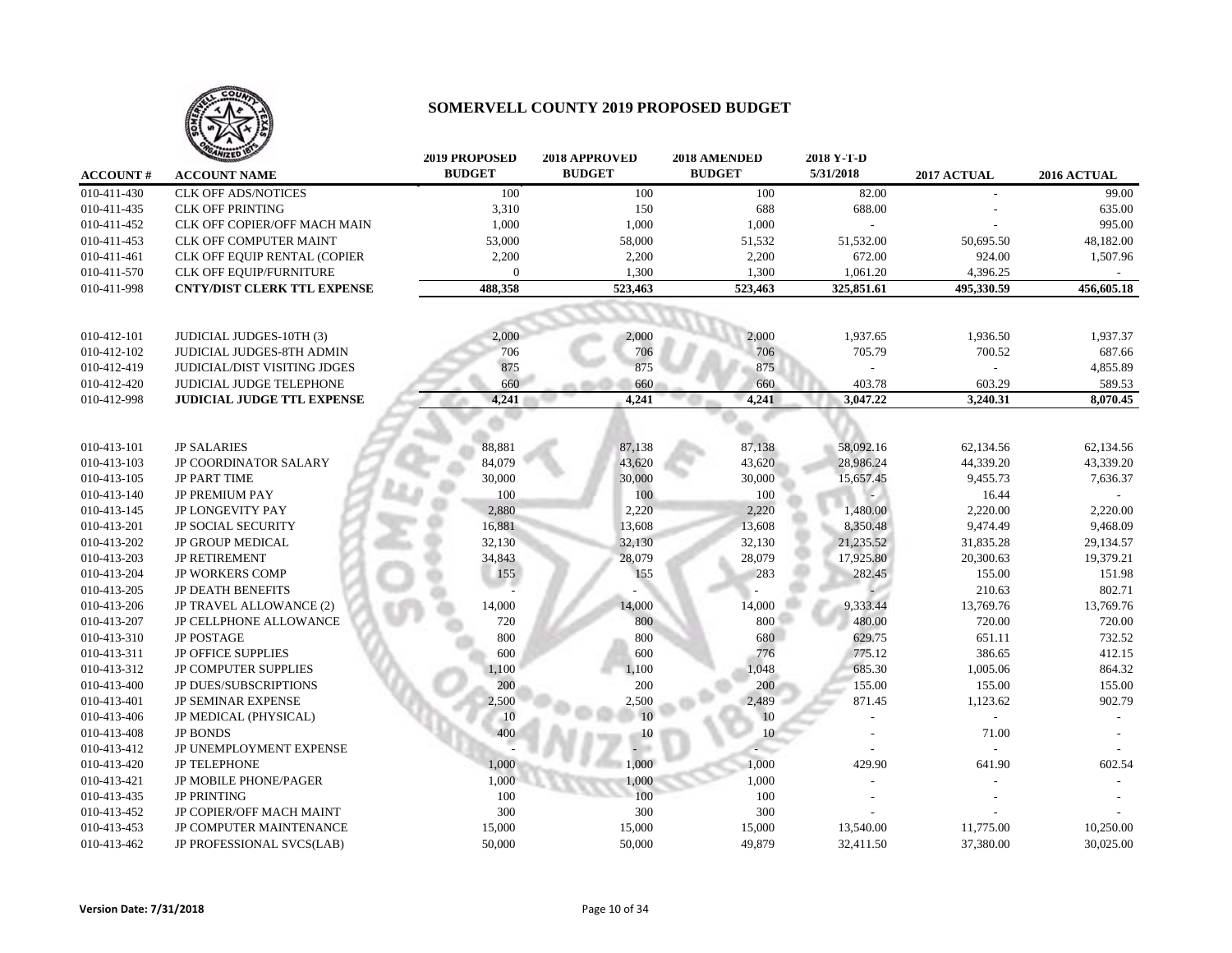

|                 | <b>ANIZED IS</b>                    | <b>2019 PROPOSED</b> | 2018 APPROVED | 2018 AMENDED  | 2018 Y-T-D |             |             |
|-----------------|-------------------------------------|----------------------|---------------|---------------|------------|-------------|-------------|
| <b>ACCOUNT#</b> | <b>ACCOUNT NAME</b>                 | <b>BUDGET</b>        | <b>BUDGET</b> | <b>BUDGET</b> | 5/31/2018  | 2017 ACTUAL | 2016 ACTUAL |
| 010-413-570     | <b>JP EQUIP/FURNITURE</b>           |                      | 4,000         | 4,000         |            |             | 275.81      |
| 010-413-998     | <b>JUSTICE/PEACE TTL EXPENSE</b>    | 377,679              | 328,470       | 328,470       | 211,321.56 | 247,821.06  | 232,976.58  |
|                 |                                     |                      |               |               |            |             |             |
| 010-414-101     | <b>CONSTABLE 1 SALARY</b>           | 42,929               | 42,448        | 42,448        | 28,298.72  | 38,740.80   | 38,740.80   |
| 010-414-201     | CONSTABLE 1 SOCIAL SECURITY         | 3,312                | 3,275         | 3,275         | 1,804.16   | 2,644.17    | 2,976.44    |
| 010-414-202     | CONSTABLE 1 GROUP MEDICAL           | 10,710               | 10,710        | 10,710        | 7,135.84   | 9,795.28    | 9,720.13    |
| 010-414-203     | <b>CONSTABLE 1 RETIREMENT</b>       | 6,836                | 6,758         | 6,758         | 4,485.58   | 5,983.39    | 5,835.78    |
| 010-414-204     | <b>CONSTABLE 1 WORKERS COMP</b>     | 100                  | 100           | 100           | 100.00     | 100.00      | 87.00       |
| 010-414-205     | <b>CONSTABLE 1 DEATH BENEFITS</b>   |                      |               |               |            | 62.58       | 241.50      |
| 010-414-207     | CONSTABLE 1 CELLPHONE ALLOW         | 360                  | 360           | 360           | 240.00     | 360.00      | 360.00      |
| 010-414-310     | <b>CONSTABLE 1 POSTAGE</b>          | 200                  | 200           | 200           | 39.45      | 43.59       | 23.39       |
| 010-414-311     | <b>CONSTABLE 1 OFFICE SUPPLIES</b>  | 200                  | 200           | 200           | 16.31      | 176.02      |             |
| 010-414-312     | CONSTABLE 1 COMPUTER SUPPLIE        | 150                  | 150           | 150           |            | $\sim$      |             |
| 010-414-330     | CONSTABLE 1 GAS AND OIL             | ,000                 | 1,000         | 1,000         | 606.89     | 539.12      | 161.33      |
| 010-414-332     | <b>CONSTABLE 1 TIRES AND TUBES</b>  | 500                  | 500           | 500           |            |             |             |
| 010-414-338     | <b>CONSTABLE 1 FILM RELATED</b>     | 50                   | 50            | 50            |            |             |             |
| 010-414-344     | <b>CONSTABLE 1 OPER SUPPLIES</b>    | 500                  | 500           | 500           |            |             |             |
| 010-414-352     | CONSTABLE 1 AUTO/EQ REP PTS         | 400                  | 400           | 400           | 167.47     | 1,234.27    | 14.50       |
| 010-414-400     | CONSTABLE 1 DUES/SUBSCRIPTIO        | 450                  | 450           | 450           |            | 216.00      | 216.00      |
| 010-414-403     | <b>CONSTABLE 1 TRAINING</b>         | 800                  | 1,200         | 891           | 216.00     | 1,483.58    |             |
| 010-414-406     | <b>CONSTABLE 1 PHYSICAL(TRAININ</b> | 10                   | 10            | 10            | 153.93     |             |             |
| 010-414-408     | <b>CONSTABLE 1 BONDS</b>            | 10                   | 10            | 10            |            | 177.50      | 50.00       |
| 010-414-410     | CONSTABLE 1 INSURANCE(PROP/L        | 700                  | 550           | 550           |            | 576.00      | 372.00      |
| 010-414-420     | <b>CONSTABLE 1 TELEPHONE</b>        | 250                  | 250           | 250           | 650.00     | $\sim$      | 38.44       |
| 010-414-421     | CONSTABLE 1 PAGER/MOBILE PHO        | 720                  | 720           | 720           |            | 455.60      | 447.11      |
| 010-414-430     | <b>CONSTABLE 1 ADS/NOTICES</b>      | 50                   | 50            | 50            | 261.40     |             |             |
| 010-414-435     | <b>CONSTABLE 1 PRINTING</b>         | $50\,$               | 50            | 50            |            |             |             |
| 010-414-451     | <b>CONSTABLE 1 VENDOR AUTO REPA</b> | 1,500                | 1,500         | 1,500         |            | 236.95      |             |
| 010-414-453     | CONSTABLE 1 COMPUTER MAINT          | 1,800                | 1,800         | 1,800         |            | 1,199.40    | 2,398.80    |
| 010-414-455     | <b>CONSTABLE 1 UNIFORMS</b>         | 650                  | 650           | 959           | 958.64     | 824.50      |             |
| 010-414-459     | CONSTABLE 1 RADIO REPAIRS           | 225                  | 225           | 225           |            | 166.00      |             |
| 010-414-461     | <b>CONSTABLE 1 EQUIP RENTAL</b>     | 300                  | 300           | 300           | 50.00      | 68.75       | 151.25      |
| 010-414-462     | CONSTABLE 1 PROFESSIONAL SER        |                      |               |               |            |             |             |
| 010-414-464     | <b>CONSTABLE 1 WRECKER SERVICE</b>  | 200                  | 200           | 200           |            |             |             |
| 010-414-570     | CONSTABLE 1 EQUIP/FURNITURE         |                      | 800           | 800           | 619.99     | 42,117.10   | 329.99      |
| 010-414-998     | <b>CONSTABLE 1 TTL EXPENSE</b>      | 74,962               | 75,416        | 75,416        | 45,804.38  | 107,200.60  | 62.164.46   |
|                 |                                     |                      |               |               |            |             |             |
| 010-415-103     | JURY/COURT COORDINATOR              | 3,000                | 3,000         | 3,000         | 2,000.00   | 3,000.00    | 3,000.00    |
| 010-415-201     | <b>JURY/COURT SOCIAL SECURITY</b>   | 230                  | 230           | 230           | 152.96     | 229.44      | 229.44      |
| 010-415-204     | <b>JURY/COURT WORKERS COMP</b>      | 130                  | 130           | 130           | 12.00      | 130.00      | 1.00        |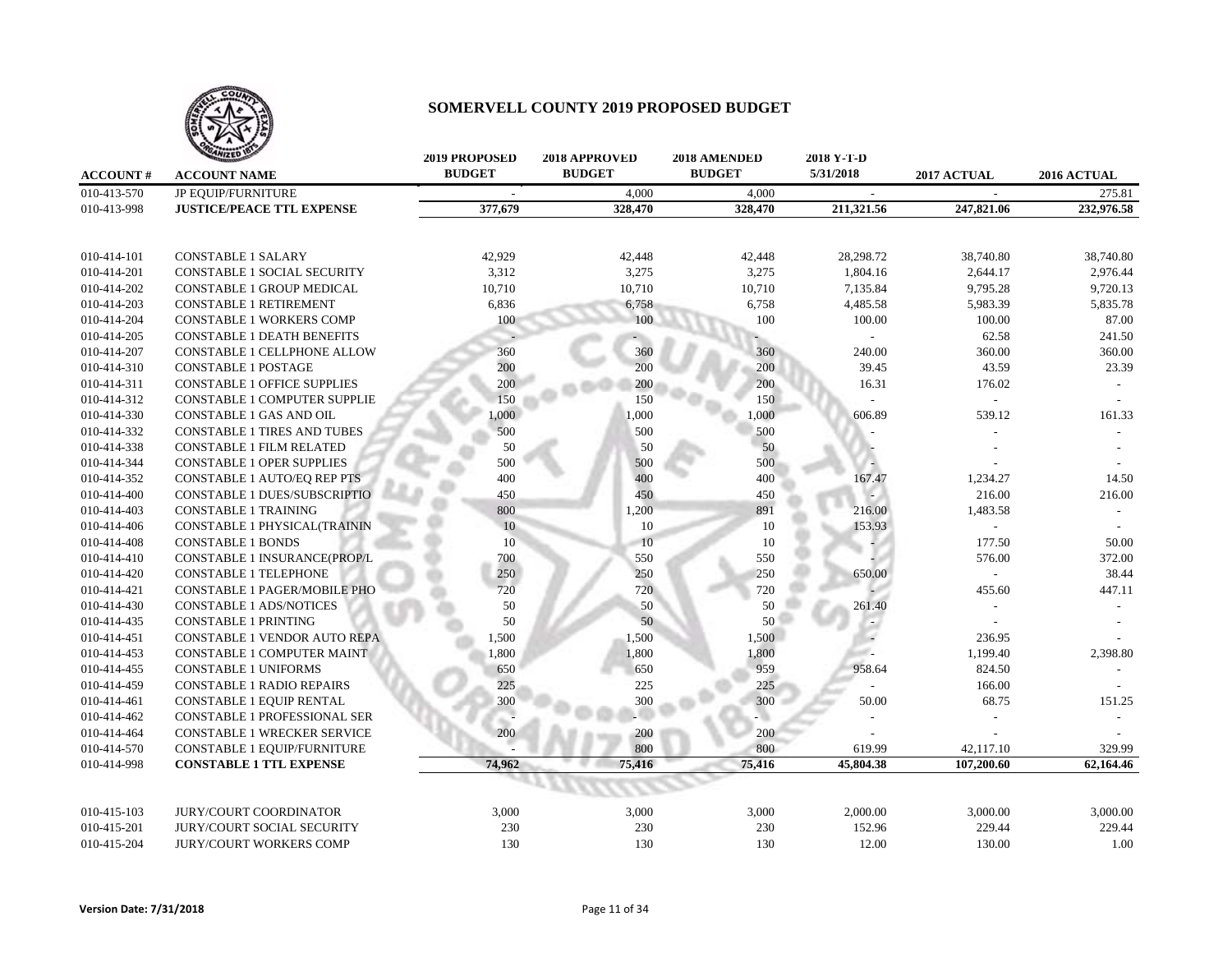

|                 | <b>ANIZED</b>                       | <b>2019 PROPOSED</b> | 2018 APPROVED | 2018 AMENDED  | 2018 Y-T-D     |             |             |
|-----------------|-------------------------------------|----------------------|---------------|---------------|----------------|-------------|-------------|
| <b>ACCOUNT#</b> | <b>ACCOUNT NAME</b>                 | <b>BUDGET</b>        | <b>BUDGET</b> | <b>BUDGET</b> | 5/31/2018      | 2017 ACTUAL | 2016 ACTUAL |
| 010-415-419     | JURY/COURT/REPORTING                | 17,500               | 17,500        | 17,500        | 7,517.58       | 21,588.14   | 20,187.31   |
| 010-415-435     | <b>JURY/COURT PRINTING</b>          | 500                  | 500           | 500           | $\overline{a}$ |             |             |
| 010-415-462     | <b>JURY/COURT PROF SVCS</b>         | 6,500                | 6,500         | 6,500         | 1,720.00       | 1,500.00    | 2,250.00    |
| 010-415-463     | CAPITAL CASE EXPENSE                | 2,202                | 2,202         | 2,202         | 2,202.00       | 1,478.29    | 3,183.29    |
| 010-415-480     | <b>JURY COMMISSION</b>              | 200                  | 200           | 200           |                |             |             |
| 010-415-481     | <b>GRAND JURORS</b>                 | 1,500                | 1,500         | 1,500         | 870.00         | 1,300.00    | 1,376.00    |
| 010-415-482     | <b>DISTRICT JURORS</b>              | 6,000                | 6,000         | 6,000         |                | 1,202.00    | 1,120.00    |
| 010-415-483     | <b>COUNTY JURORS</b>                | 1,000                | 1,000         | 1,000         |                | 490.00      | 310.00      |
| 010-415-484     | <b>JP JURORS</b>                    | 1,000                | 1,000         | 1,000         | 80.00          |             |             |
| 010-415-485     | JURY/COURT APPOINTED ATTY           | 60,000               | 60,000        | 60,000        | 30,700.00      | 80,463.89   | 52,608.52   |
| 010-415-487     | <b>JURY/COURT MISCELLANEOUS</b>     | 700                  | 700           | 700           | 54.48          | 65.96       |             |
| 010-415-998     | <b>JURY/COURT TTL EXPENSE</b>       | 100,462              | 100,462       | 100,462       | 45,309.02      | 111,447.72  | 84,265.56   |
|                 |                                     |                      |               |               |                |             |             |
| 010-416-102     | <b>JUV PROB CHIEF</b>               | 64,535               | 63,270        | 63,270        | 42,180.00      | 1,359.90    | 28,402.20   |
| 010-416-105     | <b>JUV PROB PART TIME</b>           |                      |               |               |                |             |             |
| 010-416-109     | <b>JUV PROB OFFICER</b>             |                      |               |               |                | 65,272.30   | 46,189.00   |
| 010-416-140     | <b>JUV PROB PREMIUM PAY</b>         |                      |               |               |                |             | 111.10      |
| 010-416-145     | <b>JUV PROB LONGEVITY PAY</b>       | 840                  | 780           | 780           | 520.00         | 720.00      | 660.00      |
| 010-416-201     | <b>JUV PROB SOCIAL SECURITY</b>     | 5,043                | 4,942         | 4,942         | 3,063.52       | 4,548.07    | 3,499.82    |
| 010-416-202     | <b>JUV PROB GROUP MEDICAL</b>       | 10,710               | 10,710        | 10,710        | 7,159.84       | 10,649.76   | 9,744.13    |
| 010-416-203     | <b>JUV PROB RETIREMENT</b>          | 10,409               | 10,196        | 10,196        | 6,767.86       | 9,384.98    | 7,094.10    |
| 010-416-204     | JUV PROB WORKERS COMP               | 425                  | 200           | 402           | 402.00         | 200.00      | 88.00       |
| 010-416-205     | <b>JUV PROB DEATH BENEFITS</b>      |                      |               |               |                | 75.92       | 293.52      |
| 010-416-207     | <b>JUV PROB CELLPHONE ALLOW</b>     | 540                  | 540           | 540           | 360.00         | 540.00      | 540.00      |
| 010-416-310     | <b>JUV PROB POSTAGE</b>             | 150                  | 150           | 21            | 17.40          | 45.45       | 50.57       |
| 010-416-311     | <b>JUV PROB OFFICE SUPPLIES</b>     | 250                  | 250           | 250           | 9.60           | 11.99       |             |
| 010-416-312     | <b>JUV PROB COMPUTER SUPPLIES</b>   | 100                  | 100           | 100           |                | 40.79       |             |
| 010-416-400     | <b>JUV PROB DUES/SUBSCRIPTIONS</b>  | 100                  | 150           | $77\,$        |                | 60.00       |             |
| 010-416-401     | <b>JUV PROB SEMINAR EXPENSE</b>     | 150                  | 300           | 300           |                | 225.00      |             |
| 010-416-405     | JUV PROB COUNSELING/MEDICAL         | 500                  | 500           | 500           |                |             |             |
| 010-416-406     | JUV PROB MEDICAL (PHYSICAL)         | 150                  | 150           | 150           |                |             |             |
| 010-416-410     | JUV PROB INSURANCE (PROP/AUT        | 500                  | 500           | 500           | 263.00         | 514.00      | 335.00      |
| 010-416-412     | JUV PROB UNEMPLOYMENT EXPENS        |                      |               |               |                |             |             |
| 010-416-420     | <b>JUV PROB TELEPHONE</b>           | 1.000                | 0.000         | 000.1         | 429.90         | 641.90      | 626.54      |
| 010-416-421     | <b>JUV PROB MOBILE PHONE/PAGER</b>  |                      |               |               |                |             |             |
| 010-416-426     | JUV PROB TRAVEL EXPENSE             | 500                  | 500           | 500           | 1.42           |             |             |
| 010-416-435     | <b>JUV PROB PRINTING</b>            | 100                  | 100           | 100           |                | 30.00       |             |
| 010-416-436     | <b>JUV PROB RESIDENTIAL SERVICE</b> | 9,000                | 9,000         | 9,000         |                |             |             |
| 010-416-452     | JUV PROB COPIER/OFF MACH MAI        | 10                   | 10            | 10            |                |             |             |
| 010-416-453     | JUV PROB COMPUTER MAINTENANC        | 500                  | 500           | 500           |                |             |             |
| 010-416-461     | <b>JUV PROB COPIER LEASE</b>        | 1,000                | 1,000         | 1,000         | 200.00         | 275.00      | 485.00      |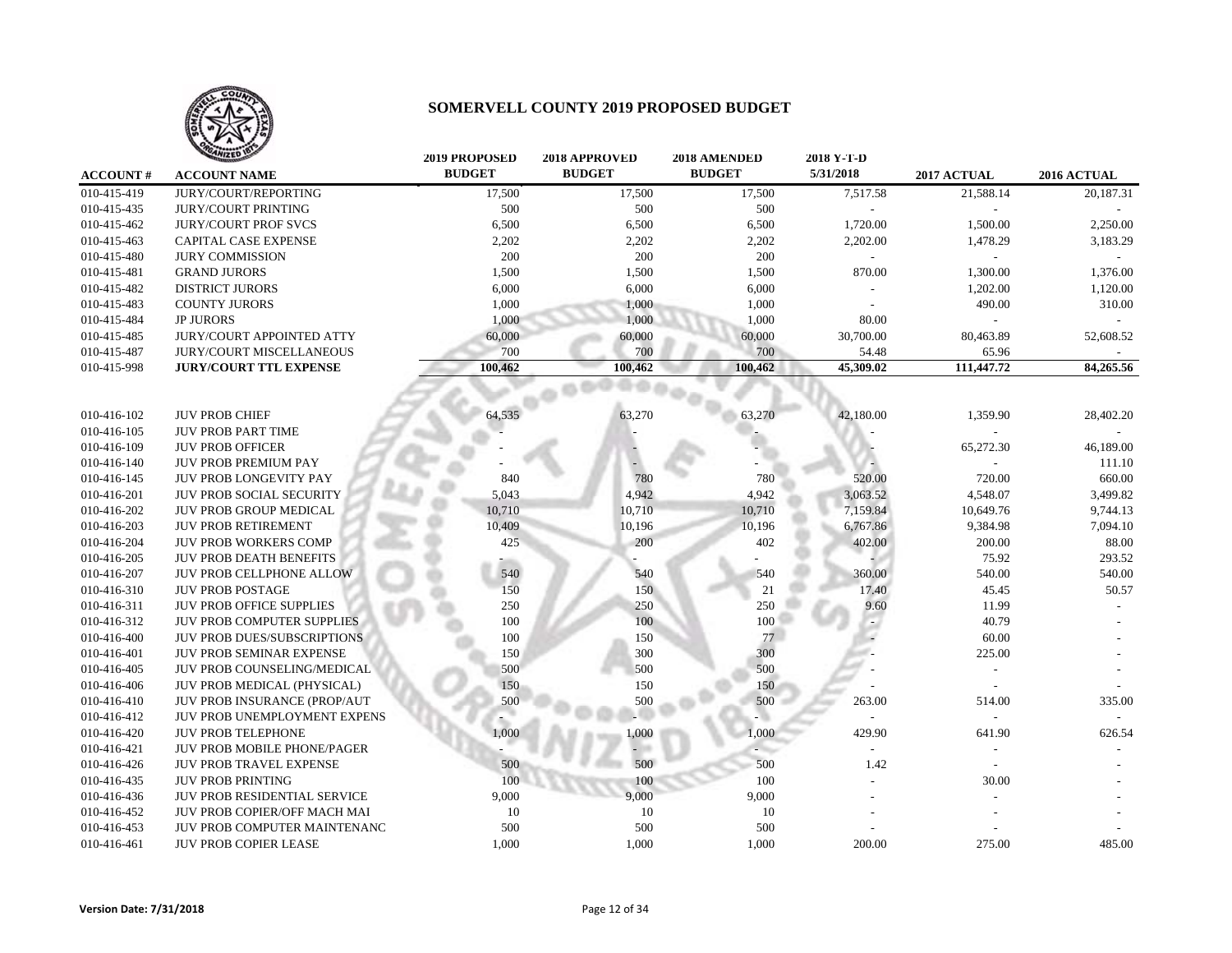

|                 | ANIZED 10                           | <b>2019 PROPOSED</b><br><b>BUDGET</b> | 2018 APPROVED<br><b>BUDGET</b> | 2018 AMENDED<br><b>BUDGET</b> | 2018 Y-T-D<br>5/31/2018  |             |               |
|-----------------|-------------------------------------|---------------------------------------|--------------------------------|-------------------------------|--------------------------|-------------|---------------|
| <b>ACCOUNT#</b> | <b>ACCOUNT NAME</b>                 |                                       |                                |                               |                          | 2017 ACTUAL | 2016 ACTUAL   |
| 010-416-570     | JUV PROB EQUIP/FURNITURE            | $\overline{\phantom{a}}$              | $\sim$                         |                               | $\sim$                   | 12.737.22   | 74.19         |
| 010-416-998     | <b>JUV PROB OFF TTL EXPENSE</b>     | 106,512                               | 104,848                        | 104,848                       | 61,374.54                | 107,332.28  | 98,193.17     |
| 010-417-101     | <b>JUVENILE BOARD SALARY</b>        | 19.308                                | 19,308                         | 19,308                        | 12,871.20                | 19.307.12   | 19.307.12     |
| 010-417-203     | <b>JUVENILE BOARD RETIREMENT</b>    | 3,997                                 | 3,995                          | 3,995                         | 1,832.36                 | 2,675.94    | 2,609.94      |
| 010-417-205     | <b>JUVENILE BOARD DEATH BENEFIT</b> | $\overline{\phantom{a}}$              |                                |                               | $\sim$                   | 27.96       | 107.88        |
| 010-417-206     | JUVENILE BOARD-TRAVEL ALLOWA        | 6,000                                 | 6,000                          | 6,000                         | 4,000.00                 | 6,000.00    | 6,000.00      |
| 010-417-998     | <b>JUVENILE BOARD TTL EXPENSE</b>   | 29,305                                | 29,303                         | 29,303                        | 18,703.56                | 28,011.02   | 28,024.94     |
|                 |                                     |                                       |                                |                               |                          |             |               |
| 010-418-103     | ADULT PROB COMM SERVICE/MAIN        | 15,967                                | 20,285                         | 20,285                        | 5,071.04                 | 15,095.04   | 14,738.56     |
| 010-418-140     | ADULT PROB PREMIUM PAY              |                                       |                                |                               |                          |             |               |
| 010-418-145     | ADULT PROB LONGEVITY PAY            |                                       |                                |                               |                          |             |               |
| 010-418-201     | ADULT PROB SOCIAL SECURITY          | 1,222                                 | 1,552                          | 1,552                         | 380.64                   | 1,133.37    | 1,106.42      |
| 010-418-202     | ADULT PROB GROUP MEDICAL            | 5,355                                 | 5,355                          | 5,355                         | 1,780.96                 | 5,342.88    | 4,931.23      |
| 010-418-203     | ADULT PROB RETIREMENT               | 2,522                                 | 3,202                          | 3,202                         | 815.24                   | 2,344.13    | 2,243.87      |
| 010-418-204     | ADULT PROB WORKERS COMP             | 590                                   | 590                            | 590                           |                          | 306.00      | 306.00        |
| 010-418-205     | ADULT PROB DEATH BENEFITS           |                                       |                                |                               |                          |             | 95.27         |
| 010-418-310     | <b>ADULT PROB POSTAGE</b>           | 1,000                                 | 1,000                          | 1,000                         | 355.95                   | 508.24      | 532.48        |
| 010-418-311     | <b>ADULT PROB OFFICE SUPPLIES</b>   | 150                                   | 150                            | 150                           | 100.78                   | 100.78      |               |
| 010-418-312     | ADULT PROB COMPUTER SUPPLIES        | 100                                   | 100                            | 100                           |                          | $\sim$      | 5.99          |
| 010-418-330     | ADULT PROB GAS AND OIL              | 1,500                                 | 1,500                          | 1,500                         | 423.98                   | 736.77      | 1,061.63      |
| 010-418-332     | <b>ADULT PROB TIRES AND TUBES</b>   | 200                                   | 200                            | 200                           |                          | 41.36       | 22.99         |
| 010-418-334     | ADULT PROB SMALL TOOLS              | 100                                   | 100                            | 100                           |                          |             | $\mathcal{L}$ |
| 010-418-350     | <b>ADULT PROB REP PTS/SUPPLIES</b>  | 1,000                                 | 1,000                          | 1,000                         | 48.22                    | 398.68      | 287.78        |
| 010-418-351     | ADULT PROB JANITORIAL SUPPLI        | 200                                   | 200                            | 200                           | 122.40                   |             | 76.50         |
| 010-418-352     | <b>ADULT PROB VEH REP PTS</b>       | 500                                   | 500                            | 500                           | 123.78                   | 103.25      | 68.46         |
| 010-418-406     | ADULT PROB EMPLOYEE PHSICAL         | 150                                   | 150                            | 150                           | $\overline{\phantom{a}}$ |             |               |
| 010-418-412     | ADULT PROB UNEMPLOYMENT EXP         |                                       |                                |                               | w.                       |             |               |
| 010-418-420     | ADULT PROB TELEPHONE                | 1,450                                 | 1,450                          | 1,450                         | 829.31                   | 1,311.86    | 1,263.86      |
| 010-418-451     | ADULT PROB VENDOR VEH REPAIR        | 100                                   | 100                            | 100                           | 7.00                     |             | 7.00          |
| 010-418-452     | ADULT PROB COPIER/OFF MACH M        | 10                                    | 10                             | 10                            |                          |             |               |
| 010-418-453     | ADULT PROB COMPUTER MAINTENA        | 250                                   | 250                            | 250                           |                          |             |               |
| 010-418-461     | ADULT PROB EQUIP RENTAL             | 3,000                                 | 3,000                          | 3,000                         | 1,301.34                 | 1,422.00    | 2,088.00      |
| 010-418-570     | ADULT PROB EQUIP/FURNITURE          |                                       |                                |                               |                          |             |               |
| 010-418-998     | <b>ADULT PROBATION TTL EXPENSE</b>  | 35,366                                | 40,694                         | 40.694                        | 11.360.64                | 28,844.36   | 28,836.04     |
|                 |                                     |                                       |                                |                               |                          |             |               |
| 010-419-318     | <b>LAW BOOKS/CD'S</b>               | 9,000                                 | 19,000                         | 19,000                        | 3,650.72                 | 13,382.93   | 16,039.11     |
| 010-419-998     | <b>LAW LIBRARY TTL EXPENSE</b>      | 9.000                                 | 19,000                         | 19,000                        | 3,650.72                 | 13,382.93   | 16,039.11     |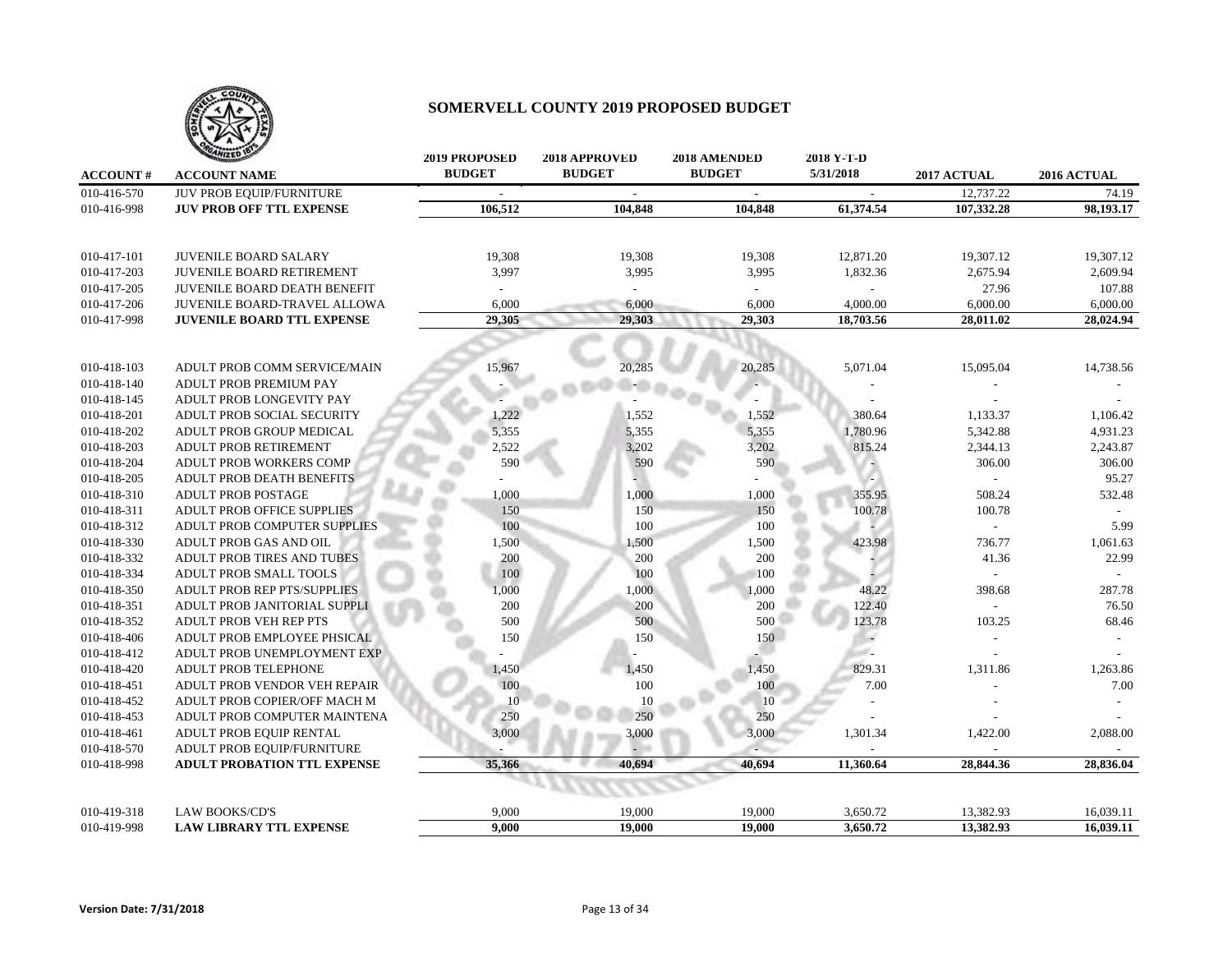

| <b>ACCOUNT#</b> | <b>ANIZED 100</b><br><b>ACCOUNT NAME</b> | <b>2019 PROPOSED</b><br><b>BUDGET</b> | 2018 APPROVED<br><b>BUDGET</b> | <b>2018 AMENDED</b><br><b>BUDGET</b> | 2018 Y-T-D<br>5/31/2018 | <b>2017 ACTUAL</b> | <b>2016 ACTUAL</b> |
|-----------------|------------------------------------------|---------------------------------------|--------------------------------|--------------------------------------|-------------------------|--------------------|--------------------|
|                 |                                          |                                       |                                |                                      |                         |                    |                    |
| 010-420-350     | <b>COMM/AGING REP PTS/SUPPLIES</b>       | 2,000                                 | 2,000                          | 2,000                                | 878.07                  | 1,263.21           | 1,558.98           |
| 010-420-402     | <b>COMM/AGING ADMIN FEES</b>             | 245,600                               | 235,400                        | 235,400                              | 142,805.05              | 235,400.00         | 250,362.00         |
| 010-420-410     | COMM/AGING INSURANCE(PROPERT             | 1,800                                 | 800                            | 800                                  | 1,645.00                | 1,331.00           | 1,588.00           |
| 010-420-440     | <b>COMM/AGING UTILITIES</b>              | 12,500                                | 13,700                         | 13,700                               | 9,257.69                | 14,952.74          | 14,902.35          |
| 010-420-450     | COMM/AGING VENDOR BLDG/GDS R             | 900                                   | 900                            | 900                                  | 315.00                  | 5,571.00           | 741.00             |
| 010-420-998     | <b>COMMITTEE ON AGING TTL EXPEN</b>      | 262,800                               | 252,800                        | 252,800                              | 154,900.81              | 258,517.95         | 269,152.33         |
|                 |                                          |                                       |                                |                                      |                         |                    |                    |
| 010-421-101     | <b>ELECTIONS ADMIN SALARY</b>            | 42,588                                | 40,900                         | 40,900                               | 27,179.10               | 40,711.63          | 36,401.10          |
| 010-421-102     | <b>ELECTIONS ASST SALARY</b>             | 34,310                                | 28,564                         | 28,564                               | 18,930.56               | 27,944.40          | 27,325.46          |
| 010-421-105     | ELECTIONS ADMIN PART TIME                | 235                                   |                                | 235                                  | 235.00                  | 2,364.37           | 7,878.00           |
| 010-421-106     | ELECTIONS ADMIN ELECTION WKRS            | 9,400                                 | 9,400                          | 9,400                                | 8,090.66                | 3,267.50           | 1,244.00           |
| 010-421-140     | ELECTIONS ADMIN PREMIUM PAY              | 4,000                                 | 4,000                          | 4,000                                | 3,599.67                | 3,116.77           | 3,976.69           |
| 010-421-145     | ELECTIONS ADMIN LONGEVITY PA             |                                       |                                |                                      |                         |                    |                    |
| 010-421-201     | ELECTIONS ADMIN SOCIAL SECUR             | 6,926                                 | 6,340                          | 6,340                                | 3,706.60                | 5,253.12           | 5,632.02           |
| 010-421-202     | ELECTIONS ADMIN GROUP MEDICA             | 21,420                                | 21,420                         | 21,420                               | 14,295.68               | 21,347.52          | 17,689.57          |
| 010-421-203     | ELECTIONS ADMIN RETIREMENT               | 14,296                                | 13,081                         | 13,081                               | 7,796.64                | 11,103.02          | 10,233.46          |
| 010-421-204     | ELECTIONS ADMIN WORKERS COMP             | 200                                   | 150                            | 173                                  | 173.00                  | 150.00             | 102.43             |
| 010-421-205     | ELECTIONS ADMIN DEATH BENEFI             |                                       |                                |                                      |                         | 129.44             | 424.42             |
| 010-421-310     | <b>ELECTIONS ADMIN POSTAGE</b>           | 1,000                                 | 1,000                          | 977                                  | 505.25                  | 516.45             | 911.87             |
| 010-421-311     | ELECTIONS ADMIN OFFICE SUPPL             | 800                                   | 800                            | 770                                  | 439.26                  | 793.70             | 818.07             |
| 010-421-312     | ELECTIONS ADMIN COMPUTER SUP             | 500                                   | 500                            | 500                                  | 261.24                  | 516.25             | 44.13              |
| 010-421-313     | ELECTIONS ADMIN ELECTION SUP             | 14,000                                | 14,500                         | 14,220                               | 12,282.47               | 14,057.43          | 11,444.47          |
| 010-421-316     | ELECTIONS ADMIN VOTERS REG E             | 1,000                                 | 1,000                          | 1,000                                |                         |                    | 249.99             |
| 010-421-400     | ELECTIONS ADMIN DUES/SUBSCRI             | 175                                   | 175                            | 250                                  | 250.00                  | 250.00             | 412.00             |
| 010-421-401     | ELECTIONS ADMIN SEMINAR EXPE             | 2,000                                 | 2,000                          | 2,000                                | 1,288.64                | 748.69             | 1,010.98           |
| 010-421-406     | ELECTIONS ADMIN MEDICAL (PHY             | 50                                    | 50                             | 50                                   |                         |                    | 20.06              |
| 010-421-408     | <b>ELECTIONS ADMIN BOND</b>              | 250                                   | 250                            | 250                                  |                         |                    | 319.50             |
| 010-421-412     | ELECTIONS ADMIN UNEMPLOYMENT             | 50                                    | 50                             | 50                                   |                         |                    |                    |
| 010-421-420     | ELECTIONS ADMIN TELEPHONE                | 300                                   | 300                            | 300                                  |                         | 17.82              | 111.88             |
| 010-421-430     | ELECTIONS ADMIN ADS/NOTICES              | 550                                   | 550                            | 550                                  | 443.50                  | 175.25             | 516.00             |
| 010-421-435     | <b>ELECTIONS ADMIN PRINTING</b>          |                                       |                                |                                      |                         |                    |                    |
| 010-421-452     | ELECTIONS ADMIN COPIER/OFF M             | 300                                   | 300                            | 300                                  |                         |                    |                    |
| 010-421-453     | ELECTIONS ADMIN COMP MAINT               | 490                                   |                                | 490                                  | 375.00                  | 361.00             | 347.00             |
| 010-421-461     | ELECTION ADMIN EQUIP RENTAL              |                                       |                                |                                      |                         |                    |                    |
| 010-421-486     | ELECTIONS ADMIN VOTING RENT              |                                       |                                |                                      |                         |                    |                    |
| 010-421-570     | ELECTIONS ADMIN EQUIP/FURNIT             |                                       |                                |                                      |                         |                    |                    |
| 010-421-998     | <b>ELECTIONS ADMIN TOTAL EXPENS</b>      | 154,840                               | 145,820                        | 145,820                              | 99,852.27               | 132,824.36         | 127,113.10         |
|                 |                                          |                                       |                                |                                      |                         |                    |                    |
| 010-422-470     | CHILD WELFARE CLIENT EXPENSE             | 1,500                                 | 1,500                          | 1,500                                |                         |                    |                    |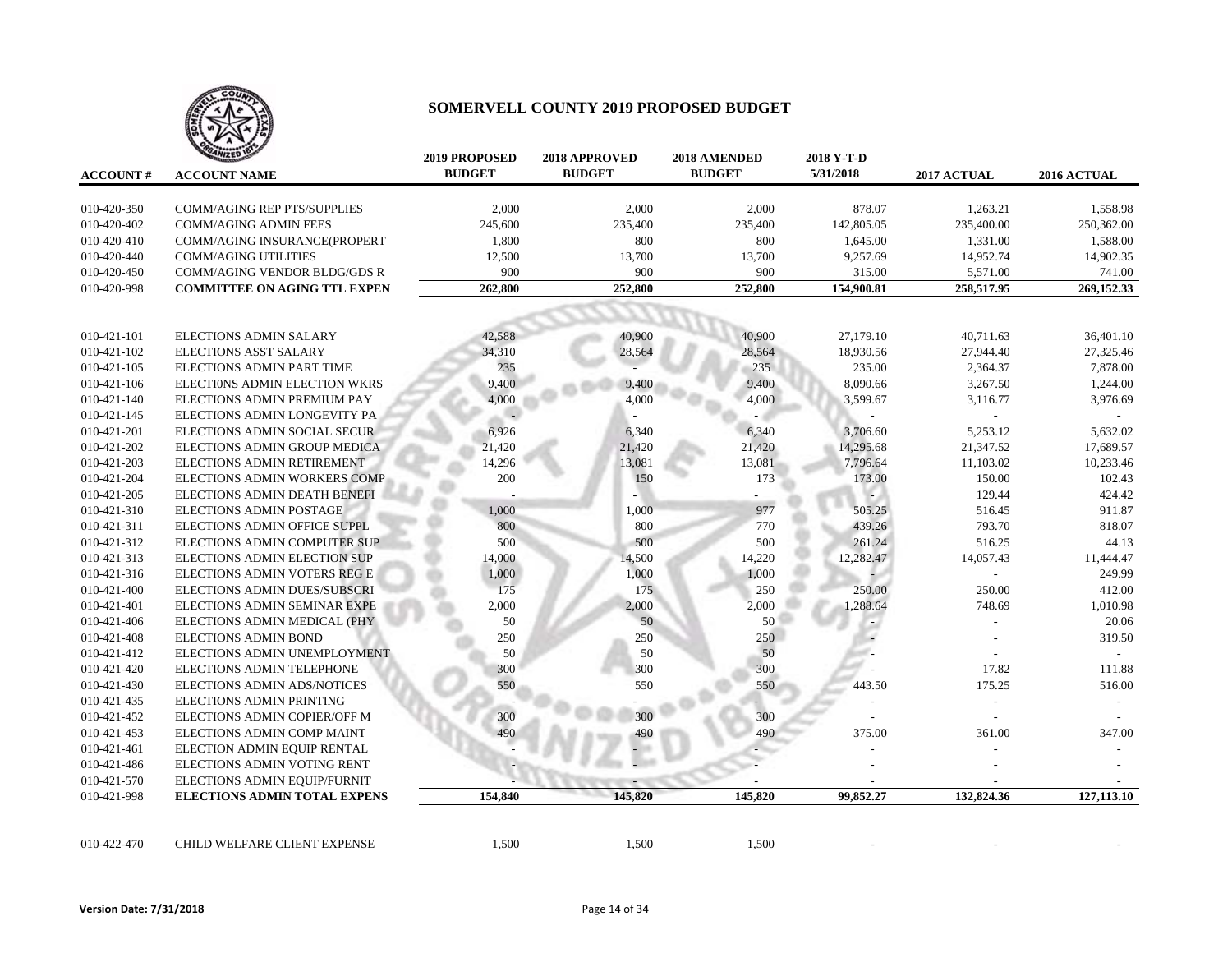

|                 | <b>ANIZED IS</b>                 | <b>2019 PROPOSED</b> | 2018 APPROVED | 2018 AMENDED  | 2018 Y-T-D     |                |             |
|-----------------|----------------------------------|----------------------|---------------|---------------|----------------|----------------|-------------|
| <b>ACCOUNT#</b> | <b>ACCOUNT NAME</b>              | <b>BUDGET</b>        | <b>BUDGET</b> | <b>BUDGET</b> | 5/31/2018      | 2017 ACTUAL    | 2016 ACTUAL |
| 010-422-998     | <b>CHILD WELFARE TTL EXPENSE</b> | 1,500                | 1,500         | 1,500         | $\blacksquare$ | $\blacksquare$ |             |
|                 |                                  |                      |               |               |                |                |             |
| 010-424-102     | PERSONNEL DIRECTOR               | 47,582               | 45,789        | 45,789        | 30,507.60      | 46,364.00      | 44,339.28   |
| 010-424-105     | PERSONNEL PART TIME              | 10                   | 10            | 10            |                |                |             |
| 010-424-106     | PERSONNEL VET SVC OFFICE         | 10,000               | 10,000        | 10,000        | 7,499.97       | 9,999.96       | 9,999.96    |
| 010-424-140     | PERSONNEL PREMIUM PAY            |                      |               |               |                |                |             |
| 010-424-145     | PERSONNEL OFFICE LONGEVITY P     |                      |               |               |                |                |             |
| 010-424-201     | PERSONNEL SOCIAL SECURITY        | 3,641                | 3,545         | 3,545         | 2,333.92       | 3,560.57       | 3,439.21    |
| 010-424-202     | PERSONNEL GROUP INSURANCE        | 10,710               | 10,710        | 10,710        | 7,123.84       | 10,673.76      | 9,768.13    |
| 010-424-203     | PERSONNEL RETIREMENT             | 7,515                | 7,315         | 7,315         | 4,795.18       | 7,096.00       | 6,685.42    |
| 010-424-204     | PERSONNEL WORKERS COMP           | 225                  | 175           | 204           | 204.00         | 175.00         | 172.33      |
| 010-424-205     | PERSONNEL DEATH BENEFITS         |                      |               |               |                | 71.76          | 276.70      |
| 010-424-207     | PERSONNELL CELLPHONE ALLOWANCE   |                      | 540           | 540           |                |                | 450.00      |
| 010-424-310     | PERSONNEL POSTAGE                | 75                   | 100           | 71            | 0.47           | 140.00         | 50.67       |
| 010-424-311     | PERSONNEL OFFICE SUPPLIES        | 100                  | 50            | 75            | 74.17          | 184.27         | 24.27       |
| 010-424-312     | PERSONNEL COMPUTER SUPPLIES      | 50                   | 50            | 50            |                |                |             |
| 010-424-400     | PERSONNEL DUES/SUBSCRIPTIONS     | 10                   | 10            | 10            |                |                |             |
| 010-424-401     | PERSONNEL SEMINAR EXPENSE        | 200                  | 200           | 200           |                |                | 88.27       |
| 010-424-403     | PERSONNEL EMPLOYEE RECOGNITI     |                      |               |               |                |                |             |
| 010-424-406     | PERSONNEL MEDICAL (PHYSICAL)     | 150                  | 150           | 150           | 38.00          | 33.00          | 81.00       |
| 010-424-412     | PERSONNEL UNEMPLOYMENT EXPEN     | 100                  | 100           | 100           |                |                |             |
| 010-424-420     | PERSONNEL TELEPHONE              | 1,000                | 1,000         | 975           | 467.10         | 721.62         | 925.17      |
| 010-424-430     | PERSONNEL ADS/NOTICES            | 100                  | 100           | 100           | 34.32          | 79.00          | 53.50       |
| 010-424-435     | PERSONNEL PRINTING               |                      |               |               |                |                |             |
| 010-424-452     | PERSONNEL COPIER/MISC MAINT      | 10                   | 10            | 10            |                |                |             |
| 010-424-453     | PERSONNEL COMPUTER MAINT         | 250                  | 250           | 250           |                |                |             |
| 010-424-461     | PERSONNEL EQUIP RENTAL (COPIER)  | 2,000                | 2,000         | 2,000         | 50.00          | 68.75          | 127.50      |
| 010-424-570     | PERSONNEL EQUIP/FURNITURE        |                      |               |               |                |                |             |
| 010-424-998     | PERSONNEL OFFICE TTL EXPENSE     | 83,728               | 82,104        | 82,104        | 53,128.57      | 79,167.69      | 76,481.41   |
|                 |                                  |                      |               |               |                |                |             |
| 010-425-102     | <b>EXT OFF AGENT</b>             | 17,098               | 17,098        | 17,098        | 7,553.28       | 11,329.92      | 14,934.87   |
| 010-425-103     | EXT OFF SECRETARY SALARY         | 33,217               | 32,134        | 32,134        | 21,383.24      | 32,550.00      | 30,705.07   |
| 010-425-140     | <b>EXT OFF PREMIUM PAY</b>       |                      |               |               |                | 3.75           |             |
| 010-425-145     | EXT OFF LONGEVITY PAY            |                      |               |               |                |                |             |
| 010-425-201     | <b>EXT OFF SOCIAL SECURITY</b>   | 4.746                | 4,663         | 4,663         | 2,573.10       | 3,900.37       | 4,167.95    |
| 010-425-202     | <b>EXT OFF GROUP MEDICAL</b>     | 10,710               | 10,710        | 10,710        | 7,087.84       | 10,625.76      | 9,732.13    |
| 010-425-203     | <b>EXT OFF RETIREMENT</b>        | 5,245                | 5,073         | 5,073         | 3,361.00       | 4,982.57       | 4,583.36    |
| 010-425-204     | <b>EXT OFF WORKERS COMP</b>      | 155                  | 155           | 155           | 105.00         | 155.00         | 102.75      |
| 010-425-205     | <b>EXT OFF DEATH BENEFITS</b>    |                      |               |               |                | 49.92          | 189.71      |
| 010-425-206     | <b>EXT OFF TVL ALLOWANCE</b>     | 11.000               | 11,000        | 11,000        | 4.353.28       | 7,244.72       | 8.195.52    |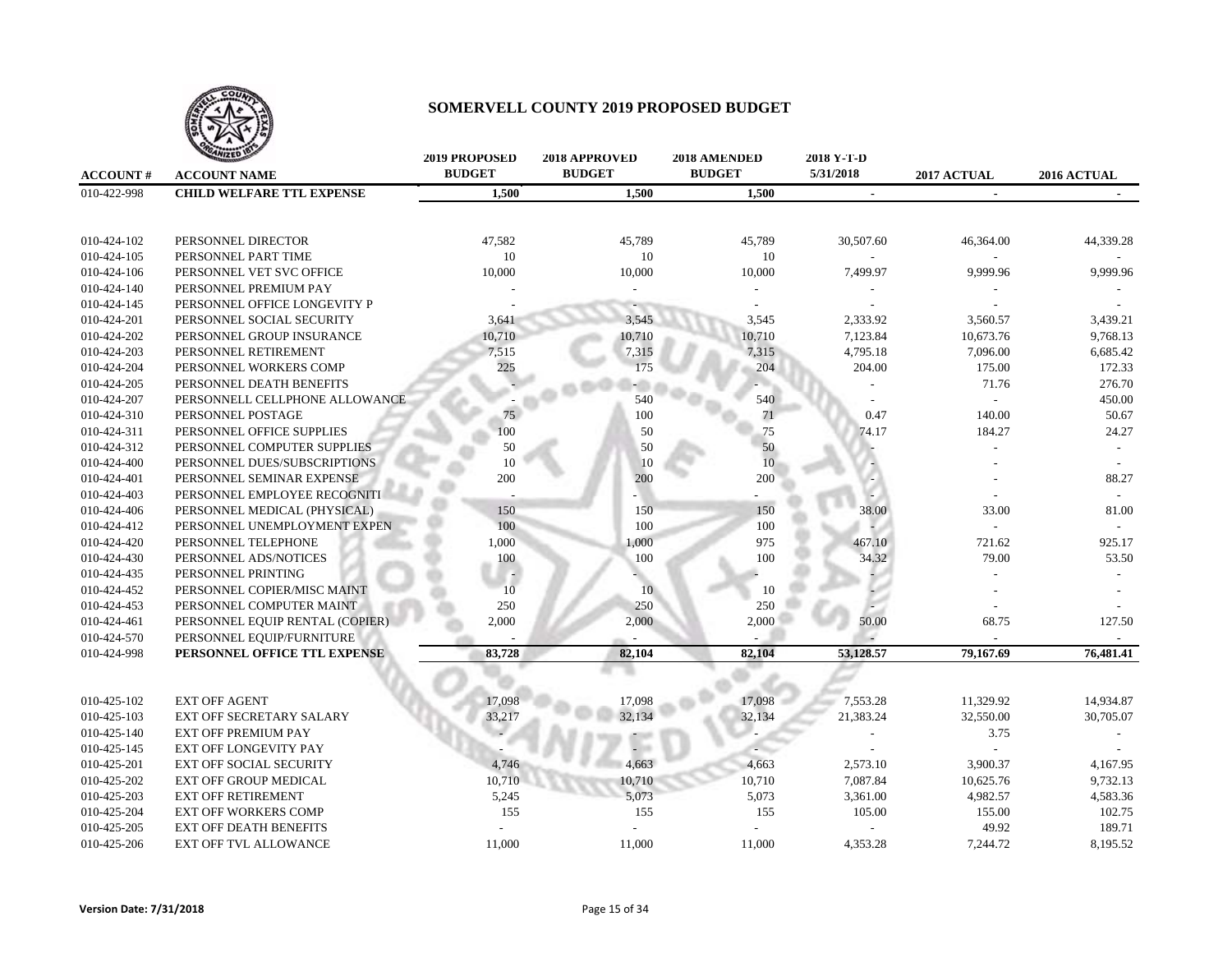

|                 | <b>WIZED</b>                        | <b>2019 PROPOSED</b> | 2018 APPROVED | 2018 AMENDED  | 2018 Y-T-D |             |             |
|-----------------|-------------------------------------|----------------------|---------------|---------------|------------|-------------|-------------|
| <b>ACCOUNT#</b> | <b>ACCOUNT NAME</b>                 | <b>BUDGET</b>        | <b>BUDGET</b> | <b>BUDGET</b> | 5/31/2018  | 2017 ACTUAL | 2016 ACTUAL |
| 010-425-207     | <b>EXT OFF CELLPHONE ALLOWANCE</b>  | 720                  | 720           | 720           | 240.00     | 360.00      | 585.00      |
| 010-425-310     | <b>EXT OFF POSTAGE</b>              | 175                  | 175           | 175           | 78.00      | 155.31      | 107.05      |
| 010-425-311     | <b>EXT OFF OFFICE SUPPLIES</b>      | 400                  | 400           | 400           | 132.10     | 356.18      | 1,024.98    |
| 010-425-312     | <b>EXT OFF COMPUTER SUPPLIES</b>    | 250                  | 250           | 250           | 102.99     | 93.98       |             |
| 010-425-317     | EXT OFF HOME DEMO MATL/SUPP         | 150                  | 150           | 150           | 144.46     |             | 336.27      |
| 010-425-321     | EXT OFF CNTY AGENT MATL/SUPP        | 300                  | 300           | 300           |            | 268.39      | 323.51      |
| 010-425-345     | <b>EXT OFF SHOWS/FAIRS EXPENSE</b>  | 4,200                | 4,200         | 4,200         | 3,614.80   | 4,166.51    | 3,682.22    |
| 010-425-350     | <b>EXT OFF REP PTS/SUPPLIES</b>     | 875                  | 875           | 875           | 88.70      | 608.44      | 106.47      |
| 010-425-351     | EXT OFF JANITORIAL SUPPLIES         | 125                  | 125           | 125           | 25.19      | 34.48       | 59.41       |
| 010-425-400     | <b>EXT OFF DUES/SUBSCRIPTIONS</b>   | 450                  | 450           | 450           | 410.00     | 140.00      | 140.00      |
| 010-425-406     | EXT OFF MEDICAL (PHYSICAL)          | 75                   | 75            | 75            |            |             |             |
| 010-425-410     | <b>EXT OFF PROPERTY INSURANCE</b>   | 350                  | 350           | 350           | 295.00     | 238.00      | 461.84      |
| 010-425-412     | EXT OFF UNEMPLOYMENT EXPENSE        |                      |               |               |            |             |             |
| 010-425-413     | EXT OFF TRAPPER EXPENSE             |                      |               |               |            |             |             |
| 010-425-420     | <b>EXT OFF TELEPHONE</b>            | 2,400                | 2,400         | 2,400         |            | 186.43      | 2,605.00    |
| 010-425-427     | EXT OFF FCS SEMINAR EXPENSE         | 500                  | 500           | 500           | 400.00     |             |             |
| 010-425-428     | EXT OFF AGENT SEMINAR EXPENS        | 1,500                | 1,500         | 1,500         |            | 666.01      | 2,174.55    |
| 010-425-430     | <b>EXT OFF ADVERTISING</b>          | 100                  | 100           | 100           |            |             |             |
| 010-425-440     | <b>EXT OFF UTILITIES</b>            | 3,000                | 3,000         | 3,000         | 1,729.50   | 2,619.05    | 2,563.81    |
| 010-425-450     | EXT OFF VENDOR BLDG REPAIR          | 50                   | 50            | 50            |            | 59.98       |             |
| 010-425-452     | <b>EXT OFF COPIER/MISC MAINT</b>    | 10                   | 10            | 10            |            |             |             |
| 010-425-453     | EXT OFF COMPUTER MAINTENANCE        | 250                  | 250           | 250           |            |             |             |
| 010-425-457     | <b>EXT OFF PEST CONTROL</b>         | 90                   | 90            | 90            |            |             |             |
| 010-425-461     | EXT OFF EQUIPMENT RENTAL (COPIER)   | 2,600                | 2,600         | 2,600         | 500.33     | 625.66      | 1,091.28    |
| 010-425-570     | EXT OFF EQUIP/FURNITURE             |                      |               |               |            |             |             |
| 010-425-998     | <b>EXTENSION OFFICE TTL EXPENSE</b> | 100,741              | 99,403        | 99,403        | 54,177.81  | 81,420.43   | 87, 872.75  |
|                 |                                     |                      |               |               |            |             |             |
|                 |                                     |                      |               |               |            |             |             |
| 010-426-105     | HIST COMM PART TIME                 |                      |               |               |            |             |             |
| 010-426-201     | HIST COMM SOCIAL SECURITY           |                      |               |               |            |             |             |
| 010-426-203     | HIST COMM RETIREMENT                |                      |               |               |            |             |             |
| 010-426-204     | HIST COMM WORKER'S COMP             |                      |               |               |            |             |             |
| 010-426-205     | HIST COMM DEATH BENEFITS            |                      |               |               |            |             |             |
| 010-426-310     | HIST COMM POSTAGE                   | 50                   |               |               |            | 36.00       | 32.00       |
| 010-426-311     | HIST COMM OFFICE SUPPLIES           | 100                  | 100           |               |            |             |             |
| 010-426-312     | HIST COMM COMPUTER SUPPLIES         | 100                  | 100           | 100           |            |             |             |
| 010-426-319     | HIST COMM BOOKS                     | 300                  | 300           |               |            |             |             |
| 010-426-320     | HIST COMM ARCHIVING SUPPLIES        | 250                  | 250           |               |            |             |             |
| 010-426-338     | HIST COMM FILM/RELATED              | 100                  | 100           |               |            |             |             |
| 010-426-344     | HIST COMM OPERATING PROJS EX        | 1,000                | 1,000         | 1,900         | 1,900.00   |             |             |
| 010-426-350     | HIST COMM REP PTS/SUPPLIES          | 50                   | 50            | 50            | 5.02       |             |             |
| 010-426-400     | HIST COMM DUES/PUBLICATIONS         | 165                  | 165           | 65            |            |             |             |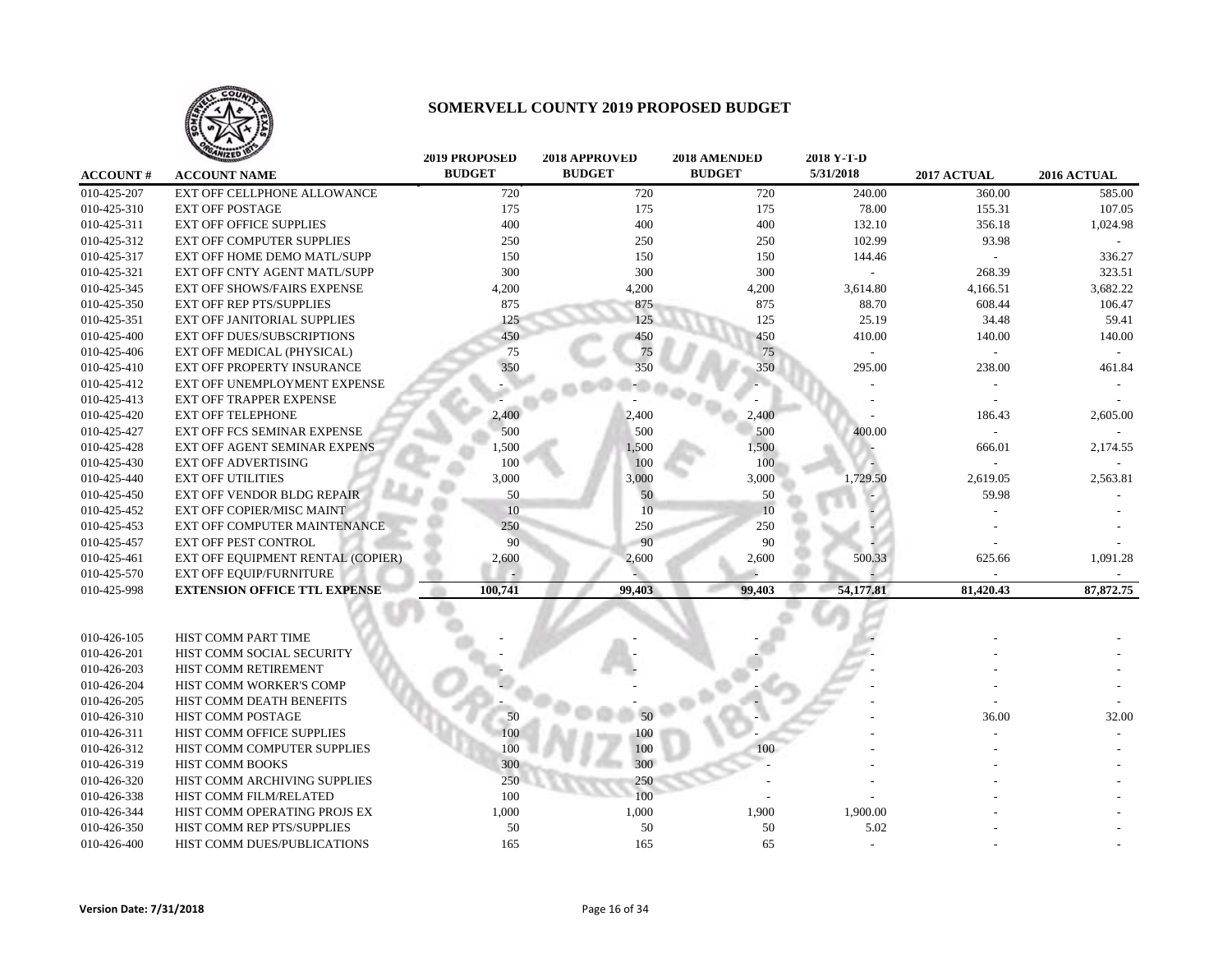

|                 | <b>ANIZED IDEA</b>             | <b>2019 PROPOSED</b> | 2018 APPROVED | 2018 AMENDED  | 2018 Y-T-D |             |             |
|-----------------|--------------------------------|----------------------|---------------|---------------|------------|-------------|-------------|
| <b>ACCOUNT#</b> | <b>ACCOUNT NAME</b>            | <b>BUDGET</b>        | <b>BUDGET</b> | <b>BUDGET</b> | 5/31/2018  | 2017 ACTUAL | 2016 ACTUAL |
| 010-426-406     | HIST COMM PHYSICAL             |                      | $\sim$        | $\sim$        |            |             |             |
| 010-426-435     | HIST COMM PRINTING             | 100                  | 100           | 100           |            |             |             |
| 010-426-453     | HIST COMM COMPUTER MAINTENAN   | 250                  | 250           | 250           |            |             |             |
| 010-426-461     | HIST COMM EQUIP RENTAL (COPI   |                      |               |               |            |             |             |
| 010-426-570     | HIST COMM EQUIP/FURNITURE      |                      |               |               |            |             |             |
| 010-426-998     | HISTORICAL COMM TTL EXPENSE    | 2,465                | 2,465         | 2,465         | 1,905.02   | 36.00       | 32.00       |
|                 |                                |                      |               |               |            |             |             |
| 010-427-103     | ST OFFICES SECRETARY SALARY    |                      |               |               |            |             |             |
| 010-427-105     | ST OFFICES PART TIME           |                      |               |               |            |             |             |
| 010-427-140     | ST OFFICES PREMIUM PAY         |                      |               |               |            |             |             |
| 010-427-145     | ST OFFICES LONGEVITY PAY       |                      |               |               |            |             |             |
| 010-427-201     | ST OFFICES SOCIAL SECURITY     |                      |               |               |            |             |             |
| 010-427-202     | ST OFFICES GROUP MEDICAL       |                      |               |               |            |             |             |
| 010-427-203     | ST OFFICES RETIREMENT          |                      |               |               |            |             |             |
| 010-427-204     | <b>ST OFFICES WORKERS COMP</b> |                      |               |               |            |             |             |
| 010-427-205     | ST OFFICES DEATH BENEFITS      |                      |               |               |            |             |             |
| 010-427-310     | <b>ST OFFICES POSTAGE</b>      | 400                  | 400           | 398           | 16.66      | 16.00       | 15.33       |
| 010-427-311     | ST OFFICES OFFICE SUPPLIES     | 500                  | 500           | 500           |            |             |             |
| 010-427-312     | ST OFFICES COMPUTER SUPPLIES   | 400                  | 400           | 400           |            | 99.95       | 172.79      |
| 010-427-338     | ST OFFICES FILM/RELATED        | 400                  | 400           | 400           |            | $\sim$      |             |
| 010-427-350     | ST OFFICES REP PTS/SUPPLIES    | 200                  | 200           | 200           |            | 10.74       |             |
| 010-427-351     | ST OFFICES JANITORIAL SUPPLI   |                      |               |               |            |             |             |
| 010-427-400     | ST OFFICES DUES/SUBSCRIPTION   |                      |               |               |            |             |             |
| 010-427-403     | ST OFFICES RANGER TRAINING     | 100                  | 100           | 100           |            |             |             |
| 010-427-406     | ST OFFICES MEDICAL (PHY/SHOT   |                      |               |               |            |             |             |
| 010-427-408     | ST OFFICES BONDS (NOTARY)      |                      |               |               |            |             |             |
| 010-427-412     | ST OFFICES UNEMPLOYMENT EXPE   |                      |               |               |            |             |             |
| 010-427-420     | ST OFFICES OFF TELEPHONE       | 1,100                | 1,100         | 1,100         |            |             | 258.81      |
| 010-427-430     | ST OFFICES ADS/NOTICES         |                      |               |               |            |             |             |
| 010-427-450     | ST OFFICES VENDOR BLDG/GDS R   | 100                  | 100           | 102           | 101.80     |             |             |
| 010-427-452     | ST OFFICE COPIER/OFF MACH MA   |                      | 10            |               |            |             |             |
| 010-427-453     | ST OFFICES COMPUTER MAINTENA   |                      |               |               |            |             |             |
| 010-427-457     | ST OFFICES PEST CONTROL        | 75                   |               | 75            |            |             |             |
| 010-427-459     | ST OFFICES RADIO/RELATED REP   | 200                  | 200           | 200           |            |             |             |
| 010-427-461     | ST OFFICES EQUIP RENT (COPIER) | 1,000                | 1,000         | 1,000         | 50.00      | 68.75       | 151.25      |
| 010-427-570     | ST OFFICES EQUIP/FURN          |                      |               |               |            |             |             |
| 010-427-998     | STATE OFFICES TTL EXPENSE      | 4,485                | 4,485         | 4,485         | 168.46     | 195.44      | 598.18      |
|                 |                                |                      |               |               |            |             |             |
| 010-428-101     | <b>SHERIFF SALARY</b>          | 63,328               | 62,086        | 62,086        | 41,390.72  | 53,934.24   | 53,934.24   |
| 010-428-102     | SHERIFF CHIEF DEP/SUPV/INV     | 669,759              | 586,336       | 586,336       | 366,408.78 | 548,782.56  | 543,967.42  |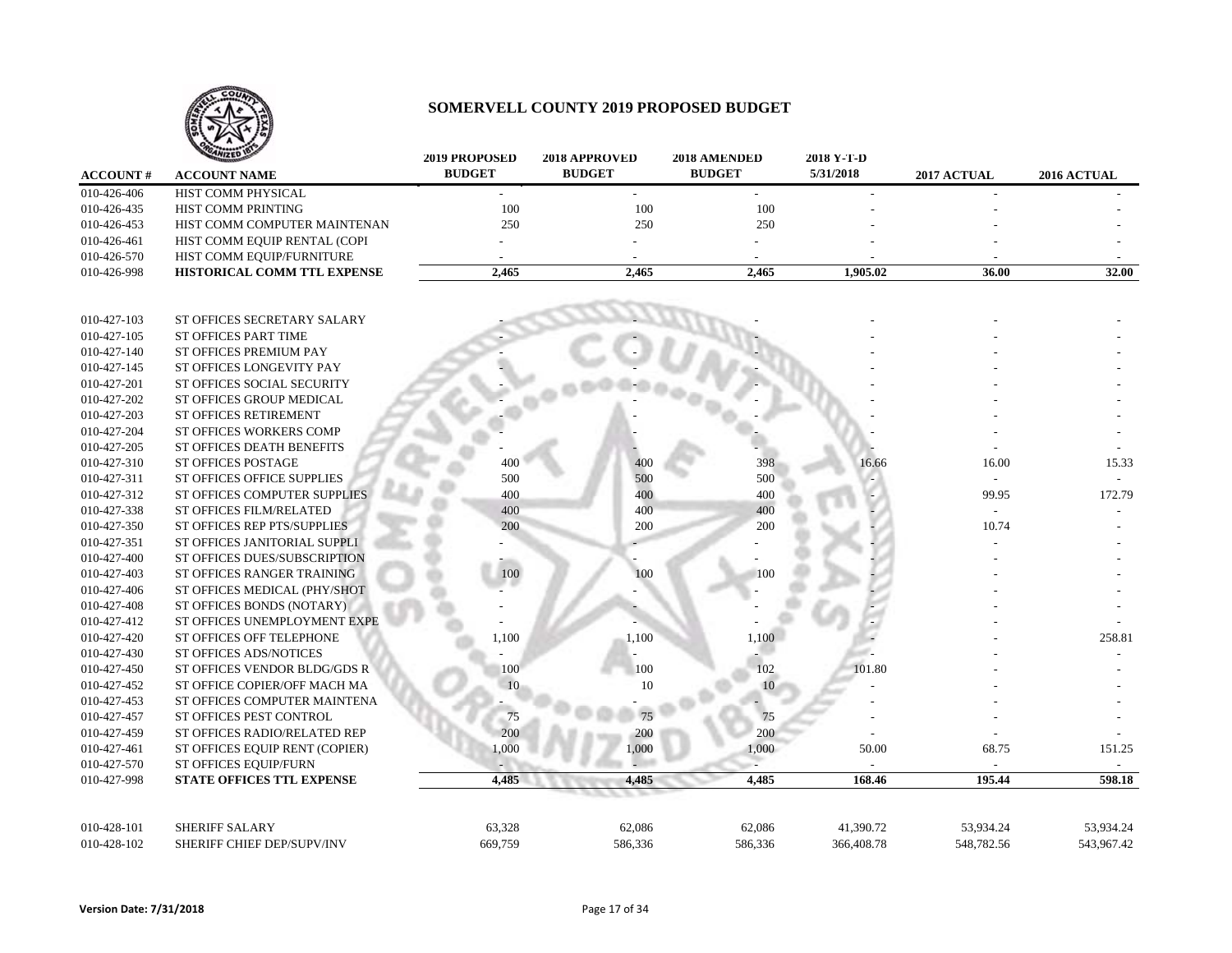

|                 | HLEU                           | <b>2019 PROPOSED</b> | <b>2018 APPROVED</b> | <b>2018 AMENDED</b> | 2018 Y-T-D |             |             |
|-----------------|--------------------------------|----------------------|----------------------|---------------------|------------|-------------|-------------|
| <b>ACCOUNT#</b> | <b>ACCOUNT NAME</b>            | <b>BUDGET</b>        | <b>BUDGET</b>        | <b>BUDGET</b>       | 5/31/2018  | 2017 ACTUAL | 2016 ACTUAL |
| 010-428-103     | SHERIFF DISPATCH/911/ADM       | 229,388              | 215,582              | 215,582             | 147,004.28 | 219,195.95  | 207,727.11  |
| 010-428-105     | SHERIFF PART TIME              | 50,000               | 50,000               | 50,000              | 29,357.92  | 17,356.24   | 1,888.19    |
| 010-428-109     | <b>SHERIFF JAILERS</b>         | 453,889              | 368,996              | 368,996             | 282,071.69 | 430,204.86  | 367,591.67  |
| 010-428-110     | SHERIFF PATROL/BAILIF          | 483,369              | 505,162              | 505,162             | 317,237.23 | 466,136.95  | 459,268.88  |
| 010-428-140     | SHERIFF PREMIUM PAY            | 60,000               | 60,000               | 60,000              | 45,331.18  | 81,560.99   | 63,882.38   |
| 010-428-145     | SHERIFF LONGEVITY PAY          | 8,880                | 7,690                | 7,690               | 5,210.00   | 6,650.00    | 6,180.00    |
| 010-428-201     | <b>SHERIFF SOCIAL SECURITY</b> | 154,755              | 142,304              | 142,304             | 88,133.04  | 130,964.39  | 122,063.15  |
| 010-428-202     | SHERIFF GROUP MEDICAL          | 471,240              | 449,820              | 449,820             | 292,461.92 | 433,438.25  | 374,772.02  |
| 010-428-203     | SHERIFF RETIREMENT             | 319,422              | 293,629              | 293,629             | 194,552.07 | 279,879.97  | 255,112.67  |
| 010-428-204     | <b>SHERIFF WORKERS COMP</b>    | 29,000               | 29,000               | 29,000              | 20,140.00  | 17,174.00   | 16,603.88   |
| 010-428-205     | SHERIFF DEATH BENEFITS         |                      |                      |                     |            | 2,865.31    | 10,560.88   |
| 010-428-207     | SHERIFF CELLPHONE ALLOW        | 4,320                | 4,320                | 4,320               | 2,640.00   | 4,072.50    | 4,035.00    |
| 010-428-310     | SHERIFF POSTAGE                | 3,100                | 3,100                | 3,100               | 1,068.02   | 1,370.04    | 1,625.20    |
| 010-428-311     | SHERIFF OFFICE SUPPLIES        | 4,000                | 4,000                | 4,000               | 3,009.31   | 3,482.48    | 3,679.55    |
| 010-428-312     | SHERIFF COMPUTER SUPPLIES      | 2,000                | 2,000                | 2,454               | 2,453.26   | 3,862.73    | 1,426.25    |
| 010-428-330     | SHERIFF GAS AND OIL            | 75,000               | 75,000               | 64,786              | 32,663.08  | 47,060.67   | 38,058.27   |
| 010-428-332     | SHERIFF TIRES AND TUBES        | 5,300                | 5,300                | 5,300               | 3,494.48   | 5,484.33    | 6,951.87    |
| 010-428-333     | SHERIFF 911 EXPENSE            | 18,000               | 10,000               | 10,000              | 4,645.50   | 3,522.25    | 2,377.34    |
| 010-428-337     | SHERIFF PRISONER FOOD EXPENS   | 80,000               | 80,000               | 80,000              | 33,952.20  | 93,552.29   | 94,334.45   |
| 010-428-338     | <b>SHERIFF FILM/TAPES</b>      | 500                  | 500                  | 500                 |            | 114.00      | 486.39      |
| 010-428-346     | SHERIFF OUT/CTY PRISONER EXP   | 100                  | 100                  | 100                 | 75.95      | 155.48      | 64.51       |
| 010-428-350     | SHERIFF REP PTS/SUPPLIES       | 6,950                | 6,950                | 14,105              | 12,527.69  | 22,398.46   | 8,203.70    |
| 010-428-351     | SHERIFF JANITORIAL SUPPLIES    | 14,500               | 14,500               | 9,997               | 3,471.49   | 15,375.24   | 17,630.80   |
| 010-428-352     | SHERIFF AUTO REP PTS/SUPPLIE   | 7,000                | 7,000                | 7,053               | 7,172.89   | 10,321.55   | 5,546.11    |
| 010-428-400     | SHERIFF DUES/SUBSCRIPTIONS     | 4,730                | 4,730                | 4,730               | 4,298.25   | 5,412.39    | 3,875.24    |
| 010-428-401     | <b>SHERIFF SEMINAR EXPENSE</b> | 750                  | 750                  | 750                 | 62.00      | 2,292.13    | 1,064.13    |
| 010-428-403     | <b>SHERIFF TRAINING</b>        | 28,000               | 25,000               | 21,052              | 16,743.95  | 19,057.87   | 7,246.58    |
| 010-428-405     | <b>SHERIFF SWAT DUES</b>       | 10,000               | 10,000               | 10,000              | 4,217.00   |             |             |
| 010-428-406     | SHERIFF MEDICAL(PHY/SHOTS)     | 2,050                | 2,050                | 2,050               | 795.48     | 662.90      | 1,816.96    |
| 010-428-407     | SHERIFF PRISONER MEDICAL       | 125,000              | 120,000              | 120,000             | 79,139.12  | 77,391.26   | 144,339.40  |
| 010-428-408     | <b>SHERIFF BONDS</b>           | 650                  | 650                  | 650                 | 213.00     | 603.50      | 536.96      |
| 010-428-410     | SHERIFF INSURANCE(PROP/LE)     | 40,000               | 35,750               | 35,750              | 38,367.00  | 58,198.66   | 39,442.08   |
| 010-428-412     | SHERIFF UNEMPLOYMENT EXPENSE   | 100                  | 100                  | 7,208               | 4,728.00   |             |             |
| 010-428-420     | <b>SHERIFF TELEPHONE</b>       | 12,000               | 12,000               | 12,000              | 9,084.11   | 13,520.14   | 13,800.33   |
| 010-428-421     | SHERIFF MOBILE PHONES/PAGERS   | 10,415               | 10,415               | 10,415              | 5,577.60   | 3,703.80    | 439.51      |
| 010-428-430     | SHERIFF ADS/NOTICES            | 350                  | 350                  | 350                 | (125.50)   | 651.50      | 206.00      |
| 010-428-435     | <b>SHERIFF PRINTING</b>        | 1,800                | 1,800                | 1,800               | 294.50     | 838.30      | 1,093.90    |
| 010-428-440     | <b>SHERIFF UTILITIES</b>       | 60,000               | 65,000               | 65,000              | 29,483.66  | 53,730.61   | 44,799.75   |
| 010-428-450     | SHERIFF VENDOR BLDG/GDS REP    | 15,000               | 15,000               | 15,000              | 8,087.40   | 9,996.30    | 9,580.26    |
| 010-428-451     | SHERIFF VENDOR AUTO REPAIR     | 5,700                | 5,700                | 5,700               | 190.23     | 9,403.36    | (412.39)    |
| 010-428-452     | SHERIFF COPIER/MISC MAINT      | 100                  | 100                  | 100                 |            |             |             |
| 010-428-453     | SHERIFF COMPUTER MAINTENANCE   | 49,000               | 49,000               | 56,843              | 56,842.77  | 78,230.34   | 59,528.94   |
|                 |                                |                      |                      |                     |            |             |             |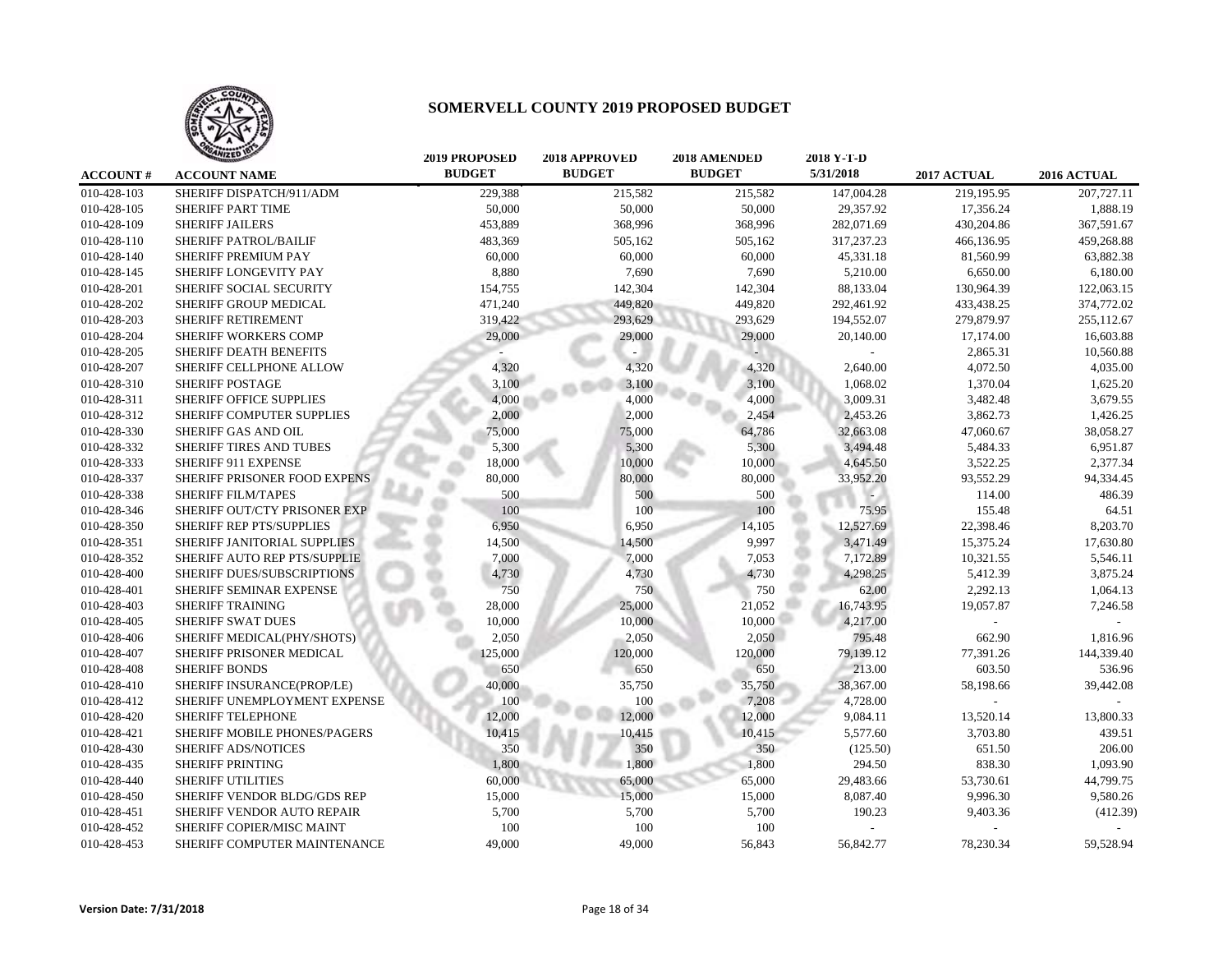

|                 | <b>ANIZED</b>                    | <b>2019 PROPOSED</b> | 2018 APPROVED | 2018 AMENDED  | 2018 Y-T-D   |              |              |
|-----------------|----------------------------------|----------------------|---------------|---------------|--------------|--------------|--------------|
| <b>ACCOUNT#</b> | <b>ACCOUNT NAME</b>              | <b>BUDGET</b>        | <b>BUDGET</b> | <b>BUDGET</b> | 5/31/2018    | 2017 ACTUAL  | 2016 ACTUAL  |
| 010-428-455     | <b>SHERIFF UNIFORMS</b>          | 25,000               | 25,000        | 25,000        | 20,350.19    | 16,624.40    | 13,677.39    |
| 010-428-457     | SHERIFF PEST CONTROL             | 1,000                | 1,000         | 1,000         | 300.00       | 500.00       | 300.00       |
| 010-428-459     | SHERIFF RADIO/RELATED REPAIR     | 15,000               | 17,100        | 13,152        | 5,362.75     | 2,556.59     | 1,816.02     |
| 010-428-461     | SHERIFF EQUIPMENT RENTAL         | 5,800                | 5,800         | 5,800         | 1,700.00     | 2,421.43     | 3,665.33     |
| 010-428-462     | SHERIFF PROF SVCS (LAB, ETC)     | 9,200                | 9,200         | 9,200         | 9,400.93     | 2,817.32     | 6,188.23     |
| 010-428-464     | <b>SHERIFF WRECKER SERVICE</b>   | 1,250                | 1,250         | 1,250         | 970.50       | 1,853.35     | (3,796.00)   |
| 010-428-490     | SHERIFF PRISONER HOUSING EXPENSE | 5,000                | 10,000        | 10,000        | 5,362.33     | 25,706.16    | 2,152.53     |
| 010-428-570     | SHERIFF EQUIP/FURNITURE          | 277,076              | 98,650        | 236,626       | 191,627.97   | 475,389.10   | 172,250.26   |
| 010-428-998     | <b>SHERIFF TTL EXPENSE</b>       | 3,918,770            | 3,509,770     | 3,647,746     | 2,429,545.94 | 3,760,477.14 | 3,191,583.34 |
|                 |                                  |                      |               |               |              |              |              |
| 010-429-101     | FIRE CHIEF/FIRE MARSHAL          | 58,346               | 52,840        | 52,840        | 35,022.56    | 52,892.92    | 51,500.00    |
| 010-429-102     | FIRE ASST CHIEF/EMC              | 55,687               |               |               |              |              |              |
| 010-429-103     | <b>FIRE/EMS PERSONNEL</b>        | 468,414              | 475,547       | 435,685       | 239,367.49   | 253,649.20   | 213,937.68   |
| 010-429-104     | FIRE/EMS CLERK/EMT               | 33,720               | 41,190        | 41,190        | 29,247.01    | 27,039.20    |              |
| 010-429-105     | <b>FIRE/EMS PART TIME</b>        | 5,000                | 5,000         | 24,422        | 27,010.45    | 8,777.85     | 7,869.35     |
| 010-429-140     | FIRE/EMS PREMIUM PAY             | 75,000               | 45,000        | 66,735        | 76,216.14    | 43,949.01    | 39,615.68    |
| 010-429-145     | <b>FIRE/EMS LONGEVITY PAY</b>    | 1,440                |               | 1,320.00      | 880.00       | 500.00       |              |
| 010-429-201     | FIRE/EMS SOCIAL SECURITY         | 53,450               | 47,439        | 47,439        | 30,259.13    | 27,954.43    | 22,404.33    |
| 010-429-202     | FIRE/EMS GROUP MEDICAL           | 149,940              | 139,230       | 135,480       | 73,333.36    | 79,378.72    | 58,866.78    |
| 010-429-203     | <b>FIRE/EMS RETIREMENT</b>       | 110,323              | 97,886        | 97,886        | 64,955.33    | 59,466.81    | 46,876.85    |
| 010-429-204     | FIRE/EMS WORKERS COMP            | 8,500                | 3,000         | 8,027         | 8,026.73     | 2,776.00     | 3,942.00     |
| 010-429-205     | FIRE/EMS DEATH BENEFITS          |                      |               |               |              | 538.77       | 1,936.35     |
| 010-429-207     | FIRE/EMS CELL PHONE ALLOW        | 1,080                | 540           | 540           | 382.50       | 540.00       | 540.00       |
| 010-429-310     | <b>FIRE/EMS POSTAGE</b>          | 350                  | 350           | 350           | 118.67       | 300.83       | 208.39       |
| 010-429-311     | FIRE/EMS OFFICE SUPPLIES         | 650                  | 650           | 657           | 656.89       | 549.73       | 592.43       |
| 010-429-312     | FIRE/EMS COMPUTER SUPPLIES       | 300                  | 300           | 300           | 76.87        | 209.37       | 279.63       |
| 010-429-330     | <b>FIRE/EMS GAS AND OIL</b>      | 20,000               | 20,000        | 14,420        | 10,569.75    | 8,352.59     | 7,177.18     |
| 010-429-332     | FIRE/EMS TIRES AND TUBES         | 2,000                | 2,000         | 1,343         |              | 1,675.66     | 686.04       |
| 010-429-342     | FIRE/EMS FIRE FIGHTING SUPPLIES  | 50,000               | 50,000        | 43,235        | 36,179.54    | 46,091.57    | 50,059.39    |
| 010-429-343     | FIRE/EMS AMBULANCE SUPPLIES      | 28,000               | 25,000        | 25,000        | 18,479.18    | 24,871.06    | 20,131.41    |
| 010-429-344     | FIRE/EMS OPERATING SUPPLIES      | 3,000                | 2,000         | 2,000         | 1,909.72     | 1,329.84     | 1,149.56     |
| 010-429-347     | FIRE/EMS DIESEL TAX              |                      |               |               |              |              |              |
| 010-429-350     | FIRE/EMS REPAIR PTS/SUPPLIES     | 6,000                | 6,000         | 6,000         | 5,025.03     | 4,620.86     | 5,841.05     |
| 010-429-351     | FIRE/EMS JANITORIAL SUPPLIES     | 2.000                | 1,000         | 1,000         | 1,011.41     | 1,078.14     | 799.36       |
| 010-429-352     | FIRE/EMS AUTO/EQ PTS/SUPPLIE     | 12,000               | 12,000        | 12,000        | 6,755.40     | 10,275.37    | 21,228.76    |
| 010-429-400     | FIRE/EMS DUES/SUBSCRIPTIONS      | 8,000                | 8,000         | 8,000         | 7,887.75     | 6,614.69     | 4,798.63     |
| 010-429-403     | <b>FIRE/EMS TRAINING</b>         | 16,000               | 14,000        | 14,604        | 9,226.31     | 14,891.81    | 12,433.17    |
| 010-429-406     | FIRE/EMS MEDICAL(SHOTS/UA)       | 800                  | 800           | 1,061         | 1,060.64     | 762.50       | 605.15       |
| 010-429-410     | FIRE/EMS INSURANCE (PROPERTY     | 17,500               | 13,798        | 13,798        | 16,738.00    | 28,716.67    | 14,146.92    |
| 010-429-411     | FIRE/EMS INSURANCE (VOL POLICY)  | 4,700                | 4,700         | 4,700         |              | 4,713.00     | 4,713.00     |
| 010-429-412     | FIRE/EMS UNEMPLOYMENT EXPENS     |                      |               |               |              |              |              |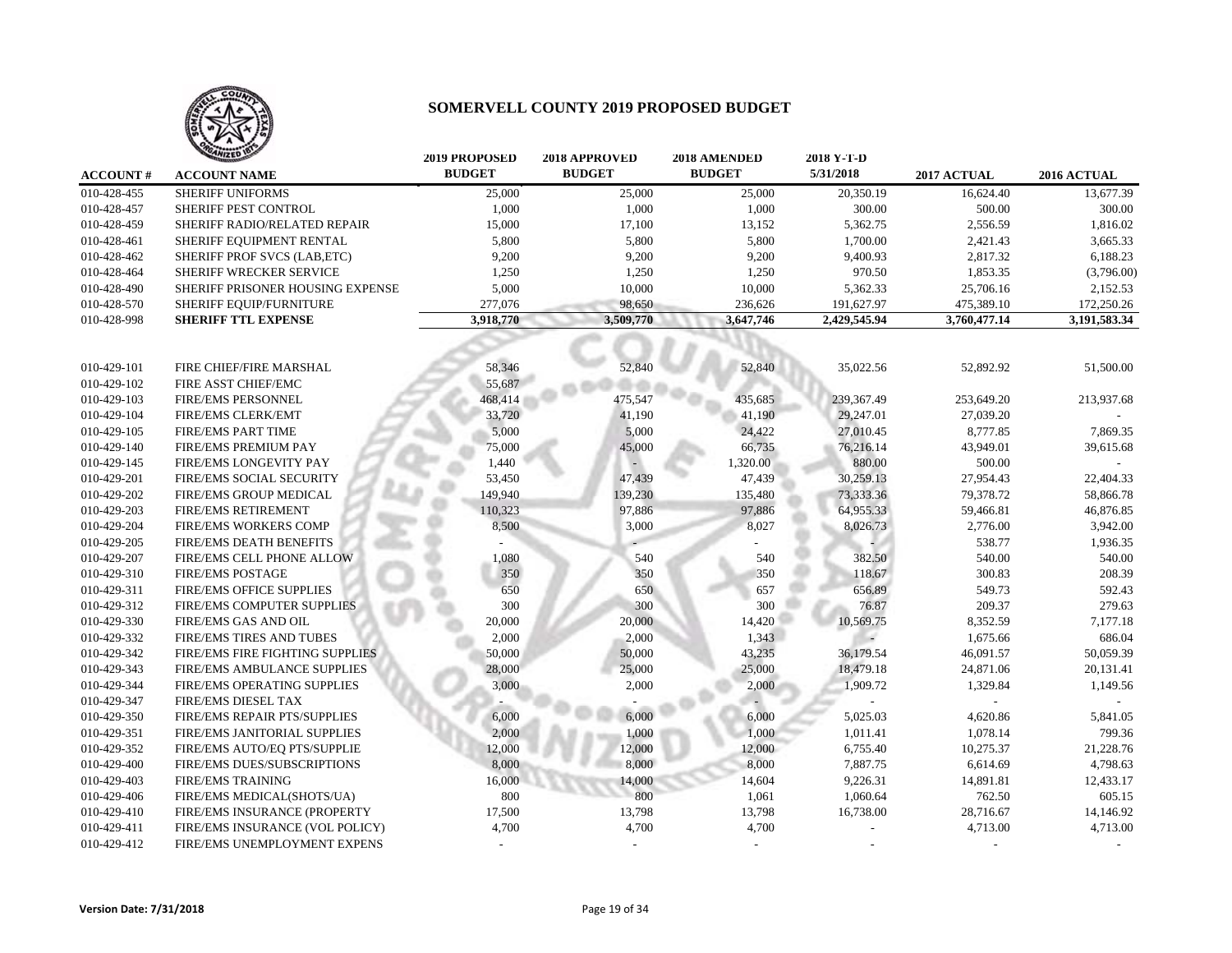

|                 | <b>TAILED</b>                    | <b>2019 PROPOSED</b> | 2018 APPROVED | 2018 AMENDED  | 2018 Y-T-D |              |              |
|-----------------|----------------------------------|----------------------|---------------|---------------|------------|--------------|--------------|
| <b>ACCOUNT#</b> | <b>ACCOUNT NAME</b>              | <b>BUDGET</b>        | <b>BUDGET</b> | <b>BUDGET</b> | 5/31/2018  | 2017 ACTUAL  | 2016 ACTUAL  |
| 010-429-416     | FIRE/EMS BONUSES/ALLOWANCES      | 10,000               | 10,000        | 13,750        | 13,750.00  | 10,000.00    | 9.990.00     |
| 010-429-420     | <b>FIRE/EMS TELEPHONE</b>        | 3,000                | 3,000         | 3,000         | 1,269.90   | 1,969.28     | 2,076.80     |
| 010-429-421     | FIRE/EMS MOBILE TELEPHONE        | 4,200                | 4,200         | 4,200         | 2,312.45   | 4,188.53     | 3,058.35     |
| 010-429-430     | <b>FIRE/EMS ADS/NOTICES</b>      | 100                  | 100           | 100           |            |              | 90.00        |
| 010-429-435     | <b>FIRE/EMS PRINTING</b>         | 300                  | 300           | 300           | 209.95     | 279.60       |              |
| 010-429-440     | <b>FIRE/EMS UTILITIES</b>        | 15,000               | 15,000        | 15,000        | 11,305.51  | 15,411.42    | 14,996.78    |
| 010-429-450     | FIRE/EMS VENDOR BLDG/GDS REP     | 4,000                | 4,000         | 4,498         | 5,231.50   | 4,100.96     | 2,260.00     |
| 010-429-451     | FIRE/EMS VENDOR AUTO/EQ REP      | 15,000               | 15,000        | 15,000        | 13,907.66  | 43,464.93    | 30,796.25    |
| 010-429-452     | FIRE/EMS COPIER/MISC MAINT       | 100                  | 100           | 100           |            |              |              |
| 010-429-453     | FIRE/EMS COMPUTER MAINT          | 9,000                | 4,000         | 8,182         | 8,181.13   | 1,807.50     | 3,721.12     |
| 010-429-455     | <b>FIRE/EMS UNIFORMS</b>         | 10,000               | 8,000         | 8,000         | 9,450.73   | 9,459.22     | 7,909.75     |
| 010-429-457     | <b>FIRE/EMS PEST CONTROL</b>     | 750                  | 750           | 750           | 525.00     | 700.00       | 700.00       |
| 010-429-459     | FIRE/EMS RADIO/PAGER REPAIR      | 4,000                | 4,000         | 8,574         | 8,250.90   | 7,053.00     | 2,698.78     |
| 010-429-461     | FIRE/EMS EQUIP RENTAL            | 3,000                | 3,000         | 456           | 304.00     | 1,958.00     | 2,468.00     |
| 010-429-462     | FIRE/EMS THIRD PARTY BILLING     |                      |               |               |            | 2,288.01     | 3,238.45     |
|                 | FIRE/EMS SERVICE/MAINT CONTRACTS | 24,000               | 24,000        | 24,000        | 21,842.06  |              |              |
| 010-429-570     | FIRE/EMS EQUIP/FURNITURE         | 0                    | 69,500        | 92.278        | 86,681.56  | 302,910.64   | 541,192.96   |
| 010-429-998     | FIRE DEPT TTL EXPENSE            | 1,294,650            | 1,233,220     | 1,258,220     | 883,618.21 | 1,118,107.69 | 1,217,536.33 |
|                 |                                  |                      |               |               |            |              |              |
|                 |                                  |                      |               |               |            |              |              |
| 010-430-102     | RD SUPT/MAINT SALARY             | 56,284               | 70,542        | 70,542        | 39,951.92  | 71,541.52    | 70,541.52    |
| 010-430-103     | RD MAINT SECRETARY SALARY        | 37,195               | 36,004        | 36,004        | 23,957.34  | 36,906.88    | 35,906.88    |
| 010-430-104     | RD MAINT MECHANICS SALARY        | 91,719               | 88,565        | 88,565        | 58,801.44  | 88,491.12    | 83,835.54    |
| 010-430-105     | RD MAINT PART TIME               | 2,500                | 2,500         | 2,500         | 400.00     |              | 448.00       |
| 010-430-106     | RD MAINT ROAD/BRIDGE CREW        | 310,578              |               |               |            |              |              |
| 010-430-111     | RD MAINT MOW/UTIL SALARY         | 96,444               | 92,418        | 92,418        | 58,340.50  | 88,130.54    | 93,805.81    |
| 010-430-112     | RD MAINT PCT 1 AND 3             |                      | 162,464       | 162,464       | 107,139.52 | 164,032.41   | 158,162.40   |
| 010-430-115     | RD MAINT PART TIME PCT 1&3       |                      | 100           | 100           |            |              |              |
| 010-430-117     | RD MAINT SIGNS SALARIES          | 51,204               | 50,018        | 50,018        | 33,284.40  | 50,835.52    | 49,835.52    |
| 010-430-118     | RD MAINT WELDING/CONC SALARY     | 44,778               | 43,480        | 43,480        | 28,892.80  | 44,339.20    | 42,747.54    |
| 010-430-134     | RD MAINT PCT 2 AND 4             |                      | 162,941       | 162,941       | 101,216.66 | 163,218.50   | 159,813.29   |
| 010-430-135     | RD MAINT PART TIME PCT 2&4       |                      | 100           | 100           |            |              |              |
| 010-430-140     | RD MAINT PREMIUM PAY             | 5,000                | 5,000         | 5,000         | 707.58     | 1,563.97     | 1,857.33     |
| 010-430-145     | RD MAINT LONGEVITY PAY           | 10,040               | 10,740        | 10,740        | 7,720.00   | 9,970.00     | 9,300.00     |
| 010-430-201     | RD MAINT SOCIAL SECURITY         | 54,086               | 55,550        | 55,550        | 32,950.14  | 52,774.94    | 52,505.02    |
| 010-430-202     | RD MAINT GROUP MEDICAL           | 182,070              | 149,940       | 149,940       | 115,452.40 | 176,561.02   | 165,626.21   |
| 010-430-203     | RD MAINT RETIREMENT              | 111,636              | 114,620       | 114,620       | 72,914.93  | 111,093.73   | 106,544.55   |
| 010-430-204     | RD MAINT WORKERS COMP            | 34,500               | 34,500        | 34,500        | 13,566.00  | 9,280.00     | 9,469.98     |
| 010-430-205     | RD MAINT DEATH BENEFITS          |                      |               |               |            | 1,142.04     | 4,402.92     |
| 010-430-207     | RD MAINT CELLPHONE ALLOW         | 1,260                | 1,260         | 1,260         | 765.00     | 1,260.00     | 1,260.00     |
| 010-430-310     | RD MAINT POSTAGE                 | 400                  | 400           | 400           | 232.17     | 205.83       | 224.11       |
| 010-430-311     | RD MAINT OFFICE SUPPLIES         | 1,500                | 1,500         | 1,500         | 516.84     | 648.90       | 268.30       |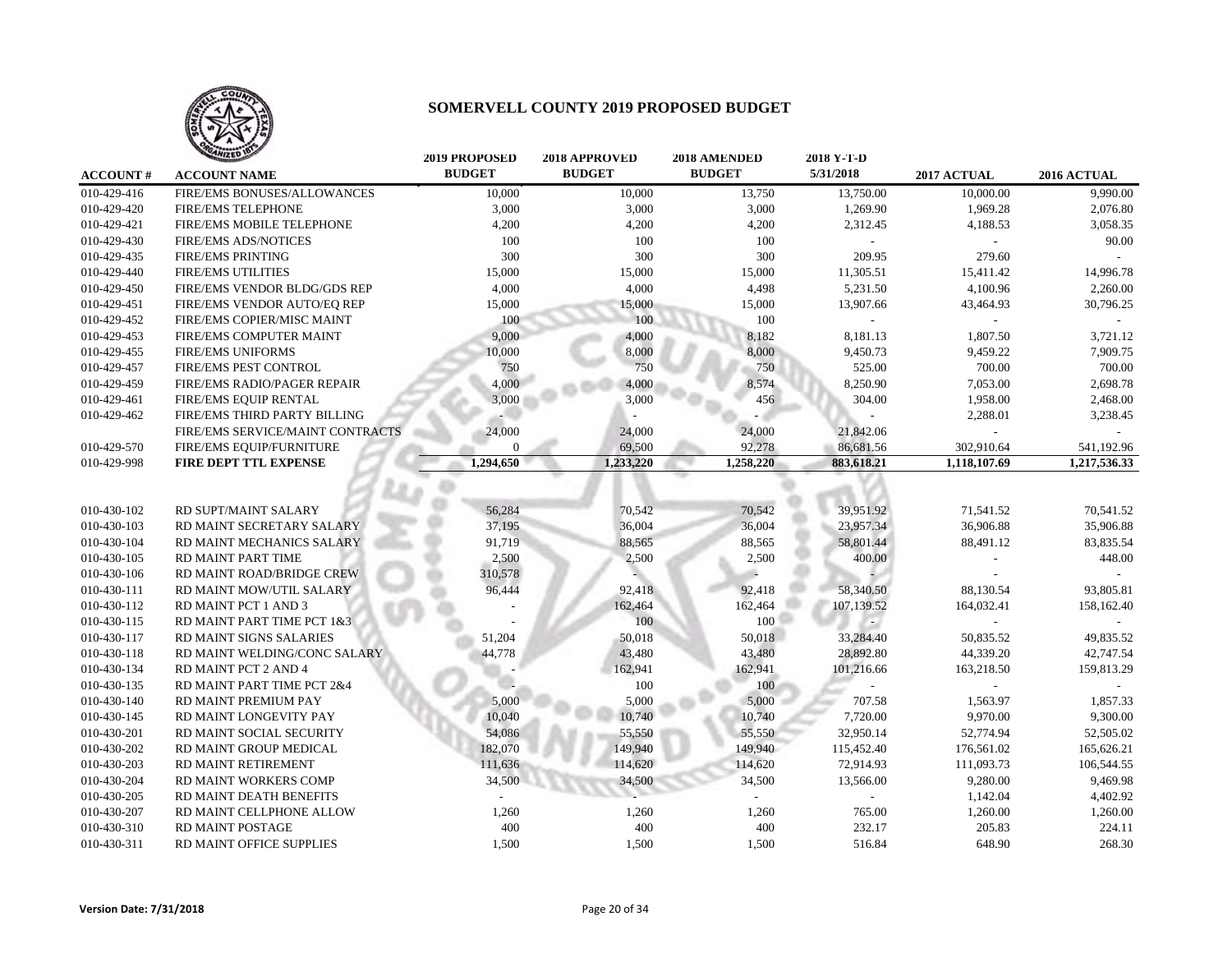

|                 | <b>TILED</b>                     | <b>2019 PROPOSED</b> | 2018 APPROVED | <b>2018 AMENDED</b> | 2018 Y-T-D |              |              |
|-----------------|----------------------------------|----------------------|---------------|---------------------|------------|--------------|--------------|
| <b>ACCOUNT#</b> | <b>ACCOUNT NAME</b>              | <b>BUDGET</b>        | <b>BUDGET</b> | <b>BUDGET</b>       | 5/31/2018  | 2017 ACTUAL  | 2016 ACTUAL  |
| 010-430-312     | RD MAINT COMPUTER SUPPLIES       | 2,000                | 2,000         | 2,000               | 417.83     | 468.40       | 395.43       |
| 010-430-330     | RD MAINT GAS AND OIL             | 70,000               | 70,000        | 70,000              | 42,160.40  | 53,487.89    | 48,774.50    |
| 010-430-331     | RD MAINT ROAD MATERIALS          | 500                  | 500           | 500                 |            |              | 439.80       |
| 010-430-332     | RD MAINT TIRES AND TUBES         | 11,500               | 11,500        | 11,500              | 3,535.44   | 11,438.42    | 11,070.01    |
| 010-430-333     | RD MAINT SIGNS & SIGNALS         | 8,000                | 8,000         | 8,000               | 1,796.28   | 3,524.44     | 1,566.39     |
| 010-430-334     | RD MAINT SMALL TOOLS             | 5,000                | 5,000         | 5,000               | 2,581.22   | 2,395.55     | 1,325.58     |
| 010-430-335     | RD MAINT LUMBER/HARDWARE         | 200                  | 200           | 200                 | 140.37     |              |              |
| 010-430-339     | RD MAINT CHEMICALS/FERTILIZE     | 500                  | 500           | 500                 |            |              |              |
| 010-430-347     | RD MAINT DIESEL TAX              | 3,500                | 3,500         | 3,500               | 1,619.40   | 2,187.84     | 1,962.29     |
| 010-430-350     | RD MAINT REP PTS/SUPPLIES        | 15,000               | 15,000        | 15,000              | 7,386.76   | 16,409.47    | 11,113.69    |
| 010-430-351     | RD MAINT JANITORIAL SUPPLIES     | 3,000                | 3,000         | 3,000               | 991.29     | 2,347.02     | 1,760.85     |
| 010-430-352     | RD MAINT AUTO/EQ REPAIR PTS      | 21,500               | 21,500        | 21,500              | 7,448.09   | 15,834.36    | 10,555.09    |
| 010-430-354     | RD MAINT HVY EQUIP PTS           | 10,500               | 10,500        | 10,500              | 6,672.54   | 12,732.49    | 17,417.88    |
| 010-430-400     | RD MAINT DUES/SUBSCRIPTIONS      | 600                  | 600           | 600                 | 586.00     | 475.00       | 340.00       |
| 010-430-401     | RD MAINT SEMINAR EXPENSE         | 2,000                | 2,000         | 2,000               | 1,115.75   | 947.43       | 1,599.17     |
| 010-430-406     | RD MAINT MEDICAL (PHYSICAL)      | 600                  | 600           | 600                 |            |              |              |
| 010-430-410     | RD MAINT INSURANCE(PROPERTY)     | 18,000               | 18,000        | 18,000              | 14,202.00  | 18,660.00    | 15,401.99    |
| 010-430-412     | RD MAINT UNEMPLOYMENT EXPENS     |                      |               |                     |            |              |              |
| 010-430-420     | RD MAINT TELEPHONE               | 2,600                | 2,600         | 2,600               | 1,570.12   | 2,309.22     | 2,376.77     |
| 010-430-421     | RD MAINT MOBILE PHONE/PAGER      |                      |               |                     |            |              |              |
| 010-430-426     | RD MAINT TRAVEL EXPENSE          | 100                  | 100           | 100                 | 5.95       | 4.33         |              |
| 010-430-435     | RD MAINT PRINTING                | 700                  | 700           | 700                 |            | 540.00       | 300.00       |
| 010-430-440     | RD MAINT UTILITIES               | 17,000               | 17,000        | 17,000              | 5,214.94   | 9,219.27     | 9,933.69     |
| 010-430-450     | RD MAINT VENDOR BLDG/GDS REP     | 3,000                | 3,000         | 3,000               | 987.00     | 1,299.55     | 437.50       |
| 010-430-451     | RD MAINT VENDOR AUTO/EQ REP      | 10,000               | 10,000        | 10,000              | 5,555.74   | 5,648.11     | 17,402.81    |
| 010-430-452     | RD MAINT COPIER/MISC MAINT       | 100                  | 100           | 100                 |            |              |              |
| 010-430-453     | RD MAINT COMPUTER MAINTENANC     | 5,000                | 5,000         | 5,000               | 480.00     | 3,592.20     | 5,392.20     |
| 010-430-455     | <b>RD MAINT UNIFORMS</b>         | 6,500                | 6,500         | 6,500               | 3,960.15   | 6,464.28     | 6,628.67     |
| 010-430-457     | RD MAINT PEST CONTROL            | 600                  | 600           | 600                 |            | 143.59       | 125.00       |
| 010-430-459     | RD MAINT RADIO REP/REPEATER      |                      |               |                     |            |              |              |
| 010-430-461     | RD MAINT EQUIP RENTAL            | 3,500                | 3,500         | 3,500               | 1,630.00   | 1,430.00     | 1,430.00     |
| 010-430-462     | RD MAINT PROF SVCS (SURVEY)      | 3,000                | 3,000         | 3,000               |            |              |              |
| 010-430-487     | RD MAINT MISCELLANEOUS           | 1,500                | 1,500         | 1,500               | 1,177.04   | 606.46       | 621.40       |
| 010-430-500     | RD MAINT RIGHT OF WAY PURCHA     | 100                  | 100           | 100                 |            |              |              |
| 010-430-570     | RD MAINT EQUIP/FURNITURE         | $\Omega$             | 210,000       | 210,000             | 184,520.00 | 188,767.92   | 1,346.99     |
| 010-430-998     | <b>R&amp;B MAINT TTL EXPENSE</b> | 1,317,294            | 1,518,742     | 1,518,742           | 992,563.95 | 1,432,929.36 | 1,216,272.62 |
|                 |                                  |                      |               |                     |            |              |              |
|                 |                                  |                      |               |                     |            |              |              |
| 010-431-101     | PCT 1 COMMISSIONER SALARY        | 47,194               | 46,269        | 46,269              | 30,846.08  | 38,888.64    | 38,888.64    |
| 010-431-201     | PCT I COMM SOCIAL SECURITY       | 4,261                | 4,190         | 4,190               | 2,310.28   | 3,615.44     | 3,615.44     |
| 010-431-202     | PCT 1 COMM GROUP MEDICAL         | 10,710               | 10,710        | 10,710              | 7,059.84   | 10,583.76    | 9,679.67     |
| 010-431-203     | PCT 1 COMM RETIREMENT            | 8,795                | 8,646         | 8,646               | 5,738.88   | 7,178.52     | 7,001.46     |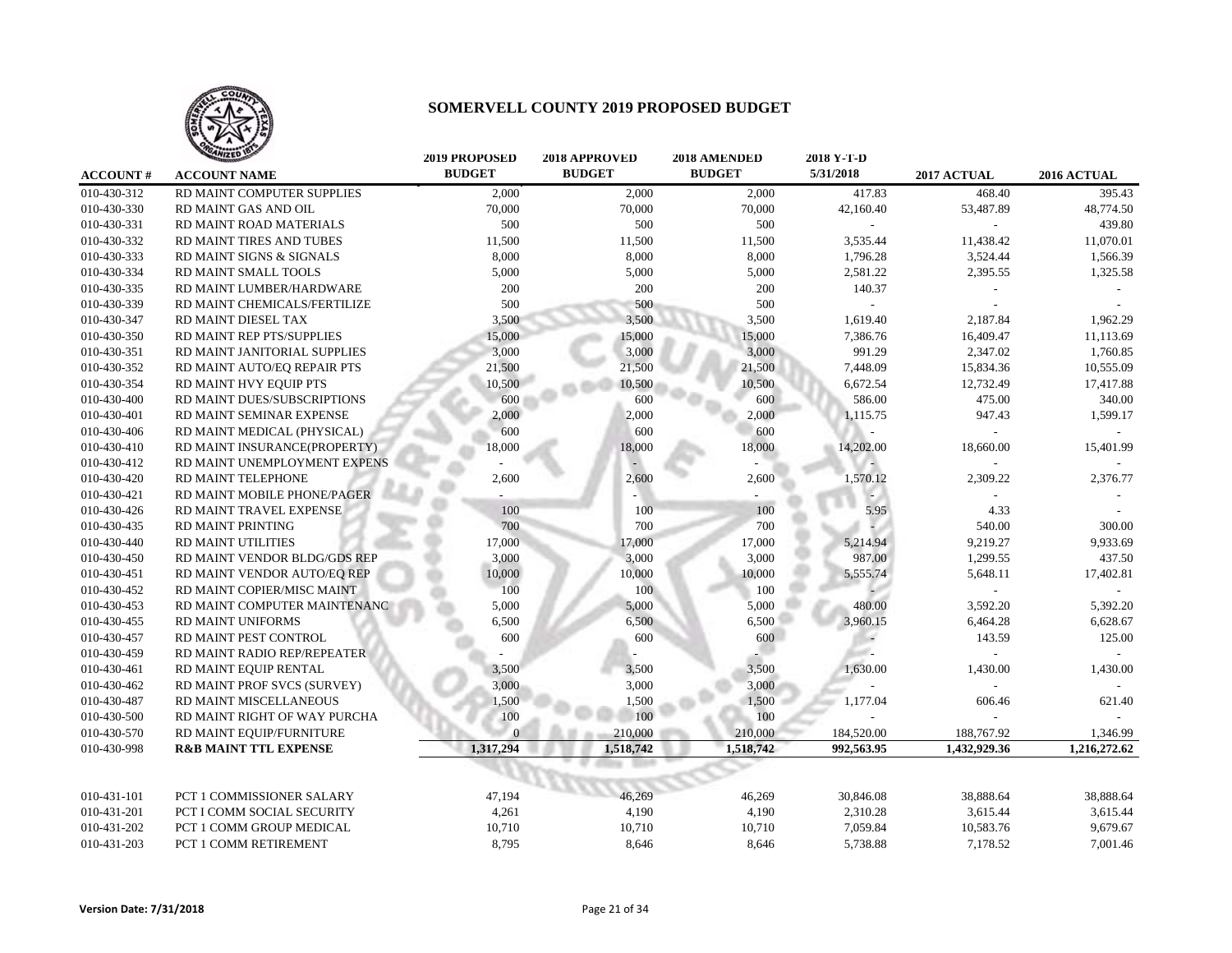

|                 | <b>MIZED</b>                        | <b>2019 PROPOSED</b> | 2018 APPROVED | 2018 AMENDED  | 2018 Y-T-D |             |             |
|-----------------|-------------------------------------|----------------------|---------------|---------------|------------|-------------|-------------|
| <b>ACCOUNT#</b> | <b>ACCOUNT NAME</b>                 | <b>BUDGET</b>        | <b>BUDGET</b> | <b>BUDGET</b> | 5/31/2018  | 2017 ACTUAL | 2016 ACTUAL |
| 010-431-204     | <b>PCT 1 WORKERS COMP</b>           | 100                  | 100           | 103           | 102.07     | 80.00       | 87.00       |
| 010-431-205     | PCT 1 COMM DEATH BENEFITS           |                      |               |               |            | 75.06       | 289.68      |
| 010-431-206     | PCT 1 COMM TRAVEL ALLOWANCE         | 8,500                | 8,500         | 8,500         | 5,666.72   | 8,243.14    | 8,022.72    |
| 010-431-331     | PCT 1 COMM ROAD MATERIALS           | 80,000               | 80,000        | 79,997        | 12,368.11  | 69,926.82   | 33,988.89   |
| 010-431-400     | PCT 1 COMM DUES/SUBSCRIPTION        | 300                  | 300           | 300           | 275.00     | 275.00      | 275.00      |
| 010-431-401     | PCT 1 COMM SEMINAR EXPENSE          | 1,000                | 1,000         | 1,000         | 675.97     | 319.70      | 610.55      |
| 010-431-408     | PCT 1 COMM BOND                     | 10                   | 10            | 10            |            | 177.50      |             |
| 010-431-998     | <b>PCT I COMMISSIONER TTL EXPEN</b> | 160,870              | 159,725       | 159,725       | 65,042.95  | 139,363.58  | 102,459.05  |
|                 |                                     |                      |               |               |            |             |             |
|                 |                                     |                      |               |               |            |             |             |
| 010-432-101     | PCT 2 COMMISSIONER SALARY           | 47,194               | 46,269        | 46,269        | 30,846.08  | 38,888.64   | 38,888.64   |
| 010-432-201     | PCT 2 COMM SOCIAL SECURITY          | 4,261                | 4,190         | 4,190         | 2,793.28   | 3,615.44    | 3,615.44    |
| 010-432-202     | PCT 2 COMM GROUP MEDICAL            | 10,710               | 10,710        | 10,710        | 301.44     | 446.16      | 433.84      |
| 010-432-203     | PCT 2 COMM RETIREMENT               | 8,795                | 8,646         | 8,646         | 5,738.88   | 7,178.52    | 7,001.46    |
| 010-432-204     | <b>PCT 2 WORKERS COMP</b>           | 100                  | 100           | 103           | 102.07     | 80.00       | 87.00       |
| 010-432-205     | <b>PCT 2 COMM DEATH BENEFITS</b>    |                      |               |               |            | 75.06       | 289.68      |
| 010-432-206     | PCT 2 COMM TRAVEL ALLOWANCE         | 8,500                | 8,500         | 8,500         | 5,666.72   | 8,402.57    | 8,022.72    |
| 010-432-331     | PCT 2 COMM ROAD MATERIALS           | 105,000              | 105,000       | 104,997       | 10,449.78  | 49,851.12   | 17,416.91   |
| 010-432-400     | PCT 2 COMM DUES/SUBSCRIPTION        | 300                  | 300           | 300           | 275.00     | 275.00      | 275.00      |
| 010-432-401     | PCT 2 COMM SEMINAR EXPENSE          | 1,700                | 1,000         | 1,000         | 739.01     | 759.75      | 701.10      |
| 010-432-408     | PCT 2 COMM BOND                     | 200                  | 10            | 10            |            |             |             |
| 010-432-998     | PCT 2 COMMISSIONER TTL EXPEN        | 186,760              | 184,725       | 184,725       | 56,912.26  | 109,572.26  | 76,731.79   |
|                 |                                     |                      |               |               |            |             |             |
|                 |                                     |                      |               |               |            |             |             |
| 010-433-101     | PCT 3 COMMISSIONER SALARY           | 47,194               | 46,269        | 46,269        | 30,846.08  | 38,888.64   | 38,888.64   |
| 010-433-201     | <b>PCT 3 COMM SOCIAL SECURITY</b>   | 4,261                | 4,190         | 4,190         | 2,621.76   | 3,353.80    | 3,352.03    |
| 010-433-202     | PCT 3 COMM GROUP MEDICAL            | 10,710               | 10,710        | 10,710        | 7,107.84   | 10,690.76   | 9,792.13    |
| 010-433-203     | PCT 3 COMM RETIREMENT               | 8,795                | 8,646         | 8,646         | 5,738.88   | 7,178.52    | 7,001.46    |
| 010-433-205     | PCT 3 COMM DEATH BENEFITS           |                      |               |               | $\sim$     | 76.00       | 87.00       |
| 010-433-204     | PCT 3 WORKERS COMP                  | 100                  | 100           | 103           | 102.07     | 75.06       | 289.68      |
| 010-433-206     | PCT 3 COMM TRAVEL ALLOWANCE         | 8,500                | 8,500         | 8,500         | 5,666.72   | 8,331.38    | 8,022.72    |
| 010-433-331     | PCT 3 COMM ROAD MATERIALS           | 80,000               | 80,000        | 79,997        | 14,153.58  | 44,329.27   | 16,881.37   |
| 010-433-400     | PCT 3 COMM DUES/SUBSCRIPTION        | 300                  | 300           | 300           | 275.00     | 275.00      | 275.00      |
| 010-433-401     | PCT 3 COMM SEMINAR EXPENSE          | 1,000                | 1,000         | 1,000         | 675.97     | 282.90      | 837.35      |
| 010-433-408     | PCT 3 COMM BOND                     | 10                   | 10            | 10            |            | 177.50      |             |
| 010-433-998     | PCT 3 COMMISSIONER TTL EXPEN        | 160,870              | 159,725       | 159,725       | 67,187.90  | 113,658.83  | 85,427.38   |
|                 |                                     |                      |               |               |            |             |             |
|                 |                                     |                      |               |               |            |             |             |
| 010-434-101     | PCT 4 COMMISSIONER SALARY           | 47,194               | 46,269        | 46,269        | 30,846.08  | 38,888.64   | 38,888.64   |
| 010-434-201     | PCT 4 COMM SOCIAL SECURITY          | 4,261                | 4,190         | 4,190         | 2,793.28   | 3,601.79    | 3,601.79    |
| 010-434-202     | PCT 4 COMM GROUP MEDICAL            | 10,710               | 10,710        | 10,710        | 7,027.84   | 10,535.76   | 9,633.43    |
| 010-434-203     | PCT 4 COMM RETIREMENT               | 8,795                | 8,646         | 8,646         | 5,738.88   | 7,178.52    | 7,001.46    |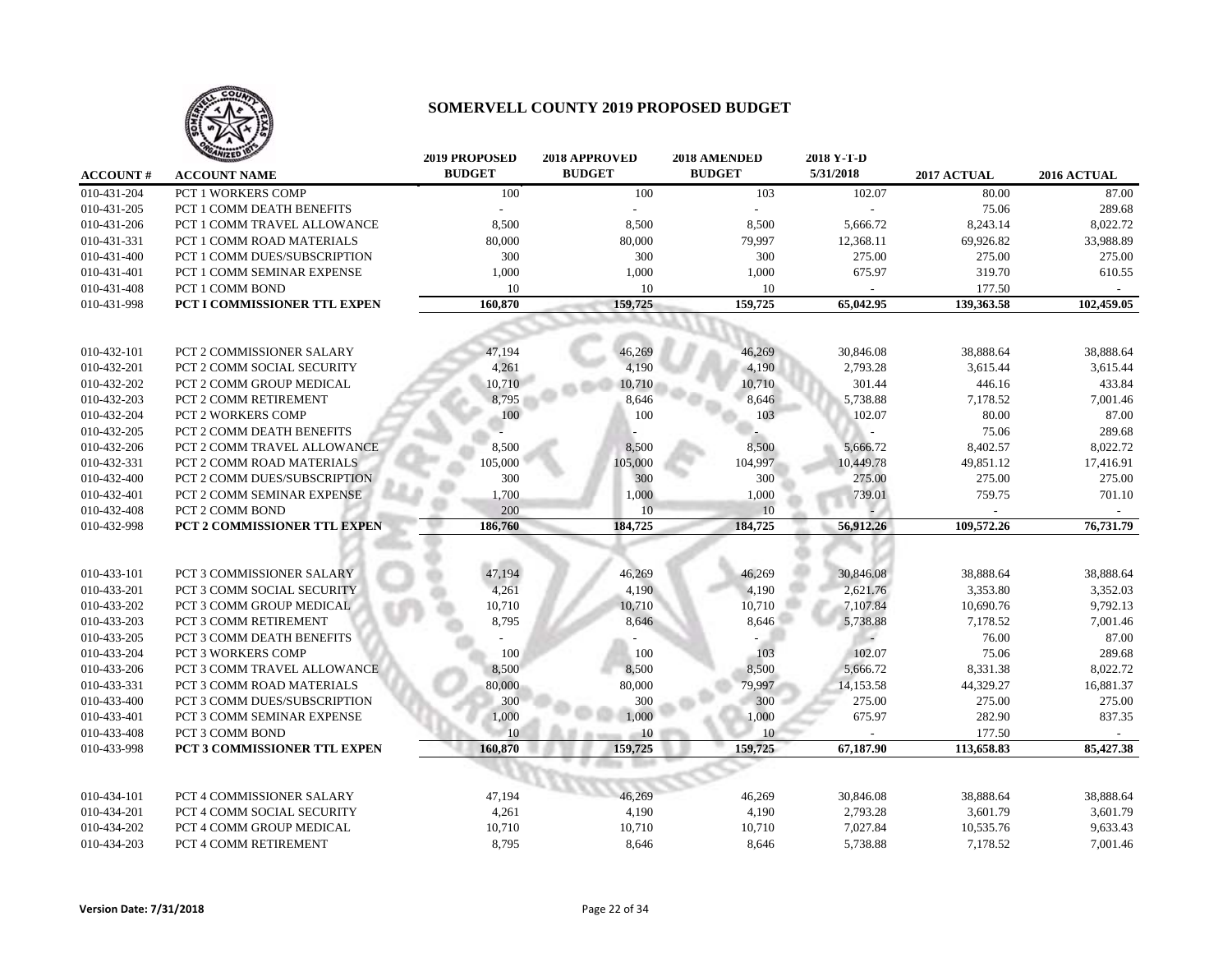

|                 | <b>ANIZED</b>                       | <b>2019 PROPOSED</b> | 2018 APPROVED | 2018 AMENDED  | 2018 Y-T-D |             |             |
|-----------------|-------------------------------------|----------------------|---------------|---------------|------------|-------------|-------------|
| <b>ACCOUNT#</b> | <b>ACCOUNT NAME</b>                 | <b>BUDGET</b>        | <b>BUDGET</b> | <b>BUDGET</b> | 5/31/2018  | 2017 ACTUAL | 2016 ACTUAL |
| 010-434-204     | PCT 4 WORKERS COMP                  | 100                  | 100           | 103           | 102.07     | 80.00       | 87.00       |
| 010-434-205     | PCT 4 COMM DEATH BENEFITS           |                      |               |               |            | 75.06       | 289.68      |
| 010-434-206     | PCT 4 COMM TRAVEL ALLOWANCE         | 8,500                | 8,500         | 8,500         | 5,666.72   | 8,247.72    | 8,022.72    |
| 010-434-331     | PCT 4 COMM ROAD MATERIALS           | 80,000               | 80,000        | 79,997        | 7,702.49   | 62,669.66   | 20,174.77   |
| 010-434-400     | PCT 4 COMM DUES/SUBSCRIPTION        | 300                  | 300           | 300           | 275.00     | 275.00      | 275.00      |
| 010-434-401     | PCT 4 COMM SEMINAR EXPENSE          | 1,700                | 1,000         | 1,000         | 200.00     | 711.50      | 858.21      |
| 010-434-408     | PCT 4 COMM BOND                     | 200                  | 10            | 10            |            |             | $\sim$      |
| 010-434-998     | <b>PCT 4 COMMISSIONER TTL EXPEN</b> | 161,760              | 159,725       | 159,725       | 60,352.36  | 132,263.65  | 88,832.70   |
|                 |                                     |                      |               |               |            |             |             |
|                 |                                     |                      |               |               |            |             |             |
| 010-435-103     | COMM OFF SECRETARY SALARY           |                      | 5,041         | 5,041         | 3,340.80   | 5,931.46    | 4,822.00    |
| 010-435-105     | <b>COMM OFF PART-TIME</b>           |                      |               |               |            |             |             |
| 010-435-140     | COMM OFF PREMIUM PAY                |                      |               |               |            |             |             |
| 010-435-145     | <b>COMM OFF LONGEVITY PAY</b>       |                      |               |               |            |             |             |
| 010-435-201     | COMM OFF SOCIAL SECURITY            |                      | 386           | 386           | 212.75     | 421.22      | 344.63      |
| 010-435-202     | COMM OFF GROUP MEDICAL              |                      |               |               |            |             | 236.39      |
| 010-435-203     | <b>COMM OFF RETIREMENT</b>          |                      | 796           | 796           | 525.06     | 908.42      | 719.78      |
| 010-435-204     | COMM OFF WORKERS COMP               |                      | 100           | 100           | 42.00      | 68.00       | 30.00       |
| 010-435-205     | COMM OFF DEATH BENEFITS             |                      |               |               |            | 7.86        | 29.82       |
| 010-435-310     | <b>COMM OFF POSTAGE</b>             | 100                  | 100           | 100           | 50.00      | 48.00       | 88.64       |
| 010-435-311     | <b>COMM OFF OFFICE SUPPLIES</b>     | 100                  | 100           | 100           | 19.59      | 20.90       | 180.08      |
| 010-435-312     | COMM OFF COMPUTER SUPPLIES          | 100                  | 100           | 182           | 181.96     |             | 18.52       |
| 010-435-400     | COMM OFF DUES/SUBSCRIPTIONS         |                      |               |               |            |             |             |
| 010-435-401     | <b>COMM OFF SEMINAR EXPENSE</b>     |                      |               |               |            |             |             |
| 010-435-406     | COMM OFF MEDICAL (PHYSICAL)         |                      |               |               |            |             |             |
| 010-435-412     | COMM OFF UNEMPLOYMENT EXPENS        |                      |               |               |            |             |             |
| 010-435-420     | <b>COMM OFF TELEPHONE</b>           | 750                  | 750           | 750           |            |             | 251.07      |
| 010-435-430     | <b>COMM OFF ADS/NOTICES</b>         | 10                   | 10            | 10            |            |             |             |
| 010-435-435     | <b>COMM OFF PRINTING</b>            | 100                  | 100           | 100           |            |             |             |
| 010-435-452     | COMM OFF COPIER/OFF MACH MAI        | 10                   | 10            | 10            |            |             |             |
| 010-435-453     | COMM OFF COMPUTER MAINTENANC        | 100                  | 100           | 100           |            |             |             |
| 010-435-461     | COMM OFF EQUIPMENT RENTAL           | 2,000                | 2,000         | 1,918         | 336.00     | 462.00      | 954.00      |
| 010-435-570     | COMM OFF EQUIP/FURNITURE            |                      |               |               |            |             |             |
| 010-435-998     | <b>COMM OFFICE TTL EXPENSE</b>      | 3,270                | 9,593         | 9,593         | 4,708.16   | 7,867.86    | 7,674.93    |
|                 |                                     |                      |               |               |            |             |             |
|                 |                                     |                      |               |               |            |             |             |
| 010-437-101     | CONSTABLE PCT II SALARY             | 42,929               | 42,448        | 42,448        | 28,298.72  | 38,740.80   | 38,740.80   |
| 010-437-201     | CONSTABLE PCT II SOCIAL SECU        | 3,312                | 3,275         | 3,275         | 2,082.40   | 2,861.30    | 2,871.83    |
| 010-437-202     | CONSTABLE PCT II GROUP MEDIC        | 10,710               | 10,710        | 10,710        | 7,135.84   | 10,697.76   | 9,792.13    |
| 010-437-203     | CONSTABLE PCT II RETIREMENT         | 6,836                | 6,758         | 6,758         | 4,485.58   | 5,983.38    | 5,835.78    |
| 010-437-204     | CONSTABLE PCT II WORKERS COMP       | 100                  | 100           | 100           | 100.00     | 100.00      | 87.00       |
| 010-437-205     | CONSTABLE PCT II DEATH BENEF        |                      |               |               |            | 62.58       | 241.50      |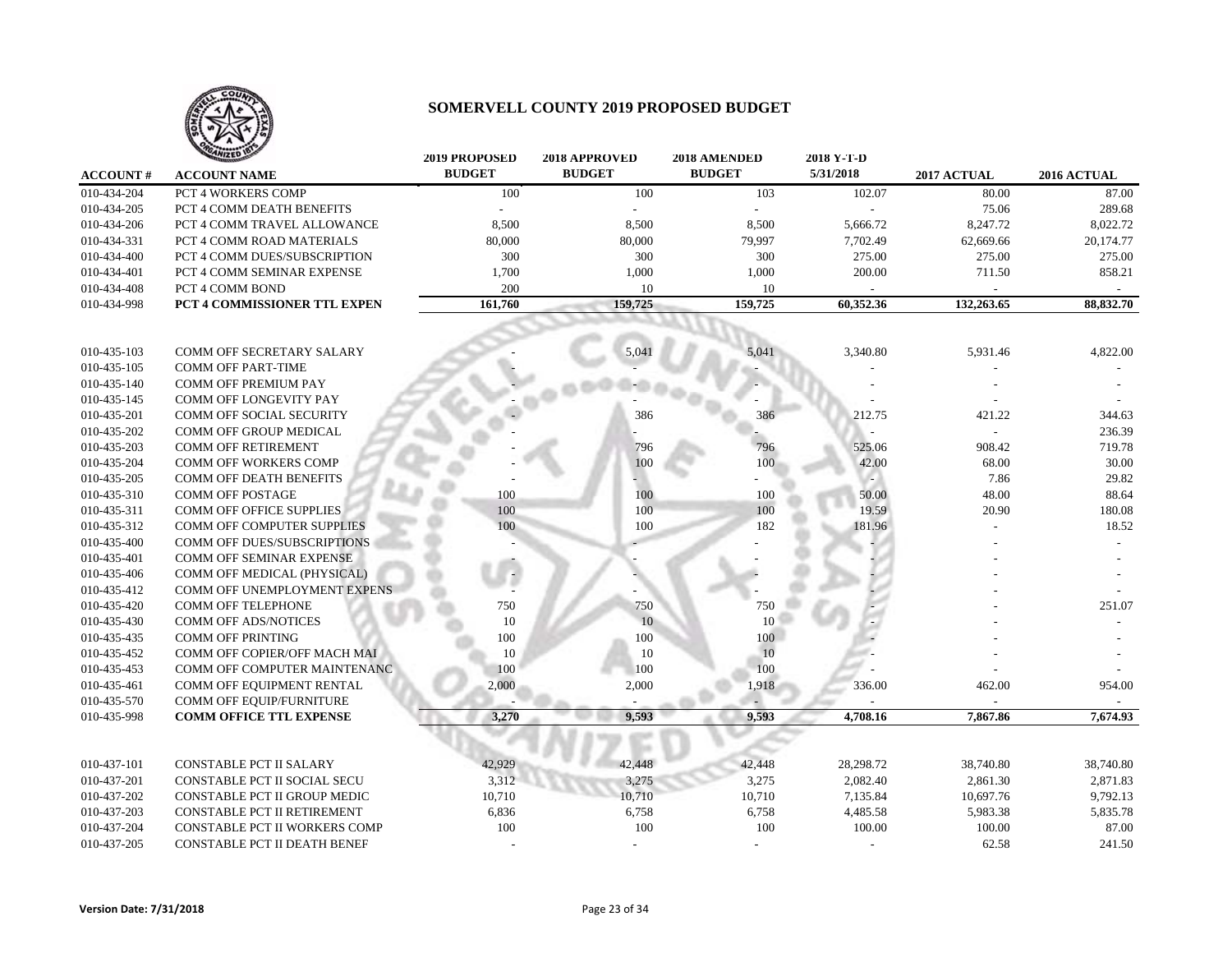

|                 | <b>TAILED</b>                           | <b>2019 PROPOSED</b> | 2018 APPROVED | 2018 AMENDED  | 2018 Y-T-D |             |             |
|-----------------|-----------------------------------------|----------------------|---------------|---------------|------------|-------------|-------------|
| <b>ACCOUNT#</b> | <b>ACCOUNT NAME</b>                     | <b>BUDGET</b>        | <b>BUDGET</b> | <b>BUDGET</b> | 5/31/2018  | 2017 ACTUAL | 2016 ACTUAL |
| 010-437-207     | CONSTABLE PCT II CELLPHONE A            | 360                  | 360           | 360           | 240.00     | 360.00      | 360.00      |
| 010-437-310     | <b>CONSTABLE PCT II POSTAGE</b>         | 200                  | 200           | 200           | 70.39      | 78.56       | 57.04       |
| 010-437-311     | <b>CONSTABLE PCT II OFFICE SUPP</b>     | 200                  | 200           | 200           | 104.72     | 34.07       | 76.25       |
| 010-437-312     | CONSTABLE PCT II COMPUTER SU            | 150                  | 150           | 150           |            | 322.61      |             |
| 010-437-330     | CONSTABLE PCT II GAS AND OIL            | 1,000                | 1,000         | 1,000         | 479.49     | 500.29      | 497.13      |
| 010-437-332     | CONSTABLE PCT II TIRES AND T            | 500                  | 500           | 500           |            |             |             |
| 010-437-338     | CONSTABLE PCT II FILM RELATE            | 50                   | 50            | 50            |            |             |             |
| 010-437-344     | CONSTABLE PCT II OPER SUPPLIES          | 500                  | 500           | 500           | 198.38     | 25.14       |             |
| 010-437-352     | CONSTABLE PCT II AUTO EQ/REP            | 400                  | 400           | 400           | 139.90     | 1,495.88    | 7.50        |
| 010-437-400     | CONSTABLE PCT II DUES AND SU            | 450                  | 450           | 450           |            | 60.00       | 100.00      |
| 010-437-403     | CONSTABLE PCT II TRAINING               | 800                  | 1,200         | 1,200         | 235.00     | 640.06      | 1,095.96    |
| 010-437-406     | CONSTABLE PCT II PHYSICAL (T            | 10                   | 10            | 10            | 546.26     | $\sim$      |             |
| 010-437-408     | <b>CONSTABLE PCT II BONDS</b>           | 10                   | 10            | 10            |            | 135.00      |             |
| 010-437-410     | CONSTABLE PCT II INSURANCE              | 700                  | 550           | 550           | 650.00     | 308.00      | 193.00      |
| 010-437-420     | CONSTABLE PCT II TELEPHONE              | 250                  | 250           | 250           |            |             | 38.42       |
| 010-437-421     | <b>CONSTABLE PCT II MOBILE PHON</b>     | 720                  | 720           | 720           | 310.80     | 532.80      | 520.91      |
| 010-437-430     | CONSTABLE PCT II ADS/NOTICES            | 50                   | 50            | 50            |            |             |             |
| 010-437-435     | <b>CONSTABLE PCT II PRINTING</b>        | 50                   | 50            | 50            |            |             |             |
| 010-437-451     | CONSTABLE PCT II VENDOR AUTO            | 1,500                | 1,500         | 1,500         |            | 86.95       | 7.00        |
| 010-437-453     | CONSTABLE PCT II COMPUTER MA            | 1,800                | 1,800         | 1,800         | 1,199.40   | 1,199.40    | 1,199.40    |
| 010-437-455     | CONSTABLE PCT II UNIFORMS               | 650                  | 650           | 650           | 90.00      | 1,403.81    |             |
| 010-437-459     | CONSTABLE PCT II RADIO REPAI            | 225                  | 225           | 225           |            | 274.00      |             |
| 010-437-461     | CONSTABLE PCT II EQUIP RENTAL           | 300                  | 300           | 300           | 50.00      | 68.75       | 151.25      |
| 010-437-462     | CONSTABLE PCT II PROF SERVIC            |                      |               |               |            |             |             |
| 010-437-464     | CONSTABLE PCT II WRECKER SER            | 200                  | 200           | 200           |            |             |             |
| 010-437-570     | CONSTABLE PCT II EQUIP/FURNI            |                      | 800           | 800           |            | 42,117.10   | 329.99      |
| 010-437-998     | <b>CONSTABLE PCT II TOTAL EXPEN</b>     | 74,962               | 75,416        | 75,416        | 46,416.88  | 108,088.24  | 62,202.89   |
|                 |                                         |                      |               |               |            |             |             |
|                 |                                         |                      |               |               |            |             |             |
| 010-443-104     | <b>LANDSCAPE/PARKS MAINT</b>            | 36,156               | 45,181        | 45,181        | 38,393.60  | 51,014.56   | 47,722.40   |
| 010-443-105     | <b>LANDSCAPE/PARKS PART TIME</b>        |                      | 10,000        | 10,000        |            | 12,438.37   | 11,312.49   |
| 010-443-140     | LANDSCAPE/PARKS PREMIUM PAY             | 250                  | 1,000         | 1,000         | 607.92     | 855.43      | 571.92      |
| 010-443-145     | LANDSCAPE/PARKS LONGEVITY PA            |                      |               |               |            |             |             |
| 010-443-201     | <b>LANDSCAPE/PARKS SOCIAL SEC</b>       | 2,786                | 4,298         | 4,298         | 2,961.70   | 4,924.07    | 4,552.30    |
| 010-443-202     | LANDSCAPE/PARKS GROUP MEDICA            | 10,710               | 16,065        | 16,065        | 12,390.72  | 15,961.64   | 14,581.03   |
| 010-443-203     | LANDSCAPE/PARKS RETIREMENT              | 5,749                | 8,869         | 8,869         | 6,143.84   | 7,951.94    | 7,216.72    |
| 010-443-204     | LANDSCAPE/PARKS WORKERS COMP            | 1,500                | 3,500         | 3,500         | 1,042.00   | 748.00      | 408.00      |
| 010-443-205     | LANDSCAPE/PARKS DEATH BENEFI            |                      |               |               |            | 103.10      | 296.26      |
| 010-443-330     | LANDSCAPE/PARKS GAS & OIL               | 2,250                | 4,500         | 4,500         | 800.39     | 1,470.18    | 2,205.34    |
| 010-443-332     | <b>LANDSCAPE/PARKS TIRES &amp; TUBE</b> | 500                  | 500           | 500           |            | 219.36      | 141.57      |
| 010-443-339     | LANDSCAPE/PARKS CHEMICALS/FE            | 2,000                | 2,000         | 2,000         | 440.75     | 1,561.28    | 2,337.28    |
| 010-443-340     | LANDSCAPE/PARKS SEED AND SOD            | 500                  | 500           | 500           |            | 17.18       | 36.25       |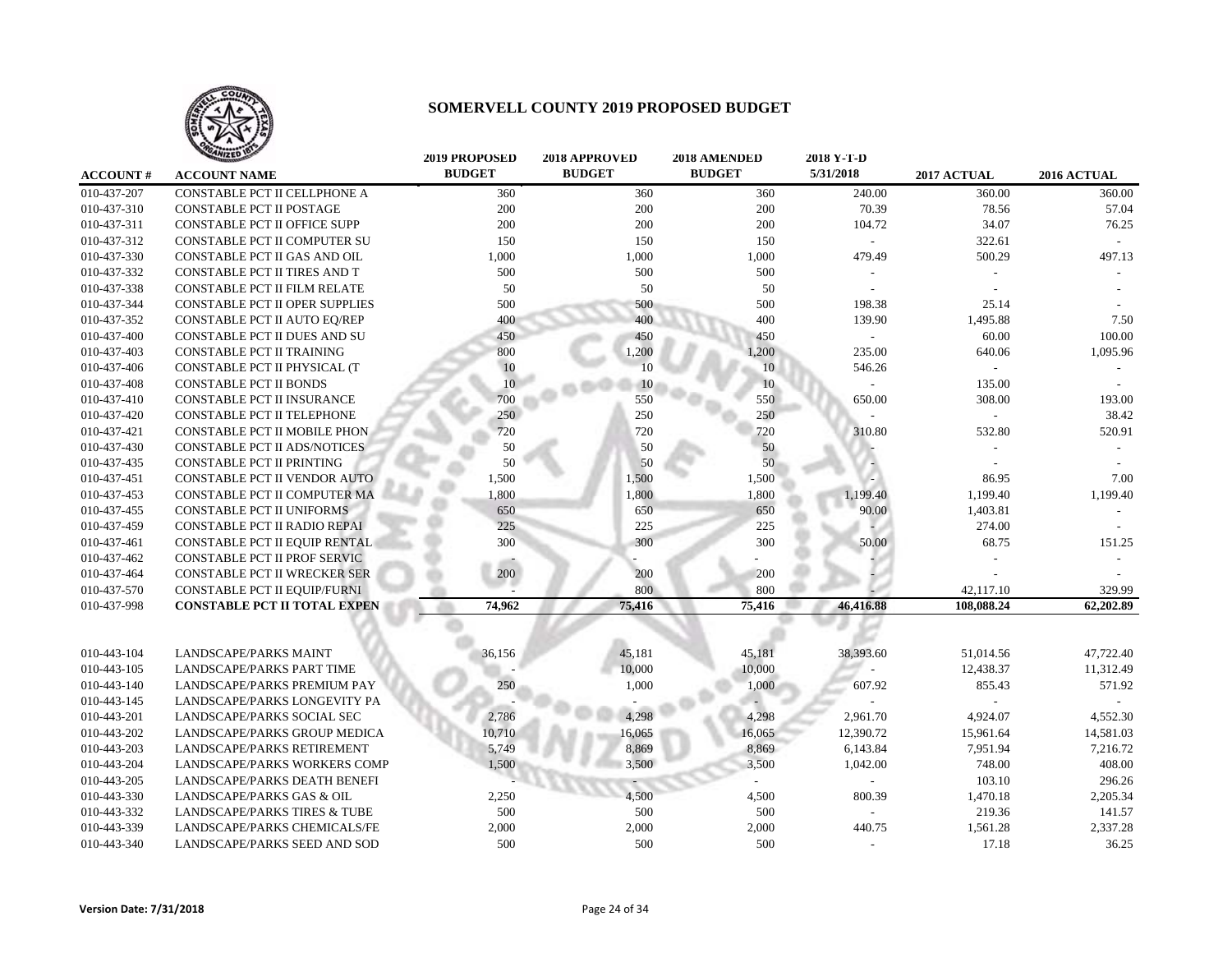

|                 | ANIZED IS                               | <b>2019 PROPOSED</b> | 2018 APPROVED | 2018 AMENDED  | 2018 Y-T-D |                          |             |
|-----------------|-----------------------------------------|----------------------|---------------|---------------|------------|--------------------------|-------------|
| <b>ACCOUNT#</b> | <b>ACCOUNT NAME</b>                     | <b>BUDGET</b>        | <b>BUDGET</b> | <b>BUDGET</b> | 5/31/2018  | 2017 ACTUAL              | 2016 ACTUAL |
| 010-443-341     | LANDSCAPE/PARKS LANDSCAPING             | 500                  | 500           | 500           |            |                          |             |
| 010-443-344     | LANDSCAPE/PARKS OPERATING EX            | 100                  | 100           | 100           |            | 875.00                   |             |
| 010-443-350     | LANDSCAPE/PARKS REP PTS/SUPP            | 4,000                | 8,500         | 8,500         | 3,964.35   | 6,537.67                 | 5,065.14    |
| 010-443-351     | LANDSCAPE/PARKS JANITORIAL S            | 1,500                | 1,500         | 1,500         | 644.95     | 1,364.43                 | 1,461.80    |
| 010-443-352     | LANDSCAPE/PARKS AUTO/EQ REP             | 500                  | 500           | 500           | 256.77     | 417.69                   | 596.14      |
| 010-443-353     | LANDSCAPE/PARKS IRRIGATION P            | 2,000                | 2,000         | 2,000         | 40.96      | 9.11                     | 56.28       |
| 010-443-406     | LANDSCAPE/PARKS MEDICAL (PHY            | 150                  | 750           | 750           | 132.58     |                          |             |
| 010-443-410     | <b>LANDSCAPE/PARKS INSURANCE</b>        | 2,000                | 1,425         | 1,425         | 1,954.00   | 2,975.89                 | 1,358.36    |
| 010-443-412     | LANDSCAPE/PARKS UNEMPLOYMENT            | 100                  | 100           | 100           |            |                          |             |
| 010-443-414     | LANDSCAPE/PARKS OUTSIDE SERVICES        | 50,000               |               |               |            |                          |             |
| 010-443-440     | LANDSCAPE/PARKS UTILITIES               | 13,000               | 13,000        | 13,000        | 11,300.64  | 10,736.46                | 11,020.95   |
| 010-443-450     | LANDSCAPE/PARKS VENDOR GDS R            |                      |               |               |            |                          |             |
| 010-443-451     | LANDSCAPE/PARKS VENDOR AUTO             | 425                  | 425           | 425           |            | 147.00                   | 7.00        |
| 010-443-455     | LANDSCAPE/PARKS UNIFORMS                | 400                  | 500           | 500           | 280.80     | 113.88                   | 121.48      |
| 010-443-457     | LANDSCAPE/PARKS PEST CONTROL            | 500                  | 500           | 500           |            |                          |             |
| 010-443-461     | LANDSCAPE/PARKS EQUIP RENTAL            | 500                  | 500           | 500           |            |                          |             |
| 010-443-570     | LANDSCAPE/PARKS EQUIP/FURNIT            |                      |               |               |            | 13,378.94                |             |
| 010-443-998     | <b>LANDSCAPE/PARKS TTL EXPENSE</b>      | 138,076              | 126,713       | 126,713       | 81,355.97  | 133,821.18               | 111,068.71  |
|                 |                                         |                      |               |               |            |                          |             |
| 010-446-103     | <b>GENEALOGY LIBRARIAN</b>              |                      |               |               |            | 320.00                   | 12,348.16   |
| 010-446-105     | <b>GENEALOGY PART TIME</b>              |                      |               |               |            |                          | 974.00      |
| 010-446-140     | <b>GENEALOGY PREMIUM PAY</b>            |                      |               |               |            |                          |             |
| 010-446-145     | <b>GENEALOGY LONGEVITY PAY</b>          |                      |               |               |            |                          |             |
| 010-446-201     | <b>GENEALOGY SOCIAL SECURITY</b>        |                      |               |               |            | 24.48                    | 1,015.31    |
| 010-446-202     | <b>GENEALOGY GROUP MEDICAL</b>          |                      |               |               |            |                          |             |
| 010-446-203     | <b>GENEALOGY RETIREMENT</b>             |                      |               |               |            | 48.22                    | 1,841.70    |
| 010-446-204     | <b>GENEALOGY WORKERS COMP</b>           |                      |               |               |            | $\overline{\phantom{a}}$ | 35.00       |
| 010-446-205     | <b>GENEALOGY DEATH BENEFITS</b>         |                      |               |               |            | 2.05                     | 76.04       |
| 010-446-310     | <b>GENEALOGY POSTAGE</b>                |                      |               |               |            |                          | 45.46       |
| 010-446-311     | <b>GENEALOGY OFFICE SUPPLIES</b>        |                      | 100           |               | 54.95      | 75.57                    |             |
| 010-446-312     | <b>GENEALOGY COMPUTER SUPPLIES</b>      |                      |               |               |            |                          | 505.60      |
| 010-446-314     | <b>GENEALOGY MICROFILM</b>              |                      |               |               |            |                          | 558.40      |
| 010-446-315     | <b>GENEALOBY BOOK BINDING/REPAI</b>     |                      |               |               |            |                          |             |
| 010-446-319     | <b>GENEALOGY BOOKS/TAPES</b>            |                      |               |               |            |                          | 6,071.36    |
| 010-446-320     | GENEALOGY OPERATING SUPPLIES            |                      |               |               |            |                          |             |
| 010-446-350     | <b>GENEALOGY REP PTS/SUPPLIES</b>       |                      |               |               |            | 80.34                    | 1,495.55    |
| 010-446-351     | <b>GENEALOGY JANITORIAL SUPPLIE</b>     |                      |               |               |            |                          |             |
| 010-446-400     | <b>GENEALOGY DUES &amp; SUBSCRIPTIO</b> | 1,500                |               |               |            |                          | 915.00      |
| 010-446-401     | <b>GENEALOGY SEMINAR EXPENSE</b>        |                      |               |               |            |                          |             |
| 010-446-406     | <b>GENEALOGY EMPLOYEE PHYSICAL</b>      |                      |               |               |            |                          | 132.58      |
| 010-446-410     | <b>GENEALOGY INSURANCE(PROPERTY</b>     |                      | 520           | 520           |            | 645.00                   | 1,001.46    |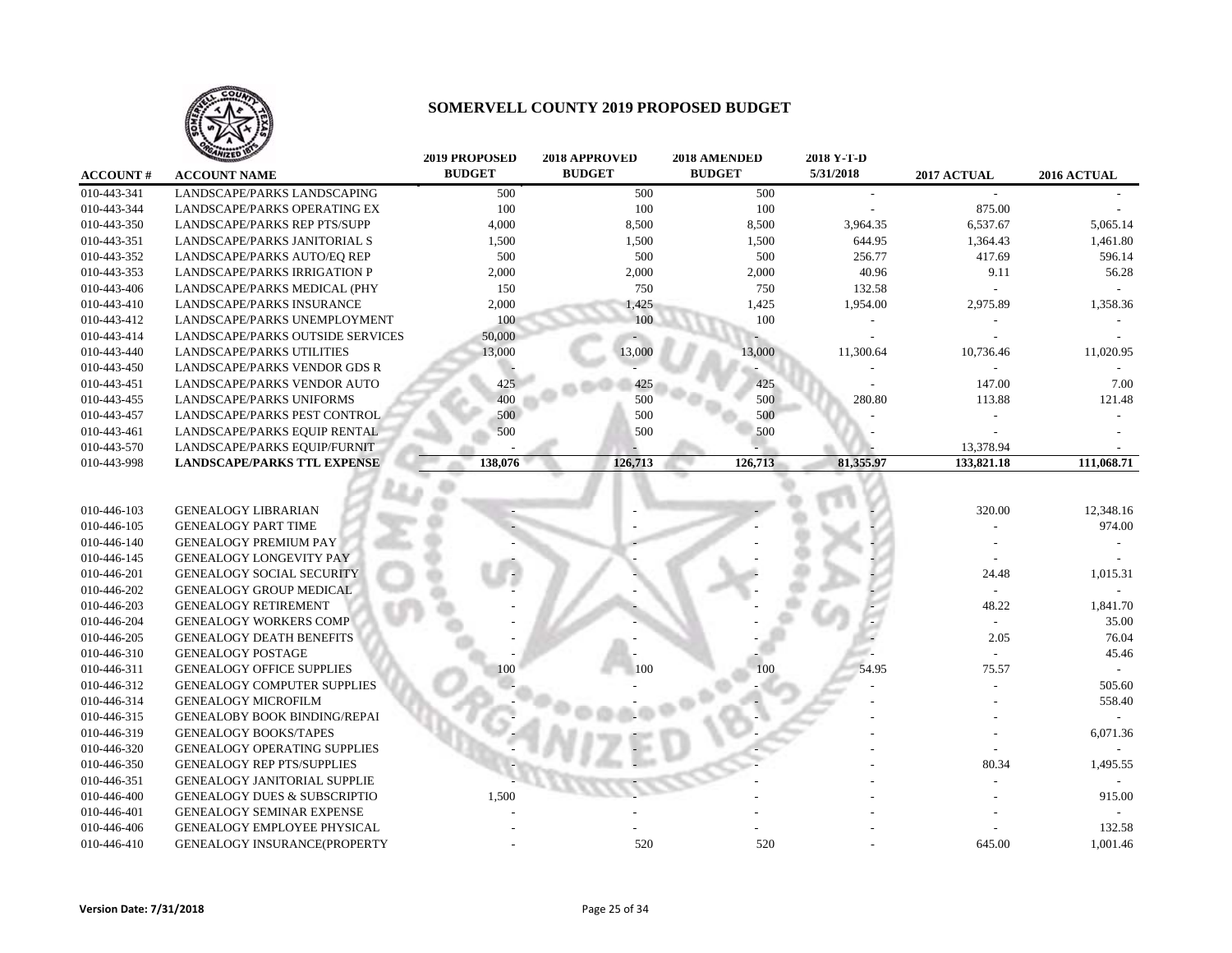

|                 | ANIZED 10                           | <b>2019 PROPOSED</b> | 2018 APPROVED               | 2018 AMENDED  | 2018 Y-T-D     |             |             |
|-----------------|-------------------------------------|----------------------|-----------------------------|---------------|----------------|-------------|-------------|
| <b>ACCOUNT#</b> | <b>ACCOUNT NAME</b>                 | <b>BUDGET</b>        | <b>BUDGET</b>               | <b>BUDGET</b> | 5/31/2018      | 2017 ACTUAL | 2016 ACTUAL |
| 010-446-412     | GENEALOGY UNEMPLOYMENT EXPEN        |                      | $\mathcal{L}_{\mathcal{A}}$ | $\sim$        | $\sim$         |             |             |
| 010-446-420     | <b>GENEALOGY TELEPHONE</b>          | 1,000                | 1,000                       | 1,000         | 467.59         | 1,243.35    | 1,240.34    |
| 010-446-426     | <b>GENEALOGY TRAVEL EXPENSE</b>     |                      |                             |               |                |             |             |
| 010-446-435     | <b>GENEALOGY PRINTING</b>           |                      |                             |               |                |             |             |
| 010-446-440     | <b>GENEALOGY UTILITIES</b>          |                      | 2,000                       | 2,000         | 1,033.72       | 4,059.89    | 4,876.65    |
| 010-446-450     | <b>GENEALOGY VENDOR BLDG REPAIR</b> | 1,000                | 1,000                       | 1,000         |                | 106.45      | 8.00        |
| 010-446-452     | <b>GENEALOGY COPIER/OFF MACH MN</b> |                      |                             |               |                |             |             |
| 010-446-453     | GENEALOGY COMPUTER MAINTENAN        | 250                  | 250                         | 250           |                |             |             |
| 010-446-457     | <b>GENEALOGY PEST CONTROL</b>       |                      |                             |               |                | 625.00      |             |
| 010-446-461     | GENEALOGY EQUIPMENT RENTAL          |                      |                             |               |                | 336.00      | 984.00      |
| 010-446-570     | <b>GENEALOGY EQUIP/FURNITURE</b>    |                      |                             |               |                | 749.97      |             |
| 010-446-998     | <b>GENEALOGY/LEMENS TTL EXPENSE</b> | 3,850                | 4,870                       | 4,870         | 1,556.26       | 8,316.32    | 34,124.61   |
|                 |                                     |                      |                             |               |                |             |             |
| 010-447-350     | COMM CENTER REP PTS/SUPPLIES        | ,300                 | 1,300                       | 1,300         | 203.00         | 307.73      | 173.91      |
| 010-447-351     | COMM CENTER JANITORIAL SUPPL        | 300                  | 300                         | 300           | $\overline{a}$ | 303.09      | 299.28      |
| 010-447-410     | COMM CENTER INSURANCE (PROP)        | 590                  | 590                         | 590           | 425.00         | 344.00      | 649.36      |
| 010-447-440     | <b>COMM CENTER UTILITIES</b>        | 6,000                | 3,750                       | 3,750         | 3,478.37       | 3,383.23    | 3,886.25    |
| 010-447-450     | <b>COMM CENTER VENDOR BLDG REPA</b> | 100                  | 100                         | 100           | 10.00          | 10.00       | 37.50       |
| 010-447-457     | COMM CENTER PEST CONTROL            | 300                  | 300                         | 300           | 250.00         | 250.00      | 300.00      |
| 010-447-570     | COMM CENTER EQUIP/FURNITURE         |                      |                             |               |                |             | $\sim$      |
| 010-447-998     | <b>COMM CENTER TTL EXPENSE</b>      | 8,590                | 6,340                       | 6,340         | 4,366.37       | 4,598.05    | 5,346.30    |
|                 |                                     |                      |                             |               |                |             |             |
| 010-448-102     | IT DIRECTOR SALARY                  |                      |                             |               |                |             |             |
| 010-448-103     | IT ASSISTANT SALARY                 |                      |                             |               |                |             |             |
| 010-448-105     | IT PART TIME                        |                      |                             |               |                |             |             |
| 010-448-140     | IT PREMIUM PAY                      |                      |                             |               |                |             |             |
| 010-448-145     | IT LONGEVITY PAY                    |                      |                             |               |                |             |             |
| 010-448-201     | IT SOCIAL SECURITY                  |                      |                             |               |                |             |             |
| 010-448-202     | IT GROUP MEDICAL                    |                      |                             |               |                |             |             |
| 010-448-203     | IT RETIREMENT                       |                      |                             |               |                |             |             |
| 010-448-204     | IT WORKER'S COMPENSATION            |                      |                             |               |                |             |             |
| 010-448-205     | IT DEATH BENEFITS                   |                      |                             |               |                |             |             |
| 010-448-207     | IT CELLPHONE ALLOW                  |                      |                             |               |                |             |             |
| 010-448-310     | <b>IT POSTAGE</b>                   | 50                   | 50                          | 50            |                | 13.55       | 46.38       |
| 010-448-311     | IT OFFICE SUPPLIES                  | 200                  | 200                         | 200           |                |             | 37.33       |
| 010-448-312     | IT COMPUTER SUPPLIES                | 400                  | 400                         | 400           | 107.88         |             | 489.14      |
| 010-448-334     | IT SMALL TOOLS                      | 400                  | 400                         | 400           |                |             | 333.45      |
| 010-448-400     | IT DUES/SUBSCRIPTIONS               |                      |                             |               |                |             |             |
| 010-448-401     | <b>IT SEMINAR EXPENSE</b>           |                      | 500                         | 500           |                |             |             |
| 010-448-406     | IT MEDICAL (PHYSICAL)               |                      |                             |               |                |             |             |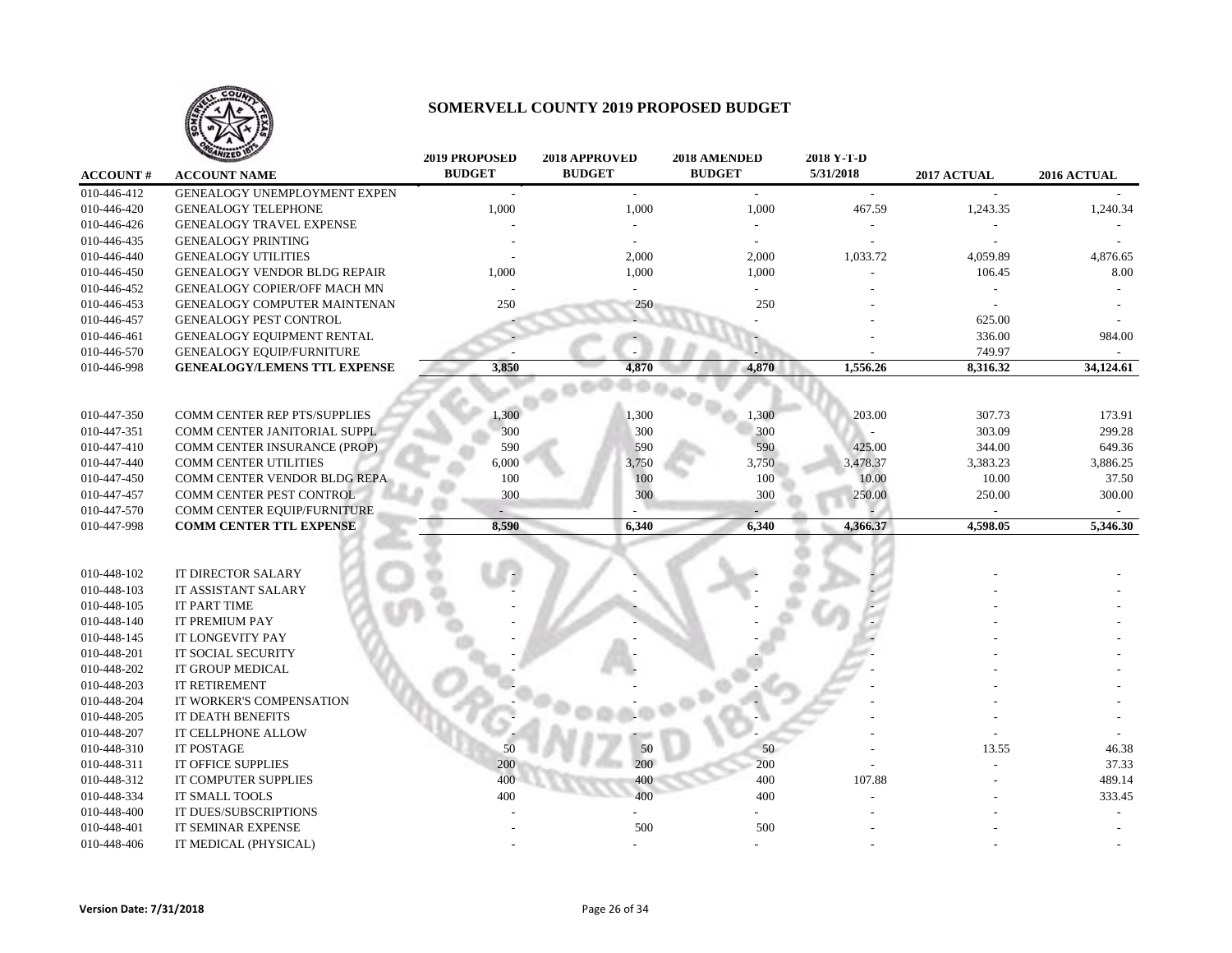

|                 | <b>ANIZED</b>                       | 2019 PROPOSED                               | 2018 APPROVED       | 2018 AMENDED  | 2018 Y-T-D   |               |               |
|-----------------|-------------------------------------|---------------------------------------------|---------------------|---------------|--------------|---------------|---------------|
| <b>ACCOUNT#</b> | <b>ACCOUNT NAME</b>                 | <b>BUDGET</b>                               | <b>BUDGET</b>       | <b>BUDGET</b> | 5/31/2018    | 2017 ACTUAL   | 2016 ACTUAL   |
| 010-448-414     | IT OUTSIDE SERVICES                 | 105,000                                     | 105,000             | 105,000       | 37,083.34    | 97.666.65     | 126,081.04    |
| 010-448-415     | <b>IT DATA CENTER</b>               |                                             | 14,400              | 14,400        | 7,950.00     | 11,520.00     |               |
| 010-448-420     | IT TELEPHONE                        |                                             | 750                 | 750           |              |               | 386.68        |
| 010-448-421     | IT MOBILE PHONE/PAGER               |                                             |                     |               |              |               |               |
| 010-448-426     | <b>IT TRAVEL EXPENSE</b>            |                                             | 500                 | 500           |              |               |               |
| 010-448-452     | IT COPIER/OFF MACH MAINT            |                                             |                     |               |              |               |               |
| 010-448-453     | IT COMPUTER MAINTENANCE             | 42,000                                      | 42,000              | 42,000        | 19,695.77    | 44,568.13     | 46,192.33     |
| 010-448-461     | IT EQUIPMENT RENTAL                 |                                             |                     |               |              |               | 23.75         |
| 010-448-569     | IT SOFTWARE/EMAIL                   | 11,000                                      | 11,000              | 11,000        | 8,857.05     | 11,183.76     | 8,054.36      |
| 010-448-570     | IT EQUIPMENT/FURNITURE              | 50,000                                      | 46,758              | 46,758        | 6,050.35     | 17,023.91     | 14,710.69     |
| 010-448-998     | <b>IT TTL EXPENSE</b>               | 209,050                                     | 221,958             | 221,958       | 79,744.39    | 181,976.00    | 196,355.15    |
|                 |                                     |                                             |                     |               |              |               |               |
| 010-450-000     | CONTINGENCY ACCOUNT                 | 600,000                                     | 341,285             | 168,250       | 107,187.09   |               | (86.00)       |
| 010-450-538     | <b>CAPITAL IMP SECURITY</b>         | 50,000                                      | 25,000              | 25,000        | 16,902.08    | 12,622.52     |               |
| 010-450-540     | <b>CAPITAL IMP PROJECT</b>          |                                             |                     |               |              | 400,000.00    |               |
| 010-450-544     | CAPITAL LAND PURCHASE               | 95,000                                      |                     |               |              |               |               |
| 010-450-545     | CAPITAL IMP C/H/ANNEX               | 100,000                                     | 100,000             | 100,000       | 29,158.45    | 14,274.21     | 2,495.46      |
| 010-450-559     | CAPITAL IMP SR CIT CTR              |                                             |                     | 9,459         | 9,459.00     |               |               |
| 010-450-570     | CAP IMP EQ/FURN (FIBER OPTIC)       |                                             |                     |               |              |               |               |
| 010-450-998     | <b>CAPITAL IMPROVEMENTS TTL EXP</b> | 845,000                                     | 466,285             | 302,709       | 162,706.62   | 426,896.73    | 2,409.46      |
|                 |                                     |                                             |                     |               |              |               |               |
| 010-950-000     | TRANSFER OUT-GOLF COURSE            | 200,000                                     | 250,000             | 250,000       | 195,000.00   | 201,130.00    | 274,167.00    |
| 010-950-100     | <b>TRANSFER OUT-EXPO</b>            | 200,000                                     | 250,000             | 250,000       | 175,000.00   | 92.295.00     | 408,726.00    |
| 010-999-999     | <b>TOTAL EXPENDITURES</b>           | 12,981,945                                  | 12,381,216          | 12,381,216    | 7,766,350.27 | 11,796,106.25 | 10,768,917.07 |
|                 |                                     | $\mathbf{0}$                                |                     |               |              |               |               |
|                 | Excess/(Deficit)                    | $\mathbf{\$}$<br><b>S</b><br>$\blacksquare$ | $\bf{0}$<br>\$      | $\bf{0}$      |              |               |               |
|                 |                                     |                                             | <b>LATERAL ROAD</b> |               |              |               |               |
| 015-360-000     | <b>INTEREST INCOME</b>              | 50                                          | 50                  | 50            | 116.66       | 77.56         | 26.33         |
| 015-367-300     | STATE LATERAL ROAD REVENUES         | 10,000                                      | 10,000              | 10,000        | 10,448.76    | 10,448.76     | 10,448.76     |
| 015-399-999     | <b>TOTAL REVENUES</b>               | 10,050                                      | 10,050              | 10,050        | 10,565.42    | 10,526.32     | 10,475.09     |
|                 |                                     |                                             |                     |               |              |               |               |
| 015-431-331     | RD MATL-LAT RD PCT I                | 2,500                                       | 2,500               | 2,500         |              | 2,489.71      | 2,499.65      |
| 015-432-331     | RD MATL-LAT RD PCT II               | 2,500                                       | 2,500               | 2,500         |              | 2,489.69      | 2,499.64      |
| 015-433-331     | RD MATL-LAT RD PCT III              | 2,500                                       | 2,500               | 2,500         |              | 2,489.69      | 2,499.64      |
| 015-434-331     | RD MATL-LAT RD PCT IV               | 2,500                                       | 2,500               | 2,500         |              | 2,489.68      | 2,499.63      |
| 015-999-999     | <b>TOTAL EXPENDITURES</b>           | 10,000                                      | 10,000              | 10,000        |              | 9,958.77      | 9,998.56      |
|                 |                                     |                                             |                     |               |              |               |               |

**SHERIFF FORFEITURE**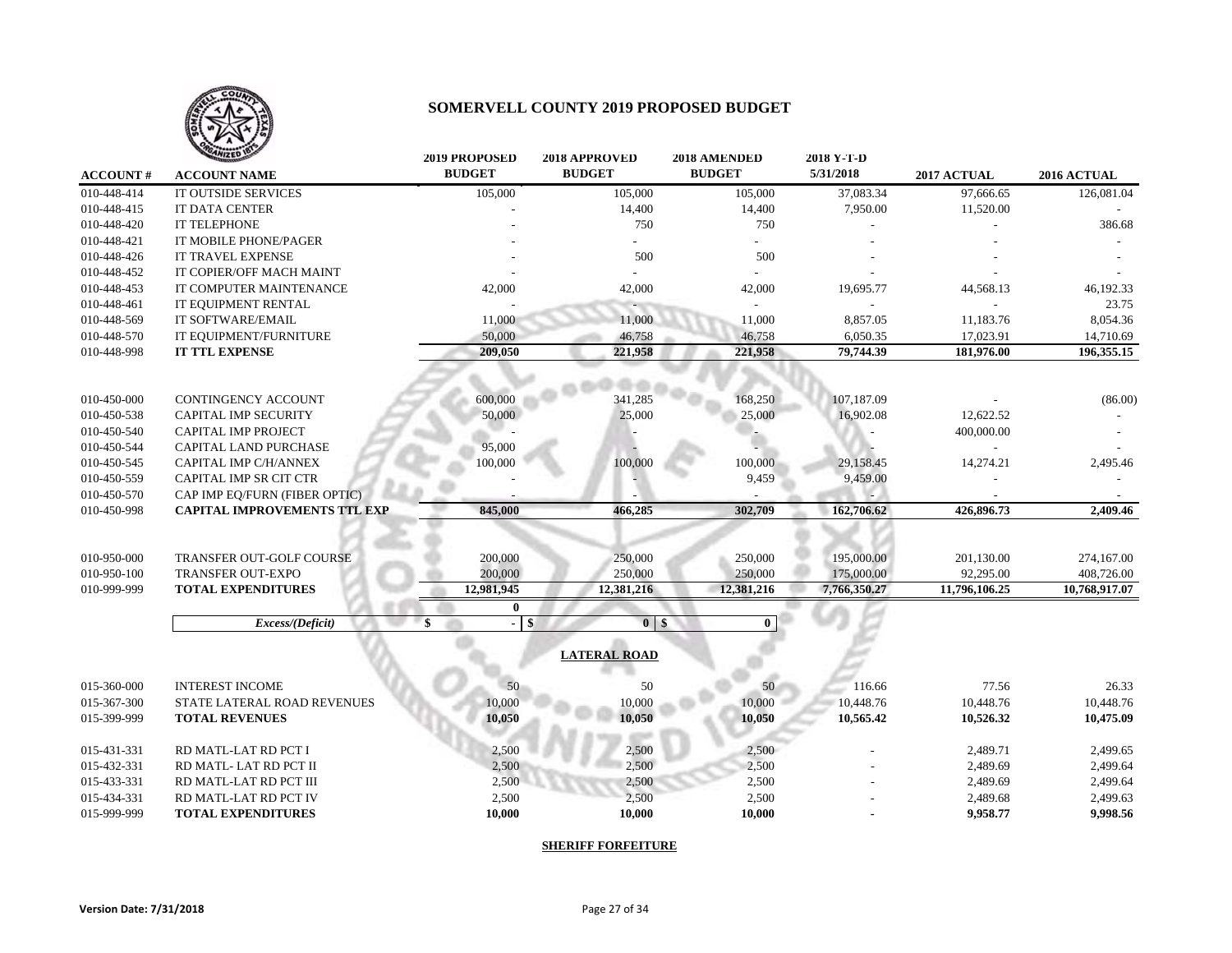

| <b>ACCOUNT#</b> | <b>ANIZED IS</b><br><b>ACCOUNT NAME</b> | <b>2019 PROPOSED</b><br><b>BUDGET</b> | 2018 APPROVED<br><b>BUDGET</b> | 2018 AMENDED<br><b>BUDGET</b> | 2018 Y-T-D<br>5/31/2018 | 2017 ACTUAL | 2016 ACTUAL |
|-----------------|-----------------------------------------|---------------------------------------|--------------------------------|-------------------------------|-------------------------|-------------|-------------|
|                 |                                         |                                       |                                |                               |                         |             |             |
| 018-340-910     | <b>FORFEITURE PROCEEDS</b>              | 2,000                                 | 2,000                          | 2,000                         | 1,186.92                |             | 864.61      |
| 018-360-000     | <b>INTEREST</b>                         | 100                                   | 100                            | 100                           | 208.66                  | 171.77      | 63.38       |
| 018-399-999     | <b>TOTAL REVENUES</b>                   | 2,100                                 | 2,100                          | 2,100                         | 1,395.58                | 171.77      | 927.99      |
| 018-428-572     | <b>DEPT EQUIP</b>                       | 2,000                                 | 2,000                          | 2,000                         | 467.50                  | 4,245.58    | 2,435.68    |
| 018-428-900     | COURT ORDERED SETTLEMENTS               | $\theta$                              | $\Omega$                       | $\Omega$                      |                         |             |             |
| 018-999-999     | <b>TOTAL EXPENDITURES</b>               | 2,000                                 | 2,000                          | 2,000                         | 467.50                  | 4,245.58    | 2,435.68    |
|                 |                                         |                                       | <b>JUVENILE GRANT</b>          |                               |                         |             |             |
| 060-360-000     | <b>INTEREST INCOME</b>                  | 50                                    | 50                             | 50                            | 507.39                  | 251.36      | 93.30       |
| 060-368-300     | <b>JUVENILE TJPC STATE AID</b>          | 78,901                                | 78,901                         | 78,901                        | 65,751.00               | 65,750.00   | 78,902.00   |
| 060-368-600     | JUVENILE COMMITTMENT RED (C)            |                                       | $\Omega$                       | $\overline{0}$                |                         |             |             |
| 060-368-900     | JUVENILE IV-E/MISC STATE FUN            |                                       | $\Omega$                       |                               |                         |             |             |
| 060-399-999     | <b>TOTAL REVENUES</b>                   | 78,951                                | 78,951                         | 78,951                        | 66,258.39               | 66,001.36   | 78,995.30   |
|                 |                                         |                                       |                                |                               |                         |             |             |
| 060-645-101     | <b>BASIC: SALARY/FRINGE</b>             | 3,350                                 | 3,350                          | 3,350                         | 3,350.00                | 16,849.00   | 3,350.00    |
| 060-645-352     | <b>BASIC: TRAVEL &amp; TRAINING</b>     | 3,311                                 | 3,311                          | 3,311                         | 661.00                  | 2,407.11    | 646.65      |
| 060-645-401     | <b>BASIC: OPERATING EXPENSE</b>         | 2,770                                 | 2,770                          | 2,770                         | 542.99                  | 1,332.28    | 982.92      |
| 060-645-405     | COMM PROG: SALARY/FRINGE                | 3,350                                 | 3,350                          | 3,350                         | 3,350.00                | 16,850.00   | 3,350.00    |
| 060-645-409     | COMM PROG: OPERATING EXPENSE            | 3,500                                 | 3,500                          | 3,500                         |                         | 3,750.00    | 3,650.00    |
| 060-645-426     | COMM PROG: EXTERNAL CONTRACTS           | 5,105                                 | 5,105                          | 5,105                         | 2,735.00                | 197.50      | 314.00      |
| 060-645-430     | <b>PNP AJDUD: SALARY/FRINGE</b>         |                                       |                                |                               |                         | 4,000.00    |             |
| 060-645-433     | PNP ADJUD: EXTERNAL CONTRACTS-RESII     | 5,000                                 | 5,000                          | 5,000                         |                         |             |             |
| 060-645-434     | PNP ADJUD: EXTERNAL CONTRACTS           | 34,700                                | 34,700                         | 34,700                        |                         |             | 43,209.00   |
| 060-645-436     | PNP ADJUD: DETENTION                    |                                       |                                |                               | 840.00                  | 3,780.00    | 4,655.00    |
| 060-645-437     | COMM/DIVERS: SALARY/FRINGE              | 3,350                                 | 3,350                          | 3,350                         | 3,350.00                | 4,000.00    | 3,350.00    |
| 060-645-438     | <b>COMM/DIVERS: EXTERNAL CONTRACTS</b>  | 10,000                                | 10,000                         | 10,000                        |                         |             |             |
| 060-645-439     | MENTAL: SALARY/FRINGE                   | 3,350                                 | 3,350                          | 3,350                         | 3,350.00                | 4,000.00    | 3,350.00    |
| 060-645-440     | MENTAL: EXTERNAL CONTRACTS              | 1,115                                 | 1,115                          | 1,115                         |                         |             |             |
| 060-645-441     | COMM/DIVERS: MENTAL EXT CONT            |                                       |                                |                               |                         |             |             |
| 060-645-487     | <b>MISCELLANEOUS</b>                    | 50                                    | 50                             | 50                            |                         |             |             |
| 060-999-999     | <b>TOTAL EXPENDITURES</b>               | 78,951                                | 78,951                         | 78,951                        | 18,178.99               | 57,165.89   | 66,857.57   |
|                 |                                         |                                       | <b>HOTEL/MOTEL TAX</b>         |                               |                         |             |             |
| 080-310-500     | HOTEL/MOTEL TAX                         | 40,000                                | 30,000                         | 30,000                        | 31,242.31               | 47,987.77   | 37,359.76   |
| 080-360-000     | <b>INTEREST INCOME</b>                  | 100                                   | 100                            | 100                           | 619.61                  | 343.09      | 77.55       |
| 080-399-999     | <b>TOTAL REVENUE</b>                    | 40,100                                | 30,100                         | 30,100                        | 31,861.92               | 48,330.86   | 37,437.31   |
|                 |                                         |                                       |                                |                               |                         |             |             |
| 080-440-430     | HOTEL TAX ADVERTISING                   | 20,000                                | 15,000                         | 15,000                        | 15,855.10               | 3,395.00    | 14,234.00   |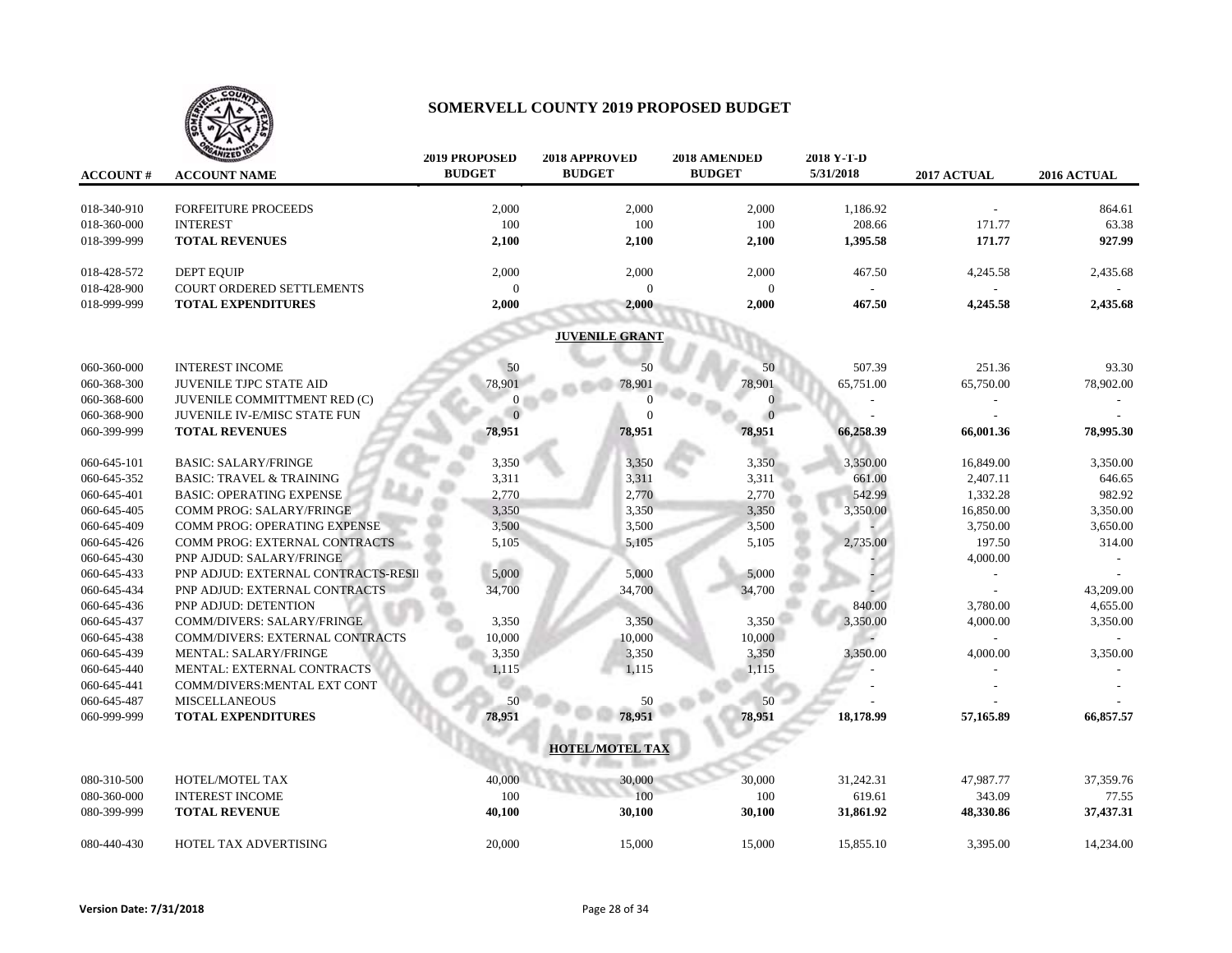

|                 | <b>ANIZED 18</b>                | <b>2019 PROPOSED</b> | 2018 APPROVED                      | 2018 AMENDED  | 2018 Y-T-D |             |             |
|-----------------|---------------------------------|----------------------|------------------------------------|---------------|------------|-------------|-------------|
| <b>ACCOUNT#</b> | <b>ACCOUNT NAME</b>             | <b>BUDGET</b>        | <b>BUDGET</b>                      | <b>BUDGET</b> | 5/31/2018  | 2017 ACTUAL | 2016 ACTUAL |
| 080-440-433     | HOTEL TAX PROCUREMENT EXPENS    | 20,000               | 15,000                             | 15,000        |            | 14,060.15   | 10,967.51   |
| 080-999-999     | <b>TOTAL EXPENDITURES</b>       | 40,000               | 30,000                             | 30,000        | 15,855.10  | 17,455.15   | 25,201.51   |
|                 |                                 |                      | <b>COUNTY LIBRARY</b>              |               |            |             |             |
| 081-350-300     | <b>LIBRARY FINES &amp; FEES</b> | 5,000                | 5,000                              | 5,000         | 2,393.40   | 4,923.88    | 4,168.30    |
| 081-350-325     | <b>BOOK SALES</b>               | 200                  | 200                                | 200           | 897.50     | 167.00      | 76.55       |
| 081-350-350     | DONATIONS/MEMORIALS             | 1,000                | 1,000                              | 1,000         | 30.00      | 45.00       | 105.00      |
| 081-360-000     | <b>INTEREST INCOME</b>          | 150                  | 150                                | 150           | 258.98     | 169.26      | 52.14       |
| 081-399-999     | <b>TOTAL REVENUES</b>           | 6,350                | 6,350                              | 6,350         | 3,579.88   | 5,305.14    | 4,401.99    |
| 081-401-320     | LIBRARY OPERATING EXPENSE       | 3,000                | 3,000                              | 3,000         | 585.00     | 1,540.00    | 2,132.54    |
| 081-401-487     | LIBRARY MISCELLANEOUS           | 100                  | 100                                | 100           |            |             |             |
| 081-401-570     | LIBRARY EQUIP/FURNITURE         | 5,000                | 5,000                              | 5,000         |            |             |             |
| 081-999-999     | <b>TOTAL EXPENDITURES</b>       | 8,100                | 8,100                              | 8,100         | 585.00     | 1,540.00    | 2,132.54    |
|                 |                                 |                      | <b>SHERIFF COMMISSARY</b>          |               |            |             |             |
| 082-345-000     | <b>COMMISSARY REVENUE</b>       | 95,000               | 100,000                            | 100,000       |            | 134,683.63  | 124,916.53  |
| 082-399-999     | <b>TOTAL REVENUES</b>           | 95,000               | 100,000                            | 100,000       |            | 134,683.63  | 124,916.53  |
| 082-428-572     | <b>COMMISSARY EXPENSE</b>       | 95,000               | 95,000                             | 95,000        |            | 139,335.41  | 108,451.94  |
| 082-999-999     | <b>TOTAL EXPENDITURES</b>       | 95,000               | 95,000                             | 95,000        |            | 139,335.41  | 108,451.94  |
|                 |                                 |                      | <b>VOLUNTEER FIRE DEPARTMENT</b>   |               |            |             |             |
| 083-345-000     | VFD REVENUE                     | 30,000               | 30,000                             | 30,000        |            | 29,990.92   | 51,125.51   |
| 083-399-999     | <b>TOTAL REVENUES</b>           | 30,000               | 30,000                             | 30,000        |            | 29,990.92   | 51,125.51   |
| 083-429-572     | VOL FIRE DEPT EXPENSE           | 30,000               | 30,000                             | 30,000        |            | 32,341.96   | 47,124.05   |
| 083-999-999     | <b>TOTAL EXPENDITURES</b>       | 30,000               | 30,000                             | 30,000        |            | 32,341.96   | 47,124.05   |
|                 |                                 |                      |                                    |               |            |             |             |
|                 |                                 |                      | <b>GOLF COURSE ENTERPRISE FUND</b> |               |            |             |             |
| 084-376-100     | <b>GREEN FEES</b>               | 1,000,000            | 1,000,000                          | 1,000,000     | 623,411.03 | 924,557.49  | 985,260.82  |
| 084-376-200     | <b>CART FEES</b>                | 170,000              | 170,000                            | 170,000       | 111,093.15 | 161,261.81  | 156,873.79  |
| 084-376-300     | <b>ANNUAL MEMBERSHIPS</b>       | 133,000              | 140,000                            | 140,000       | 73,152.24  | 89,750.45   | 183,160.00  |
| 084-376-400     | <b>MERCHANDISE</b>              | 150,000              | 135,000                            | 135,000       | 89,063.35  | 133,012.56  | 128,487.42  |
| 084-376-500     | <b>DRIVING RANGE</b>            | 55,000               | 50,000                             | 50,000        | 40,764.00  | 56,586.78   | 54,242.00   |

084-376-600 FOOD & BEVERAGE 200,000 200,000 200,000 200,000 101,360.01 195,117.45 206,767.87 084-376-625 GIFT CERTIFICATE SALES 5,000 5,000 5,000 5,000 (1,256.88) (11,157.61) (3,583.70)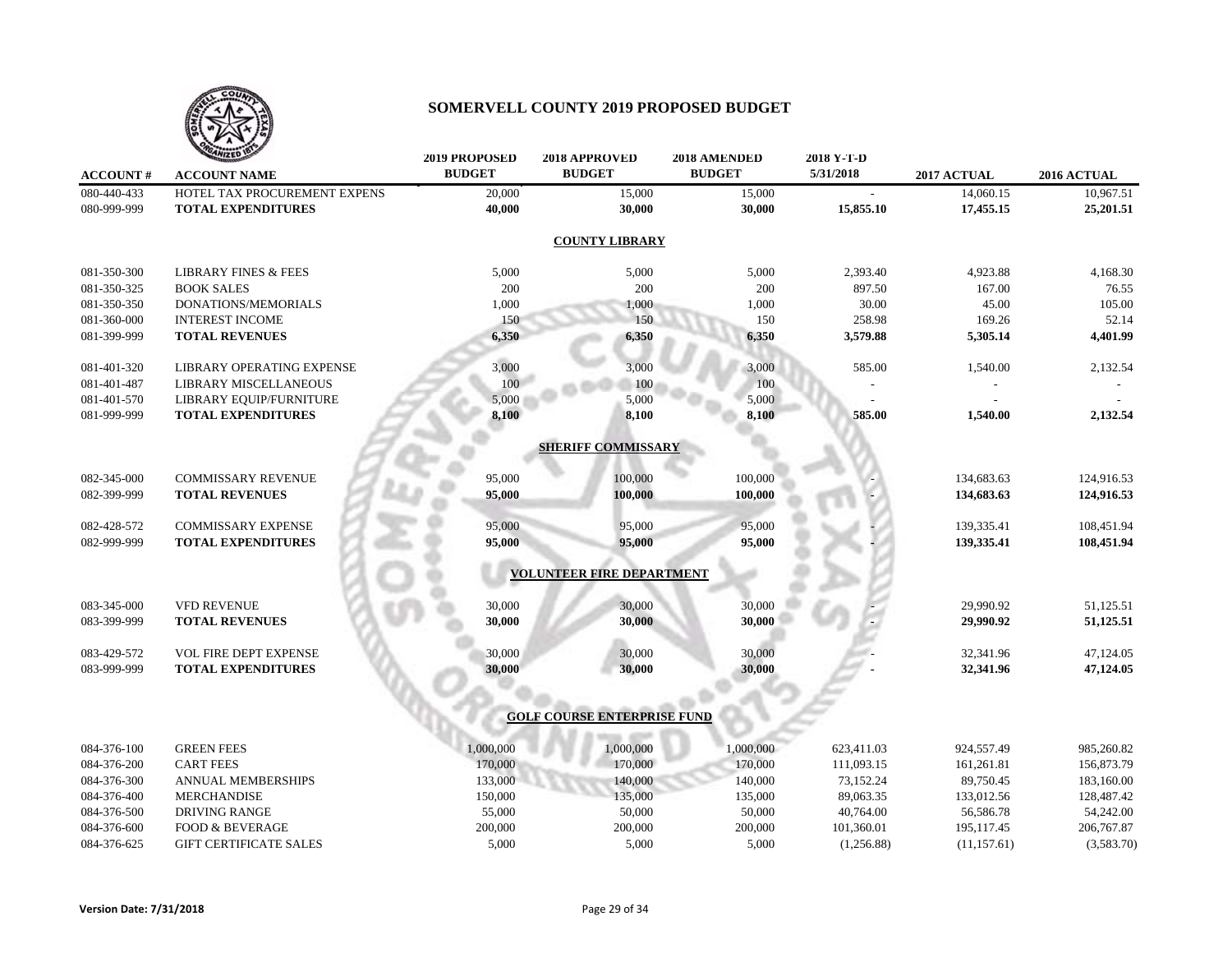

|                 | <b>ANIZED</b>                         | <b>2019 PROPOSED</b> | 2018 APPROVED | 2018 AMENDED  | 2018 Y-T-D   |              |                                |
|-----------------|---------------------------------------|----------------------|---------------|---------------|--------------|--------------|--------------------------------|
| <b>ACCOUNT#</b> | <b>ACCOUNT NAME</b>                   | <b>BUDGET</b>        | <b>BUDGET</b> | <b>BUDGET</b> | 5/31/2018    | 2017 ACTUAL  | $2016$ $\operatorname{ACTUAL}$ |
| 084-376-900     | <b>ADVERTISING &amp; SPONSORSHIPS</b> | 25,000               | 25,000        | 25,000        | $\sim$       | 3,750.00     | 6,380.00                       |
| 084-376-950     | MISCELLANEOUS INCOME                  | 100                  |               |               | 1,470.87     | 5,503.54     | 1,084.21                       |
| 084-380-100     | <b>CASH OVER/SHORT</b>                |                      |               |               |              |              | (397.70)                       |
| 084-390-000     | TRANSFER FROM GENERAL FUND            | 200,000              | 250,000       | 250,000       | 195,000.00   | 601,130.00   | 274,167.00                     |
| 084-390-100     | <b>INTEREST INCOME</b>                | 2,885                | 1,500         | 1,500         | 7,231.50     | 2,400.96     | 465.84                         |
| 084-399-999     | <b>TOTAL REVENUES</b>                 | 1,940,985            | 1,976,500     | 1,976,500     | 1,241,289.27 | 2,161,913.43 | 1,992,907.55                   |
|                 |                                       |                      |               |               |              |              |                                |
| 084-441-102     | <b>G/C SUPERINTENDENT</b>             | 67,500               | 67,500        | 67,500        | 45,000.00    | 68,500.00    | 67,500.00                      |
| 084-441-104     | <b>G/C MAINTENANCE</b>                | 212,129              | 209,560       | 209,560       | 130,267.82   | 214,113.06   | 200,656.41                     |
| 084-441-105     | <b>G/C PART TIME</b>                  | 125,000              | 125,000       | 125,000       | 48,523.50    | 88,086.21    | 89,697.23                      |
| 084-441-140     | <b>G/C PREMIUM PAY</b>                | 7,000                | 7,000         | 7,000         | 844.27       | 2,208.10     | 896.13                         |
| 084-441-145     | <b>G/C LONGEVITY PAY</b>              | 3,060                | 4,140         | 4,140         | 1,920.00     | 3,800.00     | 3,120.00                       |
| 084-441-201     | <b>G/C SOCIAL SECURITY</b>            | 31,732               | 31,618        | 31,618        | 17,031.03    | 28,465.85    | 27,541.35                      |
| 084-441-202     | <b>G/C GROUP MEDICAL</b>              | 96,390               | 96,390        | 96,390        | 55,149.76    | 94,120.88    | 86,092.87                      |
| 084-441-203     | <b>G/C RETIREMENT</b>                 | 65,496               | 65,240        | 65,240        | 35,117.92    | 53,930.91    | 49,749.50                      |
| 084-441-204     | <b>G/C WORKERS COMP</b>               | 5,000                | 7,000         | 7,000         | 2,071.00     | 2,177.00     | 1,951.00                       |
| 084-441-205     | <b>G/C DEATH BENEFITS</b>             |                      |               |               |              | 546.02       | 2,060.13                       |
| 084-441-207     | <b>G/C CELLPHONE ALLOW</b>            | 100                  | 100           | 100           |              |              |                                |
| 084-441-310     | <b>G/C POSTAGE</b>                    | 500                  | 500           | 500           | 176.44       | 197.02       | 223.15                         |
| 084-441-311     | <b>G/C OFFICE SUPPLIES</b>            | 200                  | 200           | 200           | 357.26       | 241.86       | 23.60                          |
| 084-441-312     | <b>G/C COMPUTER SUPPLIES</b>          | 400                  | 400           | 400           | 220.97       | 483.92       | 302.93                         |
| 084-441-330     | G/C GAS AND OIL                       | 40,000               | 40,000        | 40,000        | 22,029.44    | 34,574.82    | 29,959.39                      |
| 084-441-332     | <b>G/C TIRES AND TUBES</b>            |                      |               |               | 106.48       | 713.84       |                                |
| 084-441-334     | <b>G/C SMALL TOOLS</b>                | 1,500                | 1,500         | 1,500         | 208.84       | 195.72       | 505.45                         |
| 084-441-339     | <b>G/C CHEMICALS/FERTILIZERS</b>      | 100,000              | 100,000       | 100,000       | 35,844.12    | 64,548.16    | 37,830.11                      |
| 084-441-340     | <b>G/C SEED AND SOD</b>               | 3,000                | 3,000         | 3,000         |              | 1,777.84     | 1,040.00                       |
| 084-441-341     | <b>G/C LANDSCAPING</b>                | 2,000                | 2,000         | 2,000         | 31.92        |              | 39.84                          |
| 084-441-342     | <b>G/C SAND AND GRAVEL</b>            | 25,000               | 25,000        | 25,000        | 3,693.27     | 13,114.38    | 10,811.55                      |
| 084-441-343     | <b>G/C IRRIGATION RIGHTS</b>          | 33,000               | 33,000        | 33,000        | 547.00       | 67,539.41    | 33,889.79                      |
| 084-441-344     | <b>G/C OPERATING SUPPLIES</b>         | 16,000               | 16,000        | 16,000        | 10,406.60    | 15,337.58    | 14,070.17                      |
| 084-441-350     | <b>G/C REPAIR PTS/SUPPLIES</b>        | 9,500                | 9,500         | 9,500         | 4,870.19     | 6,380.10     | 5,987.31                       |
| 084-441-351     | <b>G/C JANITORIAL SUPPLIES</b>        | 2,000                | 2,000         | 2,000         | 599.51       | 1,299.41     | 1,082.79                       |
| 084-441-352     | <b>G/C PU/TRK REP PTS/SUPPLIES</b>    | 1,500                | 1,500         | 1,500         | 59.59        | 50.97        | 516.46                         |
| 084-441-353     | <b>G/C IRRIGATION PTS</b>             | 62,500               | 62,500        | 62,500        | 11,783.23    | 45,828.50    | 20,720.55                      |
| 084-441-400     | <b>G/C DUES/SUBSCRIPTIONS</b>         | 2,000                | 2,000         | 2,000         | 1,655.00     | 2,148.13     | 1,595.00                       |
| 084-441-401     | <b>G/C SEMINAR EXPENSE</b>            | 2,000                | 2,000         | 2,000         | 1,055.00     | 1,350.37     | 1,218.87                       |
| 084-441-403     | <b>G/C TRAINING</b>                   | 2,000                | 2,000         | 2,000         | 203.00       |              | 90.00                          |
| 084-441-404     | <b>G/C CONSULTING FEES</b>            | 100                  | 100           | 100           |              |              |                                |
| 084-441-406     | <b>G/C MEDICAL (PHYSICAL)</b>         | 4,000                | 4,000         | 4,000         | 2,121.28     | 1,548.87     | 1,988.70                       |
| 084-441-410     | <b>G/C INSURANCE(PROPERTY/LIAB)</b>   | 7,000                | 7,000         | 7,000         | 3,263.00     | 3,170.00     | 8,262.70                       |
| 084-441-412     | G/C UNEMPLOYMENT EXPENSE              | 100                  | 100           | 100           | 3,720.00     | 4.43         | 370.72                         |
| 084-441-420     | <b>G/C MAINT TELEPHONE</b>            | 1,600                | 1,600         | 1,600         | 1,288.66     | 1,927.39     | 1,935.36                       |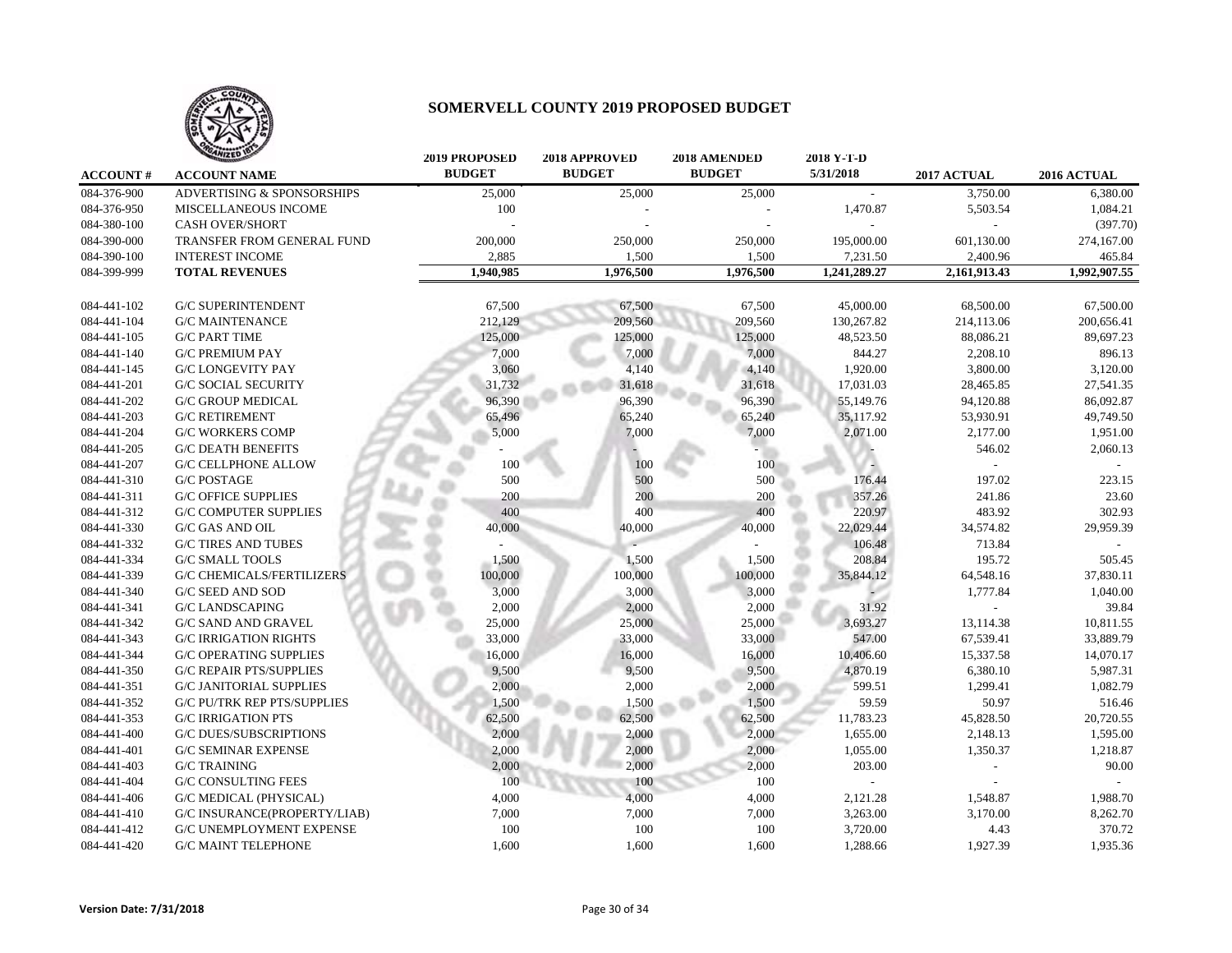

|                 | <b>MIZED</b>                      | <b>2019 PROPOSED</b> | 2018 APPROVED | 2018 AMENDED  | 2018 Y-T-D     |             |              |
|-----------------|-----------------------------------|----------------------|---------------|---------------|----------------|-------------|--------------|
| <b>ACCOUNT#</b> | <b>ACCOUNT NAME</b>               | <b>BUDGET</b>        | <b>BUDGET</b> | <b>BUDGET</b> | 5/31/2018      | 2017 ACTUAL | 2016 ACTUAL  |
| 084-441-426     | <b>G/C TRAVEL EXPENSE</b>         | 100                  | 100           | 100           | 13.99          |             |              |
| 084-441-430     | G/C ADVERTISING (EMPLOYEES)       | 100                  | 100           | 100           |                |             |              |
| 084-441-440     | <b>G/C UTILITIES</b>              | 75,000               | 75,000        | 75,000        | 34,916.33      | 61,913.69   | 64,371.47    |
| 084-441-450     | <b>G/C VENDOR BLDG/GDS REPAIR</b> | 8,000                | 8,000         | 8,000         |                | 22,548.00   |              |
| 084-441-451     | <b>G/C VENDOR AUTO/EO REPAIR</b>  | 1,000                | 200           | 200           | 4,315.28       |             |              |
| 084-441-453     | <b>G/C COMPUTER MAINTENANCE</b>   | 450                  | 450           | 450           | $\overline{a}$ |             |              |
| 084-441-455     | <b>G/C UNIFORMS</b>               | 4,500                | 3,000         | 3,000         | 759.46         | 1,823.77    | 3,094.60     |
| 084-441-457     | <b>G/C PEST CONTROL</b>           | 500                  | 500           | 500           |                |             |              |
| 084-441-459     | <b>G/C RADIO REPAIRS</b>          | 1,000                | 1,000         | 1,000         |                |             |              |
| 084-441-461     | <b>G/C EQUIPMENT RENTAL</b>       | 13,000               | 3,000         | 3,000         | 6,760.00       | 1,485.00    | 1,485.00     |
| 084-441-570     | <b>G/C EQUIP/FURNITURE</b>        | $\Omega$             | 251,000       | 251,000       | 51,777.04      | 55,309.44   | 262,349.73   |
| 084-441-998     | <b>GOLF COURSE OPERATIONS TTL</b> | 1,032,957            | 1,271,798     | 1,271,798     | 538,708.20     | 961,460.65  | 1,033,029.86 |
|                 |                                   |                      |               |               |                |             |              |
| 084-442-102     | PRO SHOP MANAGEMENT               | 140,770              | 140,770       | 140,770       | 87,532.35      | 142,981.06  | 140,049.92   |
| 084-442-105     | PRO SHOP SUPPORT STAFF            | 67,000               | 67,000        | 67,000        | 69,595.94      | 97,789.11   | 98,985.17    |
| 084-442-106     | PRO SHOP FOOD & BEVERAGE STA      | 15,000               | 15,000        | 15,000        | 3,679.70       | 2,063.01    | 1,540.43     |
| 084-442-140     | PRO SHOP PREMIUM PAY              | 1,000                | 1,000         | 1,000         | 81.22          | 3,566.23    | 193.11       |
| 084-442-145     | PRO SHOP LONGEVITY PAY            |                      |               |               |                |             |              |
| 084-442-201     | PRO SHOP SOCIAL SECURITY          | 17,119               | 17,119        | 17,119        | 11,160.52      | 17,300.00   | 16,850.46    |
| 084-442-202     | PRO SHOP GROUP MEDICAL            | 53,550               | 53,550        | 53,550        | 35,871.20      | 53,596.80   | 49,170.65    |
| 084-442-203     | PRO SHOP RETIREMENT               | 35,334               | 35,323        | 35,323        | 25,743.32      | 38,576.70   | 36,685.79    |
| 084-442-204     | PRO SHOP WORKERS COMP             | 1,700                | 1,556         | 1,556         | 1,556.00       | 1,423.00    | 1,183.00     |
| 084-442-205     | PRO SHOP DEATH BENEFITS           |                      |               |               |                | 384.46      | 1,520.73     |
| 084-442-310     | PRO SHOP POSTAGE                  |                      |               |               |                |             |              |
| 084-442-311     | PRO SHOP OFFICE SUPPLIES          | 400                  | 400           | 400           | 150.00         | 272.63      | 308.60       |
| 084-442-312     | PRO SHOP COMPUTER SUPPLIES        | 1,200                | 1,200         | 1,200         | 269.98         | 269.98      | 340.51       |
| 084-442-344     | PRO SHOP OPERATING SUPPLIES       | 3,500                | 3,500         | 3,500         |                | 510.40      | 538.22       |
| 084-442-345     | PRO SHOP DRIVING RANGE SUPPLIES   | 1,800                | 1,000         | 1,000         | 670.22         | 906.01      | 628.27       |
| 084-442-350     | PRO SHOP REPAIR PTS/SUPPLIES      | 3,400                | 3,400         | 3,400         | 1,108.74       | 4,987.74    | 2,931.79     |
| 084-442-352     | PRO SHOP CART REP PTS/SUPPLI      | 25,000               | 17,000        | 17,000        | 5,661.44       | 5,089.81    | 6,327.27     |
| 084-442-400     | PRO SHOP DUES/LICENSES            | 800                  | 525           | 525           | 217.59         | 204.56      | 110.00       |
| 084-442-401     | PRO SHOP SEMINAR EXPENSE          | 1,000                | 1,000         | 1,000         | 60.00          |             |              |
| 084-442-404     | PRO SHOP CONSULTING               |                      |               |               |                |             |              |
| 084-442-410     | PRO SHOP INSURANCE (PROPERTY)     | 5,500                | 3,900         | 3,900         | 5,016.51       | 5,166.76    | 3,496.75     |
| 084-442-420     | PRO SHOP TELEPHONE                | 4,000                | 4,000         | 4,000         | 2,254.88       | 3,404.16    | 3,621.40     |
| 084-442-426     | PRO SHOP TRAVEL EXPENSE           | 500                  | 500           | 500           |                |             |              |
| 084-442-430     | PRO SHOP/G/C ADVERTISING          | 7,000                | 7,000         | 7,000         | 5,629.00       | 5,806.00    | 6,046.00     |
| 084-442-434     | PRO SHOP CR/CD FEES               | 25,000               | 23,000        | 23,000        | 13,577.90      | 23,892.64   | 23,864.17    |
| 084-442-435     | PRO SHOP PRINTING                 | 3,000                | 3,000         | 3,000         | 2,419.47       | 2,484.43    | 409.00       |
| 084-442-440     | PRO SHOP UTILITIES                | 30,000               | 30,000        | 30,000        | 10,304.69      | 21,764.02   | 14,958.12    |
| 084-442-450     | PRO SHOP VENDOR BLDG/GDS REP      | 4,700                | 4,700         | 4,700         | 269.22         | 14,633.61   | 1,323.43     |
| 084-442-452     | PRO SHOP COPIER/MISC MAINT        | 10                   | 10            | 10            |                |             |              |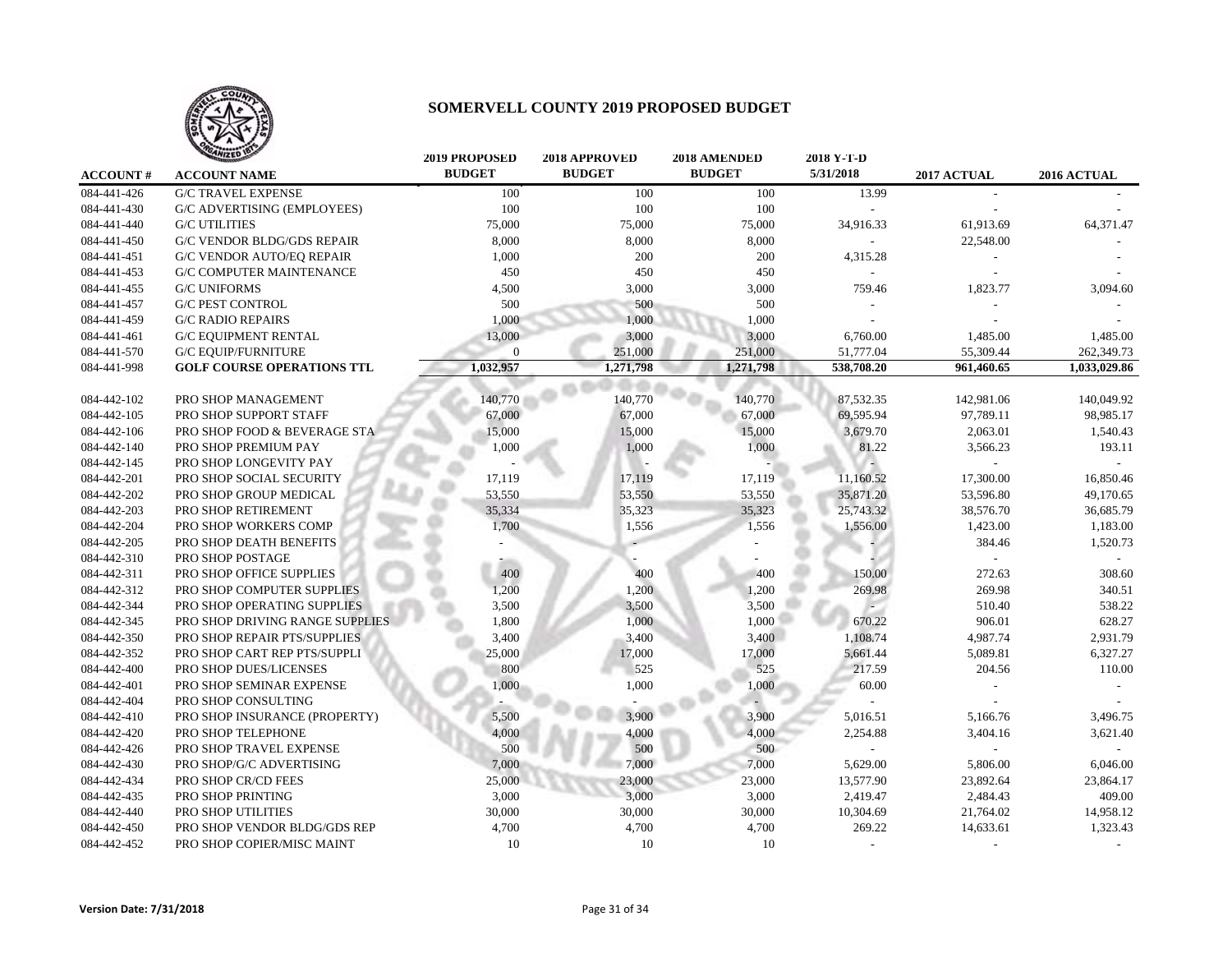

|                 | <b>ANIZED</b>                       | <b>2019 PROPOSED</b> | 2018 APPROVED | 2018 AMENDED  | 2018 Y-T-D   |              |              |
|-----------------|-------------------------------------|----------------------|---------------|---------------|--------------|--------------|--------------|
| <b>ACCOUNT#</b> | <b>ACCOUNT NAME</b>                 | <b>BUDGET</b>        | <b>BUDGET</b> | <b>BUDGET</b> | 5/31/2018    | 2017 ACTUAL  | 2016 ACTUAL  |
| 084-442-453     | PRO SHOP COMPUTER MAINTENANC        | 3,500                | 3,500         | 3,500         |              | 337.50       | 69.36        |
| 084-442-457     | PRO SHOP PEST CONTROL               | 1,000                | 1,000         | 1,000         |              | 375.00       | 630.00       |
| 084-442-461     | PRO SHOP EQUIPMENT RENTAL           | 5,000                | 5,000         | 5,000         | 2,411.00     | 2,481.00     | 2,785.00     |
| 084-442-570     | PRO SHOP EQUIPMENT/FURNITURE        | 95,327               | 95,327        | 95,327        | 96,927.00    | 163,577.00   | 95,327.00    |
| 084-442-600     | PRO SHOP MERCHANDISE                | 89,000               | 89,000        | 89,000        | 82,427.11    | 91,153.65    | 83,428.90    |
| 084-442-610     | PRO SHOP FOOD & BEVERAGE            | 75,000               | 75,000        | 75,000        | 43,836.10    | 71,710.93    | 69,793.86    |
| 084-442-630     | PRO SHOP TOURNAMENT EXPENSE         | 15,000               | 15,000        | 15,000        |              | 7,000.00     | 15,930.55    |
| 084-442-640     | PRO SHOP SALES TAX EXPENSE          | 30,000               | 30,000        | 30,000        | 18,704.34    | 30,219.47    | 30,526.59    |
| 084-442-649     | PRO SHOP CONTRACT TERM FEE          |                      |               |               |              |              |              |
| 084-442-998     | PRO SHOP TTL EXPENSE                | 762,110              | 749,280       | 749,280       | 527,135.44   | 813,927.67   | 709,574.05   |
|                 |                                     |                      |               |               |              |              |              |
| 084-444-104     | <b>G/C MAINT EQUIP MECHANIC</b>     | 33,144               | 33,144        | 33,144        | 21,946.60    | 34,143.04    | 33,143.04    |
| 084-444-105     | <b>G/C MAINT EQUIP PART TIME</b>    | 15,500               | 15,000        | 15,000        | 6,320.25     | 9,555.75     | 9,740.25     |
| 084-444-140     | <b>G/C MAINT EQUIP PREMIUM PAY</b>  | 3,000                | 2,000         | 2,000         | 1,629.58     | 1,502.61     | 1,916.73     |
| 084-444-145     | <b>G/C MAINT EQUIP LONGEVITY PA</b> | 780                  | 720           | 720           | 595.98       | 1,181.28     | 150.00       |
| 084-444-201     | <b>G/C MAINT EQUIP SOCIAL SECUR</b> | 4,011                | 3,892         | 3,892         | 3,060.02     | 3,431.16     | 3,471.93     |
| 084-444-202     | <b>G/C MAINT EQUIP GROUP MEDICA</b> | 10,710               | 10,710        | 10,710        | 6,495.14     | 10,763.48    | 9,708.13     |
| 084-444-203     | <b>G/C MAINT EQUIP RETIREMENT</b>   | 8,278                | 8,029         | 8,029         | 4,462.16     | 6,800.78     | 6,772.59     |
| 084-444-204     | <b>G/C MAINT EQUIP WORKER'S COM</b> | 1,100                | 1,100         | 1,100         | 599.00       | 445.00       | 448.00       |
| 084-444-205     | <b>G/C MAINT EQUIP DEATH BENEFI</b> |                      |               |               |              | 375.61       | 280.81       |
| 084-444-330     | <b>G/C MAINT EQUIP GAS/OIL</b>      | 100                  | 100           | 100           | 58.68        |              | 85.00        |
| 084-444-332     | <b>G/C MAINT EQUIP TIRES/TUBES</b>  | 3,600                | 3,600         | 3,600         | 2,415.54     | 2,538.29     | 1,073.50     |
| 084-444-334     | <b>G/C MAINT EQUIP SMALL TOOLS</b>  | 2,300                | 2,300         | 2,300         | 208.02       | 927.85       | 436.68       |
| 084-444-350     | <b>G/C MAINT EQUIP REP PTS/SUPP</b> | 57,000               | 57,000        | 57,000        | 26,618.76    | 44,122.90    | 45,367.82    |
| 084-444-351     | <b>G/C MAINT EQUIP JANITORIAL S</b> | 1,000                | 1,000         | 1,000         | 421.77       | 749.66       | 731.26       |
| 084-444-352     | <b>G/C MAINT EQUIP VEH REP PTS</b>  | 1,200                | 1,200         | 1,200         | 446.03       | 1,673.52     | 2,581.43     |
| 084-444-403     | <b>G/C MAINT EQUIP TRAINING</b>     | 100                  | 100           | 100           |              |              |              |
| 084-444-406     | <b>G/C MAINT EQUIP MEDICAL (PHY</b> | 150                  | 150           | 150           | ۰.           |              |              |
| 084-444-410     | <b>G/C MAINT EQUIP INSURANCE</b>    | 145                  | 145           | 145           | 80.00        | 126.00       | 133.00       |
| 084-444-412     | G/C MAINT EQUIP UNEMPLOYMENT        | 100                  | 100           | 100           | a.           |              |              |
| 084-444-451     | <b>G/C MAINT EQUIP VENDOR EQ RE</b> | 2,500                | 2,500         | 2,500         | 294.89       | 169.83       | 1,644.03     |
| 084-444-455     | <b>G/C MAINT EQUIP UNIFORMS</b>     | 1,200                | 1,200         | 1,200         | 198.48       | 267.29       | 525.53       |
| 084-444-570     | <b>G/C MAINT EQUIP FURNITURE/EQ</b> |                      | 15,000        | 15,000        |              |              |              |
| 084-444-998     | <b>G/C MAINT EQUIP TTL EXPENSE</b>  | 145,918              | 158,990       | 158,990       | 75,850.90    | 118,774.05   | 118,209.73   |
| 084-999-999     | <b>TOTAL EXPENDITURES</b>           | 1,940,985            | 2,180,068     | 2,180,068     | 1,141,694.54 | 1,894,162.37 | 1,860,813.64 |
|                 | Excess/(Deficit)                    |                      | (203, 568)    | (203, 568)    |              |              |              |
|                 | Excess/(Deficit)                    |                      | (203, 568)    | (203, 568)    |              |              |              |
|                 |                                     |                      |               |               |              |              |              |

#### **PUBLIC EVENTS ENTERPRISE FUND**

| 085-370-200 | AMPHITHEATRE PROMISE RENT |  |  |  |
|-------------|---------------------------|--|--|--|
| 085-370-400 | AMPHITHEATRE CONCESSIONS  |  |  |  |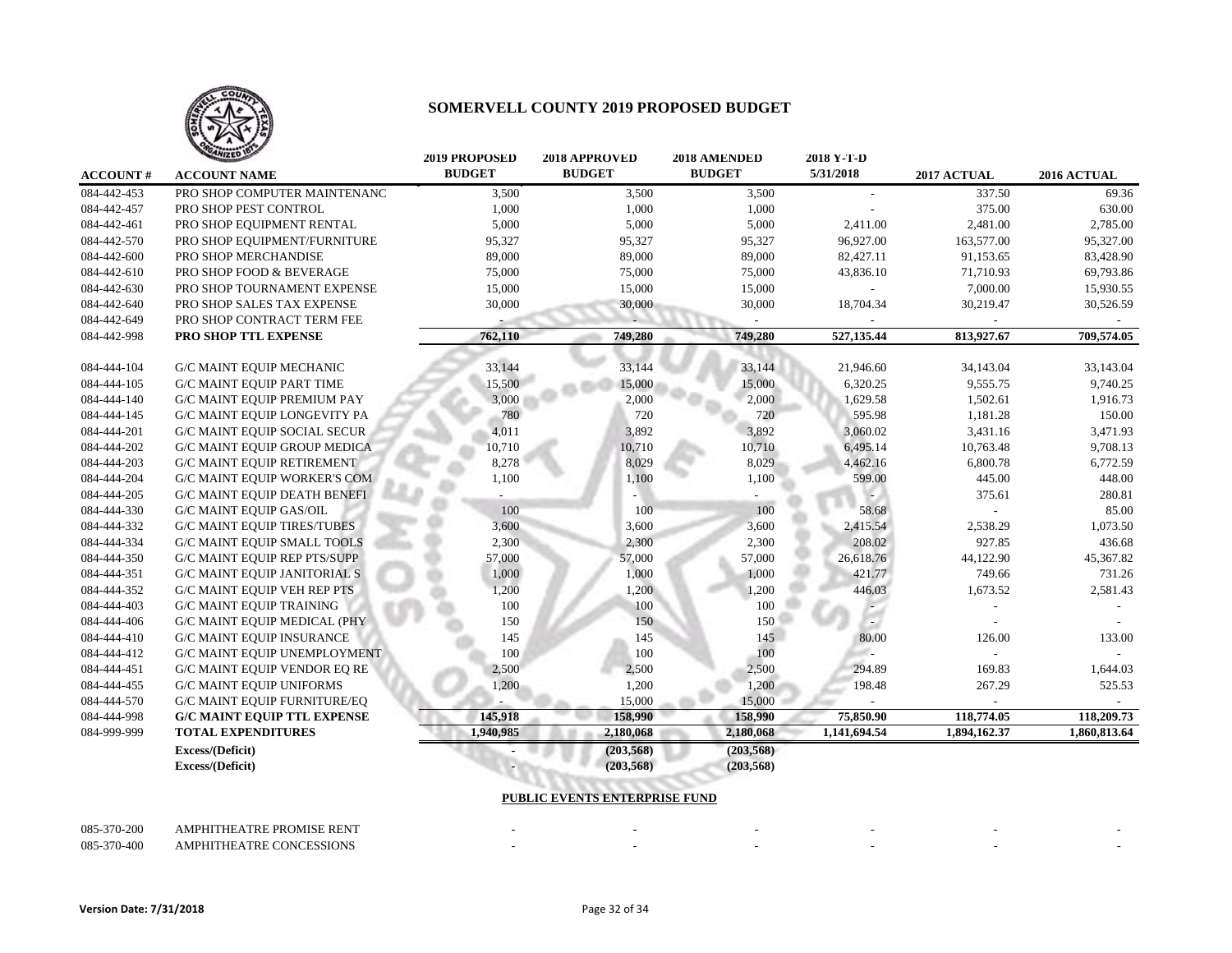

|                 | WIZED                           | <b>2019 PROPOSED</b> | 2018 APPROVED | 2018 AMENDED  | 2018 Y-T-D |             |              |
|-----------------|---------------------------------|----------------------|---------------|---------------|------------|-------------|--------------|
| <b>ACCOUNT#</b> | <b>ACCOUNT NAME</b>             | <b>BUDGET</b>        | <b>BUDGET</b> | <b>BUDGET</b> | 5/31/2018  | 2017 ACTUAL | 2016 ACTUAL  |
| 085-370-650     | <b>AMPHI REVENUE</b>            |                      |               |               |            |             |              |
| 085-377-001     | <b>EXPO BLDG RENT</b>           | 225,000              | 225,000       | 225,000       | 153,881.93 | 199,729.13  | 183,433.16   |
| 085-377-050     | <b>EXPO FURN/EQUIP RENTAL</b>   | 18,500               | 18,500        | 18,500        | 12,390.50  | 18,556.50   | 18,240.00    |
| 085-377-100     | <b>EXPO STALL RENT</b>          | 225,000              | 225,000       | 225,000       | 120,938.00 | 217,100.00  | 218,403.50   |
| 085-377-150     | <b>EXPO PANEL RENTAL</b>        | 3,000                | 6,000         | 6,000         | 1,945.00   | 4,786.00    | 5,421.00     |
| 085-377-250     | <b>EXPO MISCELLANEOUS</b>       | 55,000               | 55,000        | 55,000        | 26,875.15  | 51,948.09   | 52,982.54    |
| 085-377-400     | <b>EXPO SHAVINGS</b>            | 120,000              | 120,000       | 120,000       | 60,877.68  | 113,759.59  | 113,082.86   |
| 085-377-450     | <b>EXPO CONCESSION SALES</b>    | 18,500               | 18,500        | 18,500        | 10,682.42  | 17,644.25   | 16,334.76    |
| 085-377-500     | <b>EXPO ADVERTISING REVENUE</b> | 35,000               | 35,000        | 35,000        | 26,028.00  | 17,808.00   | 34,523.66    |
| 085-390-000     | TRANSFER FROM GENERAL FUND      | 200,000              | 250,000       | 250,000       | 175,000.00 | 92,295.00   | 408,726.00   |
| 085-390-100     | <b>INTEREST INCOME</b>          | 1,000                | 1,000         | 1,000         | 1,885.06   | 2,850.46    | 844.84       |
| 085-399-999     | <b>TOTAL REVENUE</b>            | 901.000              | 954,000       | 954,000       | 590,503.74 | 736,477.02  | 1,051,992.32 |
|                 |                                 |                      |               |               |            |             |              |
| 085-440-102     | <b>EXPO DIRECTOR</b>            | 80,600               | 80,600        | 80,600        | 55,194.28  | 83,343.44   | 80,600.00    |
| 085-440-103     | <b>EXPO ADMIN SALARIES</b>      | 72,475               | 39,334        | 39,334        | 48,071.88  | 55,058.86   | 80,537.42    |
| 085-440-104     | <b>EXPO MAINTENANCE</b>         | 64,088               | 63,904        | 63,904        | 42,311.27  | 57,839.31   | 59,312.13    |
| 085-440-105     | <b>EXPO PART TIME</b>           | 21,000               | 18,500        | 18,500        | 14,727.50  | 19,662.50   | 18,807.64    |
| 085-440-108     | <b>EXPO CUSTODIAL</b>           | 119,076              | 101,215       | 101,215       | 67,404.97  | 99,691.34   | 98,996.14    |
| 085-440-140     | <b>EXPO PREMIUM PAY</b>         | 8,500                | 7,000         | 7,000         | 6,184.09   | 9,017.60    | 7,448.72     |
| 085-440-145     | EXPO LONGEVITY PAY              | 100                  |               |               |            |             |              |
| 085-440-201     | <b>EXPO SOCIAL SECURITY</b>     | 28,070               | 23,840        | 23,840        | 17,300.30  | 24,539.50   | 25,825.45    |
| 085-440-202     | <b>EXPO GROUP MEDICAL</b>       | 91,035               | 85,680        | 85,680        | 56,858.72  | 71,034.90   | 73,813.50    |
| 085-440-203     | <b>EXPO RETIREMENT</b>          | 57,937               | 49,192        | 49,192        | 36,877.41  | 49,737.68   | 51,748.81    |
| 085-440-204     | <b>EXPO WORKERS COMP</b>        | 3,500                | 4,450         | 4,450         | 2,676.00   | 4,100.00    | 4,232.00     |
| 085-440-205     | <b>EXPO DEATH BENEFITS</b>      |                      |               |               |            | 512.08      | 2,141.18     |
| 085-440-207     | <b>EXPO CELLPHONE ALLOW</b>     | 1,080                | 1,080         | 1,080         | 720.00     |             | 1,080.00     |
| 085-440-310     | <b>EXPO POSTAGE</b>             | 1,500                | 1,600         | 1,600         | 342.31     | 801.08      | 631.22       |
| 085-440-311     | <b>EXPO OFFICE SUPPLIES</b>     | 1,400                | 1,400         | 1,400         | 665.57     | 1,108.68    | 1,982.81     |
| 085-440-312     | <b>EXPO COMPUTER SUPPLIES</b>   | 700                  | 700           | 700           | 277.18     | 1,365.92    | 1,217.98     |
| 085-440-330     | <b>EXPO GAS AND OIL</b>         | 9,000                | 9,000         | 9,000         | 3,956.70   | 6,656.29    | 7,339.24     |
| 085-440-332     | <b>EXPO TIRES AND TUBES</b>     | 3,300                | 3,300         | 3,300         | 987.62     | 1,410.75    | 1,886.98     |
| 085-440-334     | <b>EXPO SMALL TOOLS</b>         | 800                  | 800           | 800           | 294.88     | 26.77       |              |
| 085-440-335     | EXPO LUMBER/HARDWARE            | 1,000                | 700           | 700           | 742.99     | 778.76      | 739.78       |
| 085-440-342     | <b>EXPO SAND/GRAVEL</b>         | 1,000                | 1,000         | 1,000         | 90.00      | 1,842.36    | 1,024.00     |
| 085-440-350     | <b>EXPO REP PTS/SUPPLIES</b>    | 28,000               | 21,000        | 21,000        | 17,114.20  | 23,885.75   | 22,812.29    |
| 085-440-351     | EXPO JANITORIAL SUPPLI          | 12,000               | 12,000        | 12,000        | 9,033.97   | 10,567.20   | 13,894.95    |
| 085-440-352     | EXPO AUTO/EQ REP PTS            | 7,500                | 7,500         | 7,500         | 638.06     | 2,105.01    | 5,845.05     |
| 085-440-355     | EXPO AGRICULTURE EXPENSE        | 58,000               | 60,000        | 60,000        | 24,482.50  | 44,100.00   | 54,428.50    |
| 085-440-358     | <b>EXPO LIGHTING SUPPLIES</b>   | 600                  | 2,350         | 2,350         | 14.08      | 679.38      | 1,444.99     |
| 085-440-400     | <b>EXPO DUES/SUBSCRIPTION</b>   | 500                  | 500           | 500           | 825.82     | 198.00      | 280.76       |
| 085-440-406     | EXPO MEDICAL (PHYSICAL)         | 550                  | 550           | 550           | 265.16     | 795.48      | 152.64       |
| 085-440-410     | EXPO/AMPHI INSURANCE(PROP/LI    | 35,000               | 15,890        | 15,890        | 31,369.00  | 26,651.27   | 31,821.83    |